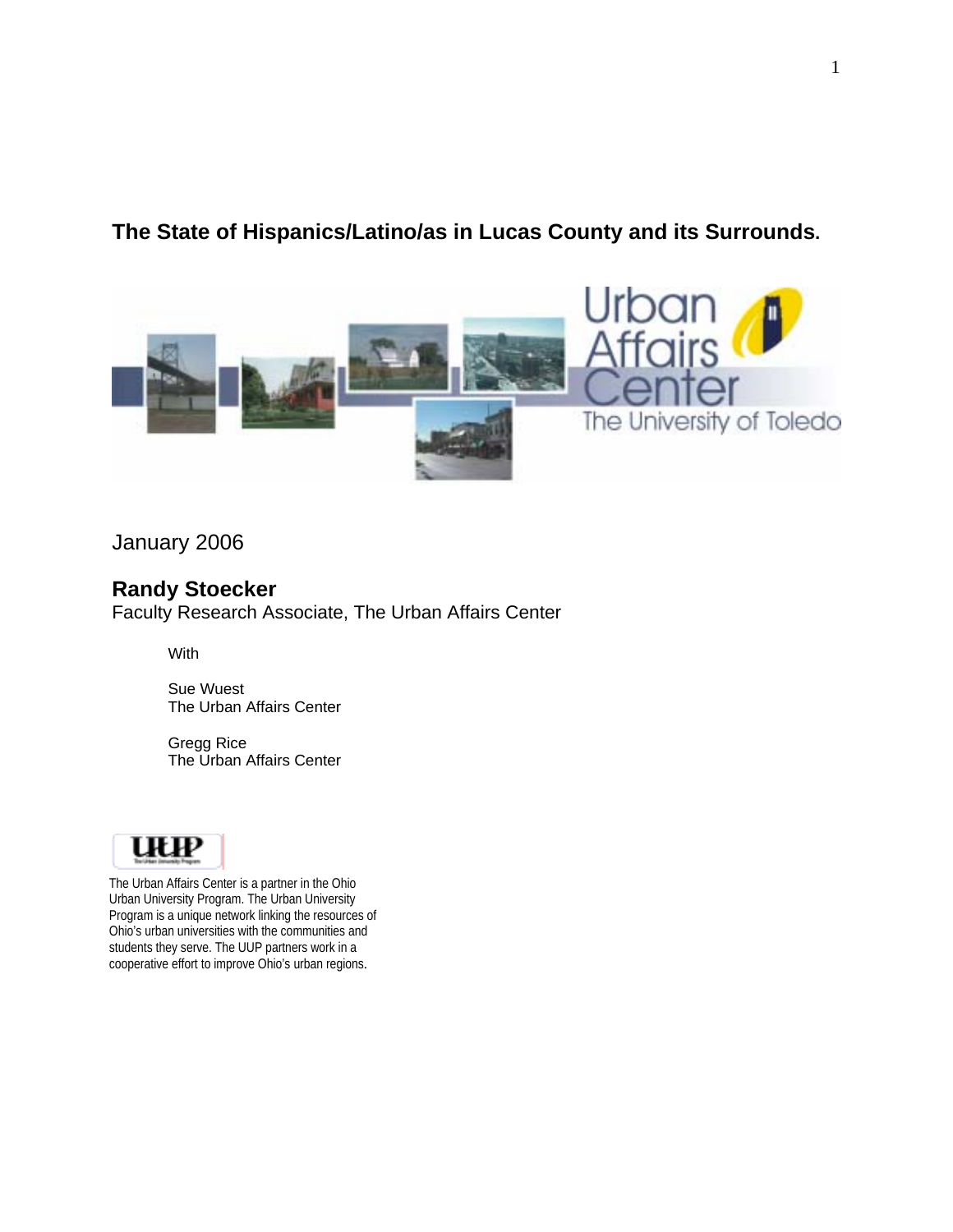Prepared for The City of Toledo Hispanic Affairs Commission

By The University of Toledo Urban Affairs Center

**The University of Toledo Urban Affairs Center 2801 W. Bancroft St. Toledo, Ohio 43606 419**!**530**!**3591 E-Mail: uac@utoledo.edu** 

**This publication is available for download at the following website: HTTP://uac.utoledo.edu**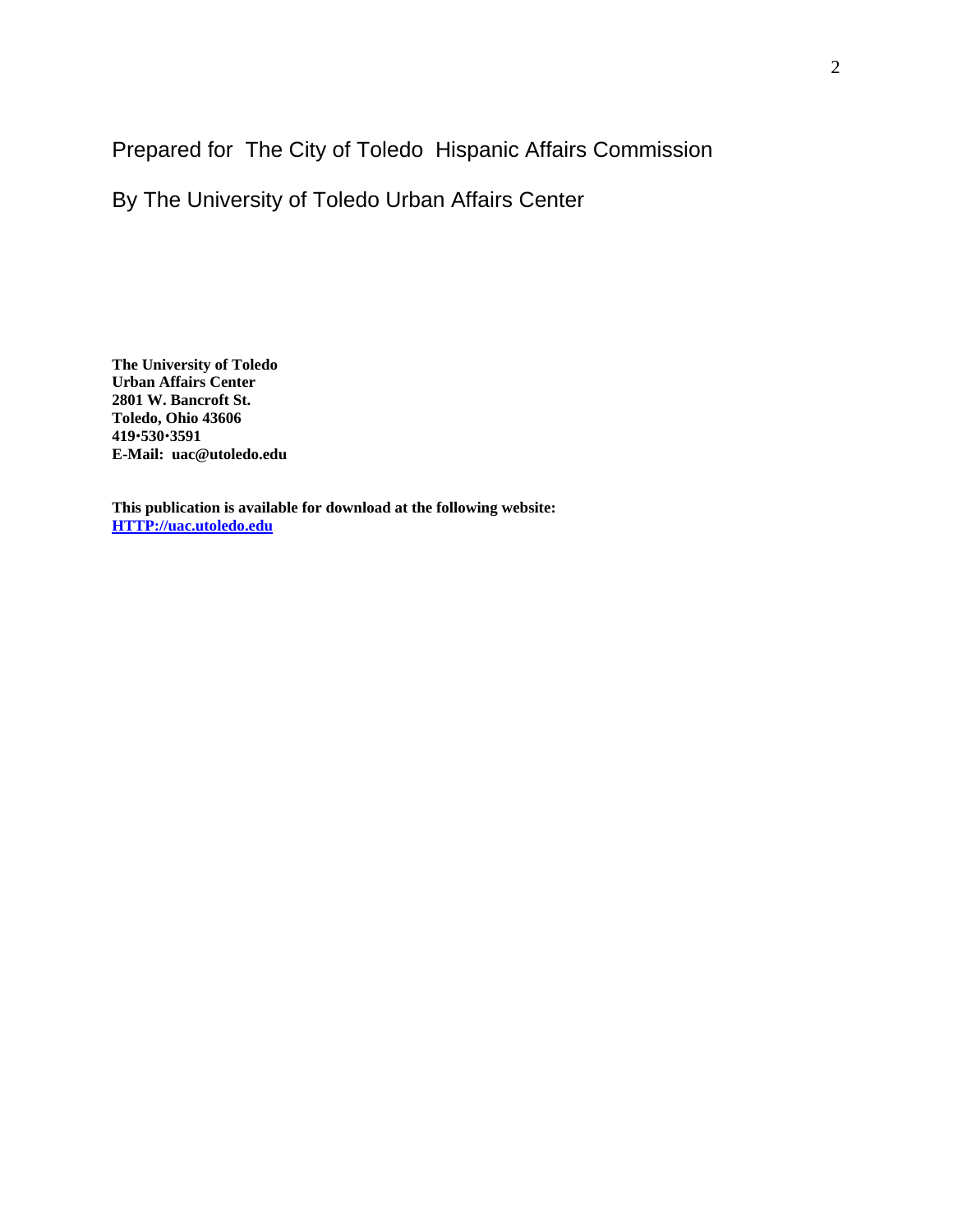# **TABLE OF CONTENTS**

| EXPLANATION OF METHODS AND INTERPRETATION OF DATA5 |  |
|----------------------------------------------------|--|
|                                                    |  |
|                                                    |  |
|                                                    |  |
|                                                    |  |
|                                                    |  |
|                                                    |  |
|                                                    |  |
|                                                    |  |
|                                                    |  |
|                                                    |  |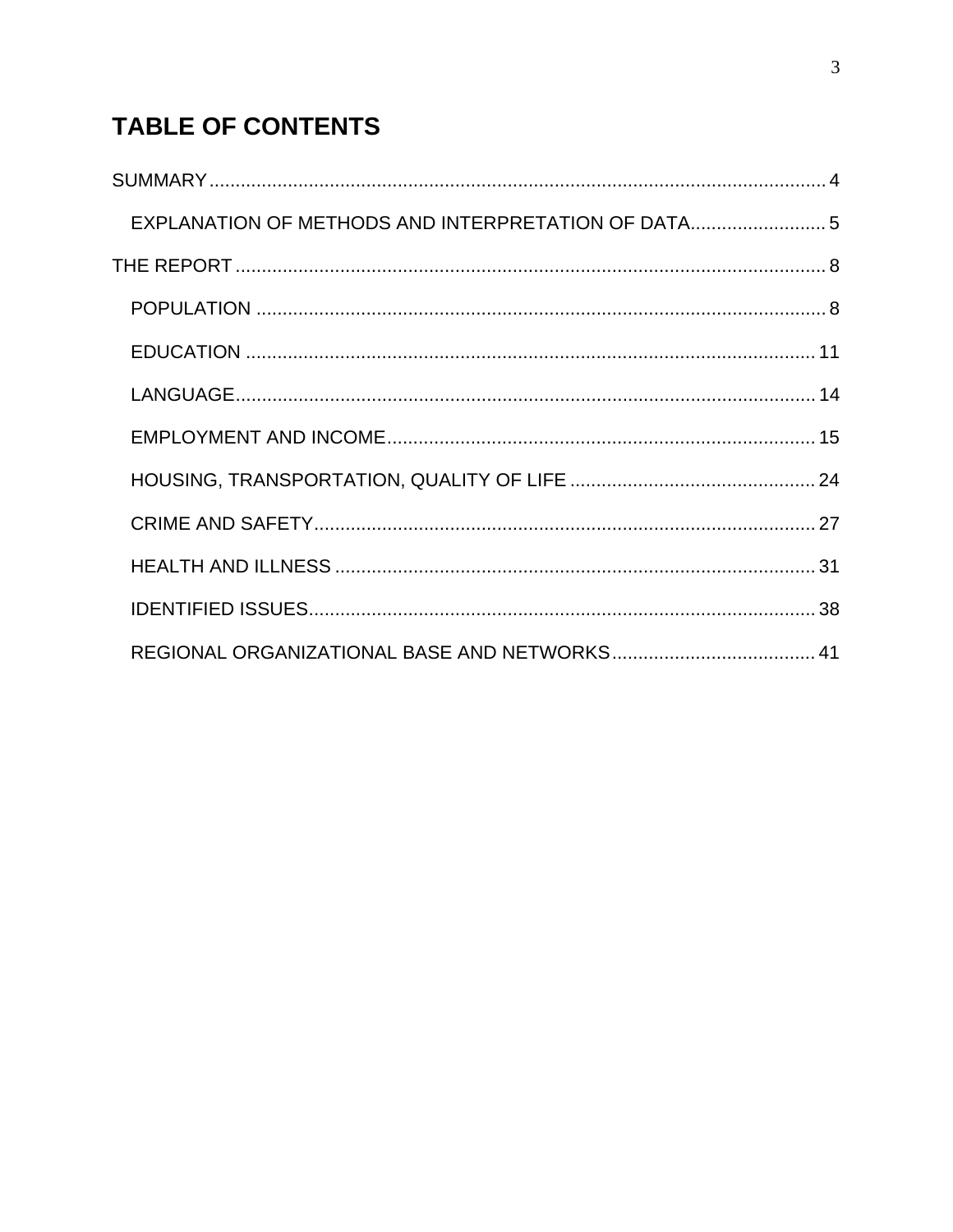## **SUMMARY**

The methodology for this report is based on the healthy communities model, which argues that individual health is dependent on a variety of community conditions related to economics, housing, employment, and other contextual factors. Health conditions, thus, are considered indicators of problems in these other areas.

- 1. Hispanics/Latino/as are a small proportion of the region's population, potentially challenging their ability to influence social policy.
- 2. The distribution of Hispanic/Latino/a population characteristics is similar across the counties in the region.
- 3. The Hispanic/Latino/a population is younger than the population in general.
- 4. Hispanic/Latino/a students are not achieving at the level of the population in general, though there are some exceptions worth further attention.
- 5. Language translation issues are becoming more important as the proportion of Spanish speakers with limited English proficiency grows.
- 6. Some of the most severe economic problems for Hispanics/Latino/as may be in Lucas County, where there is higher poverty, and lower median income.
- 7. Hispanics/Latino/as surpass African Americans economically, but remain below whites.
- 8. Hispanic/Latino men are over-represented in manufacturing industry jobs, and vulnerable to job loss as that sector continues to reduce jobs. Hispanic/Latina women are overrepresented in lower-level service industries, making them more employable but at much lower wages.
- 9. Housing costs and quality for Hispanics/Latino/as appear comparable to the general population, with the possible exception of greater reports of rodent problems. Hispanics/Latino/as are less likely than the general population to be homeowners, and rate their neighborhoods as less safe.
- 10. Hispanics/Latino/as are more likely than the general population to carpool to work.
- 11. Hispanics/Latino/as have a crime rate similar to the population as a whole, with the exception of assault and aggravated assault, where they have much higher rates. This may reflect occurrences of domestic violence.
- 12. While there are similarities in health characteristics between Hispanics/Latino/as and the general population, they have less access to health care services such as cholesterol screening and mammograms and higher incidence of diabetes and obesity. In addition,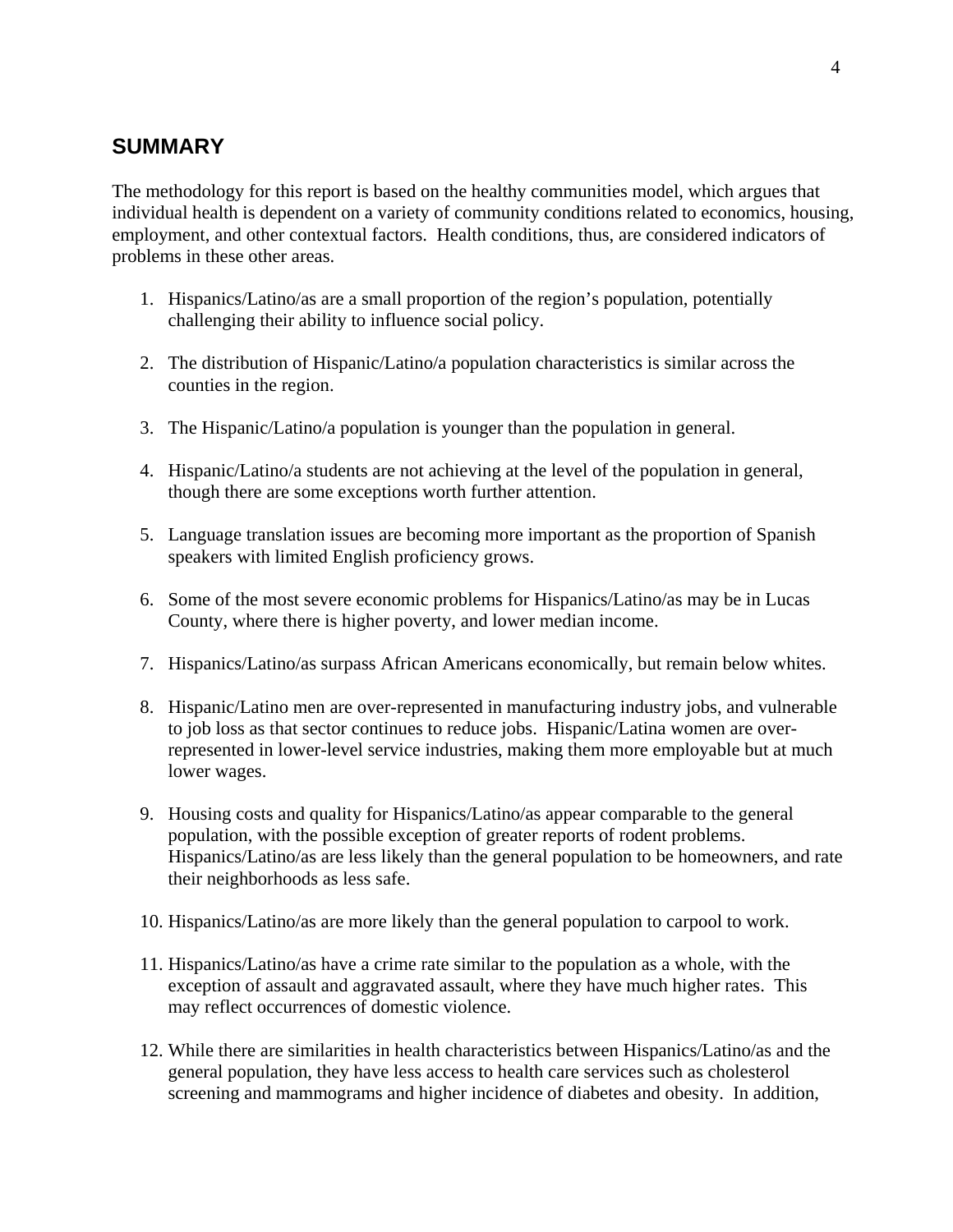Hispanics/Latino/as may have lower self-perceptions of health and a higher incidence of depression.

- **13.** The main issues that emerged from interviews from area organization and agency staff and directors focused on education, jobs, health care, power organizing, translation, immigration services, domestic violence, and housing.
- **14.** Hispanic/Latino/a organizations are networked locally rather than regionally. Adelante appears to be the most locally networked organization.

### **EXPLANATION OF METHODS AND INTERPRETATION OF DATA**

Because of the diversity among people who identify a Spanish-influenced heritage, this report will refer to Hispanics/Latino/as to recognize both cultural variation and gender difference. For brevity, Hispanic is used in table columns.

This report is based on a healthy communities framework. In brief, the healthy communities model is a combination of the public health and community planning models. In the healthy communities framework, health is not measured simply by the absence of illness, but by all the contextual factors that can effect health—education, economics, housing, services base, crime, and others. The definition of health, then, becomes expanded to include sustainability and overall life quality. Such a framework also emphasizes that a healthy community is developed from the ground-up, by the people most affected by the conditions.<sup>1</sup>

The data used in this report is derived from eight sources:

- 1. Census population data
- 2. Census sample data
- 3. State public health data
- 4. State education data

 $\overline{a}$ 

- 5. Secondary use of public health survey data
- 6. City of Toledo crime data
- 7. Secondary use of Hispanic/Latino leadership interview data
- 8. Original regional community and agency organization interview data

<sup>&</sup>lt;sup>1</sup> For more, see The Healthy Communities Movement: Bridging the Gap between Urban Planning and Public Health, by Vanessa K. Lund, 1999 APA National Planning Conference, http://www.asu.edu/caed/proceedings99/LUND/LUND.HTM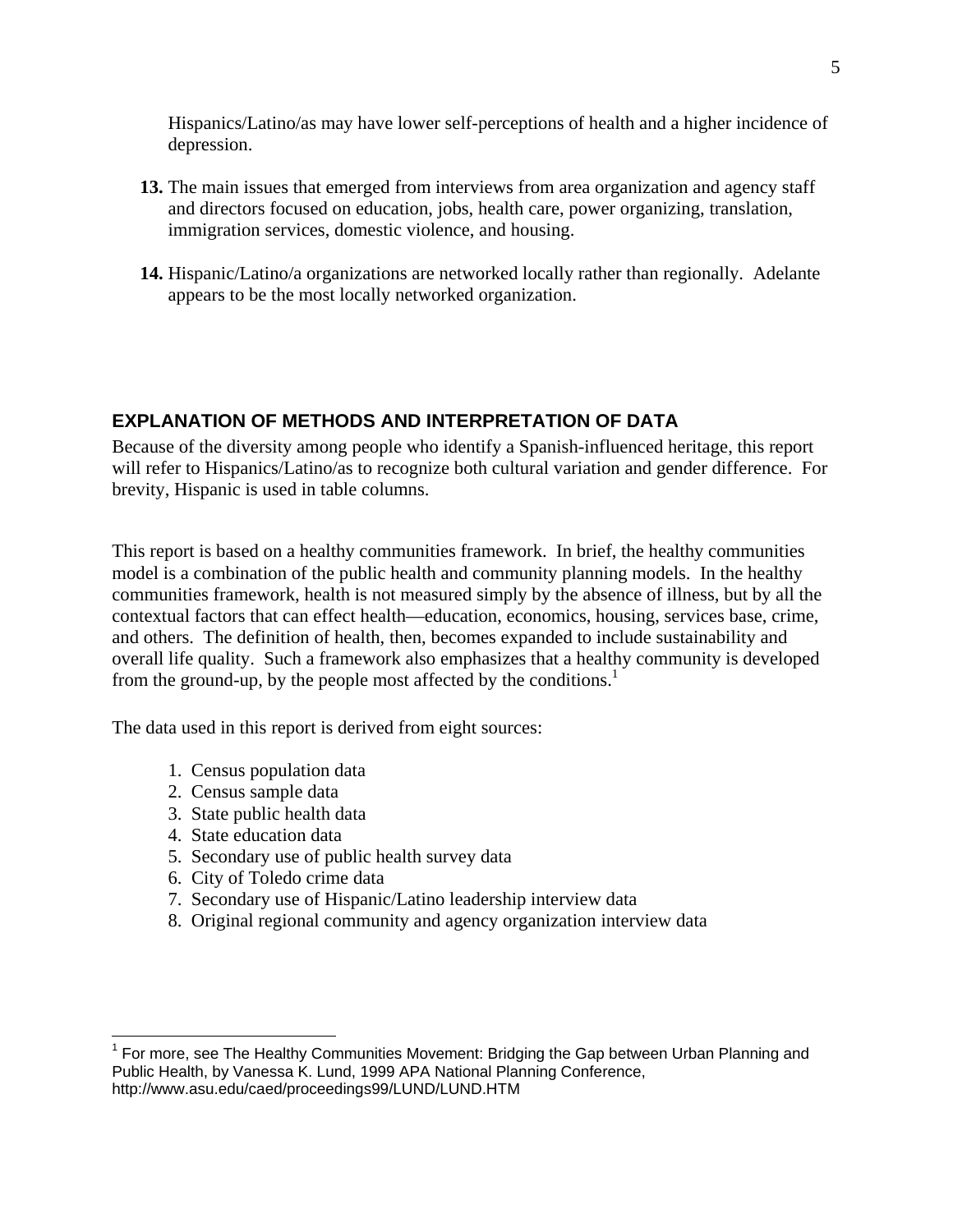#### Census Population Data

The United States Census population data is derived from the 100% data collected, theoretically, from all residents. Because of the number of undocumented people from Spanish-speaking countries, recent documented immigrants fearing the cultural climate created by Homeland Security, and the lack of Spanish proficiency among census takers, it is likely that the census 100% sample has undercounted people identifying as Hispanic/Latino/a. It is unclear whether that undercounting is consistent across all ages and circumstances. Thus, it is possible that every number reported here is low by the same proportion, making the overall findings still accurate except for consistent undercounting.

People identifying as Hispanic/Latino/a are still not considered as a distinct race in the United States Census. Consequently, there are often overlapping numbers with traditional racial categories. When Hispanics/Latino/as are compared to Anglos and African Americans, then, it is important to recognize there may be double-counting. Because the Hispanic/Latino/a population in this area is a relatively small proportion of the total population, however, that should not create difficulties of interpretation.

Census 100% data are reported for Lucas and surrounding counties in many cases.

#### Census Sample Data

The United States Census collects more detailed information from a sample of the population. Here, too, there are problems of undercounting. The problems may be more severe than for the population data, as the number and complexity of questions is increased.

Because of the smaller numbers of identified Hispanics/Latino/as in counties outside of Lucas County, sample data is suppressed in many cases.

Thus, sample data in this report is only reported for Lucas County.

#### State Public Health Data

Ohio Department of Health data is collected from across the state, but is difficult to access because of varying interpretation of privacy laws. In addition, its accuracy may be effected by variations in reporting from county to county. Finally, accuracy in cases other than death is dependent on an individual coming into contact with a health care professional, and thus undercounts are likely.

Due to difficulties in obtaining data, these figures are reported only for Lucas County.

#### State Education Data

Ohio Department of Education data is not subject to the same kinds of errors as health data. The reporting requirements for schools are stringent and consistent. The main error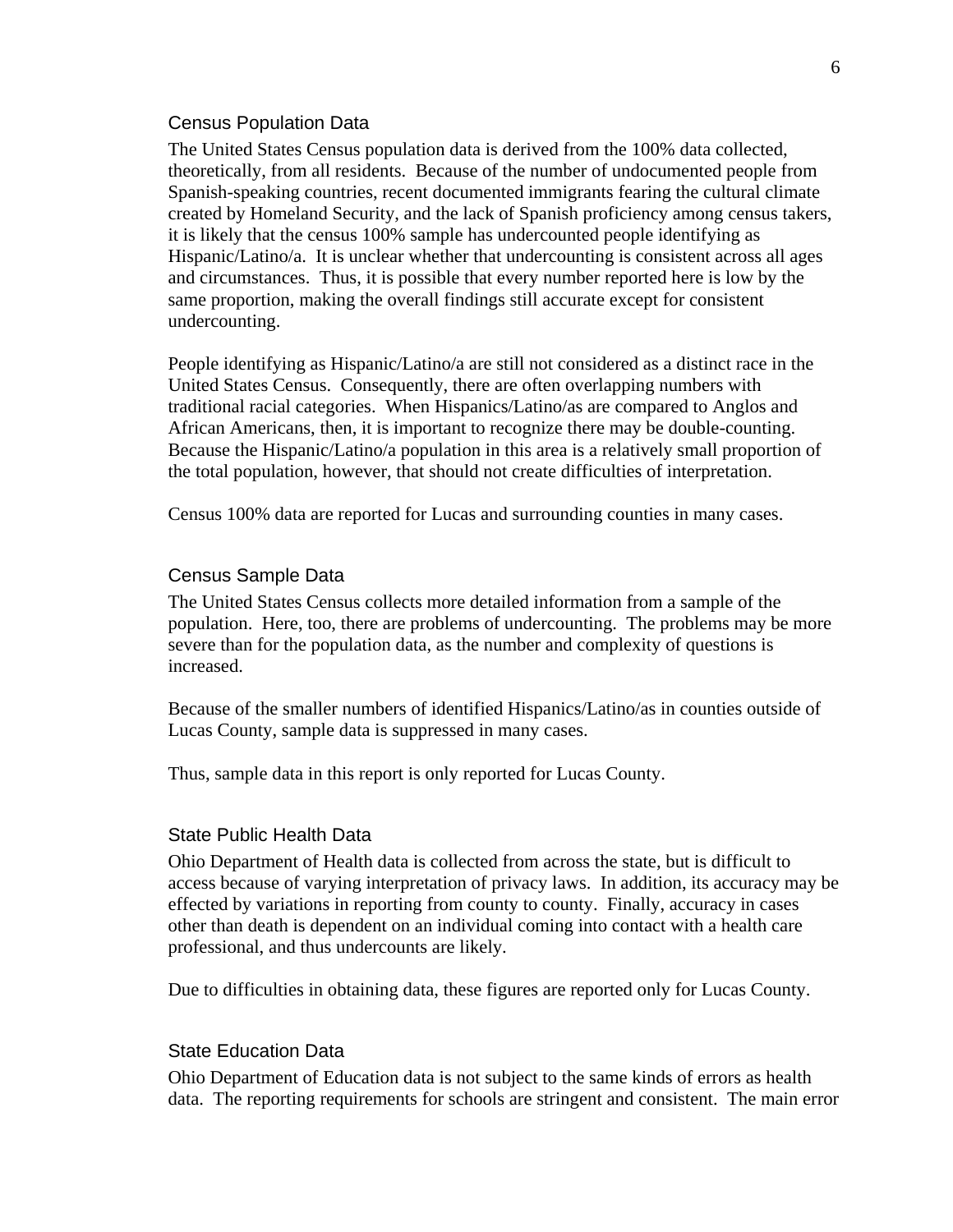introduced comes from school administration's ability to accurately identify Hispanic/Latino/a students, which is based on self-reporting.

Proficiency test scores are reported for regional school districts plus Lucas County where there are enough students for full reporting.

#### Secondary Use Of Public Health Survey Data

The *2003 Lucas County Adult Health Assessment* collected a wide variety of public health information on Lucas County residents. Due to the small number of respondents identifying as Hispanic/Latino/a, however, there is a wide margin of error reported for Hispanic/Latino/a respondents. This data must, then, be interpreted with extreme caution. There is some consistency between this data and Ohio Department of Health data, however, that lends confidence.

#### City of Toledo Crime Data

The City of Toledo has attempted to collect more detailed crime data recently. Officers are asked to report on the race/ethnicity of both the victim and suspect. These data are subject to errors, however, based on the interpretations of police officers.

Those data are reported for Hispanics/Latino/as for 2004 in the City of Toledo.

#### Secondary Use of Hispanic/Latino Leadership Interview Data

Laura Michelle Duffy interviewed Hispanic/Latino/a leaders in Toledo in 2001 to determine their perceptions of the crucial issues facing the community. A summary of her findings are reported in this report.

This data primarily focuses on Toledo

#### Original Regional Community and Agency Organization Interview Data

Randy Stoecker conducted interviews with 17 of 26 organizations serving Hispanic/Latino/a organizations in Lucas and surrounding counties. Some of the organizations were community-based, while others were Anglo-led or government-based. Organizations were identified first through a list generated by the Hispanic Commission, and then added to by members of the Strategic Alliance, and by suggestions from interviewees. Two organization contacts were no longer reachable. Three organization contacts were on leave or vacation through the study period. Three others could not be reached after three attempts. One could not be scheduled for an interview within the study period. Each interview lasted approximately 20-30 minutes and asked for information on any changes in the organization's mission and activities since 2001 (given the significance and influence of the 9-11-01 attacks and subsequent Homeland Security legislation), perceptions of the most important issues facing Hispanic/Latino/a communities, and partnerships with other organizations.

These data are reported for organizations serving Lucas and surrounding counties.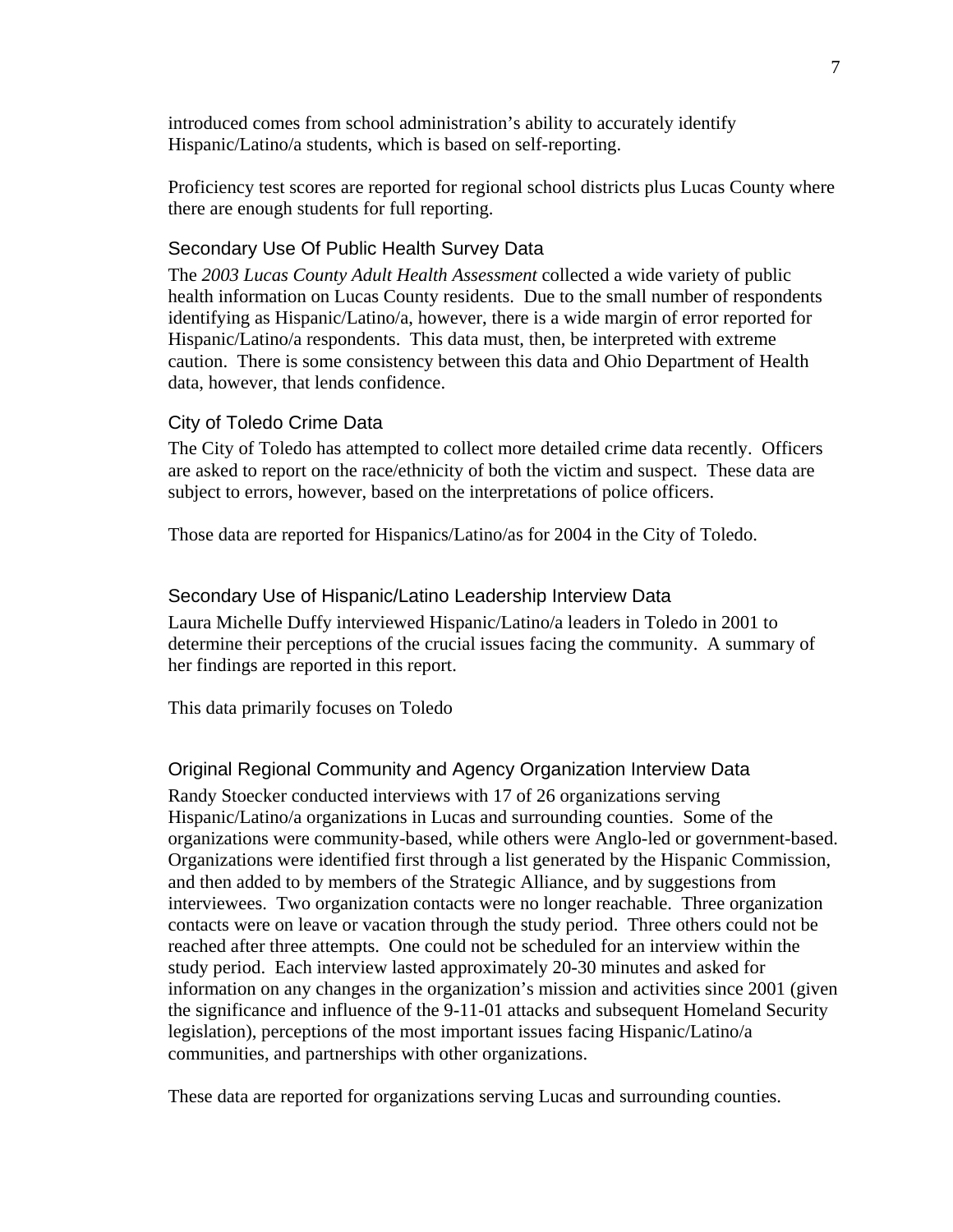# **THE REPORT**

### **POPULATION**

As Table P.1 shows, the Hispanic/Latino/a population is only a small percentage of any county in the region, ranging from just over 3% of Wood County to just under 7% of Sandusky county. Even considering the possibility of significant undercounting, the percentages remain small. Such small percentages mean that Hispanic/Latino/a leaders have to work much harder to influence policy.

| Table P.1: Hispanic Population by county, (2000)<br>Census 100 percent data) |            |                  |            |  |  |  |  |  |
|------------------------------------------------------------------------------|------------|------------------|------------|--|--|--|--|--|
| Hispanic                                                                     |            |                  |            |  |  |  |  |  |
| County                                                                       | Population | <b>Total Pop</b> | % Hispanic |  |  |  |  |  |
| Fulton                                                                       | 2422       | 42084            | 5.76       |  |  |  |  |  |
| Henry                                                                        | 1576       | 29210            | 5.40       |  |  |  |  |  |
| Lucas                                                                        | 20670      | 455054           | 4.54       |  |  |  |  |  |
| Ottawa                                                                       | 1535       | 40985            | 3.75       |  |  |  |  |  |
| Sandusky                                                                     | 4298       | 61792            | 6.96       |  |  |  |  |  |
| Wood                                                                         | 4033       | 121065           | 3.33       |  |  |  |  |  |

Examining the Lucas County population in more detail, we see significant growth, however, even while the county population declines. The percentage increase is from 3% of the county population in 1990 to 4% of the population in 2000, but that represents a significant population increase. It is difficult to draw conclusions about changes in any single category because of differences in reporting across the two decades. However, community organization interviews indicate that much of the increase is from new Central and South American, and Southern Mexican, immigrants.

| Table P.2: Hispanic Population: Lucas County, Ohio (Census<br>100 percent data) | <b>Lucas County, Ohio</b> |         |  |  |
|---------------------------------------------------------------------------------|---------------------------|---------|--|--|
|                                                                                 | 1990                      | 2000    |  |  |
| <b>Total Population</b>                                                         | 462,361                   | 455,054 |  |  |
| Hispanic origin (002-005, 200-999):                                             | 14553                     | 20,610  |  |  |
| Mexican (002, 210-220)                                                          | 12,611                    | 15,913  |  |  |
| Puerto Rican (003, 261-270)                                                     | 524                       | 917     |  |  |
| Cuban (004, 271-274)                                                            | 114                       | 235     |  |  |
| Other Hispanic (005, 200-209, 221-260, 275-999):                                |                           |         |  |  |
| Dominican (Dominican Republic) (275-289)                                        | 58                        |         |  |  |
| Central American (221-230):                                                     | 27                        | 197     |  |  |
| Guatemalan (222)                                                                | 5                         |         |  |  |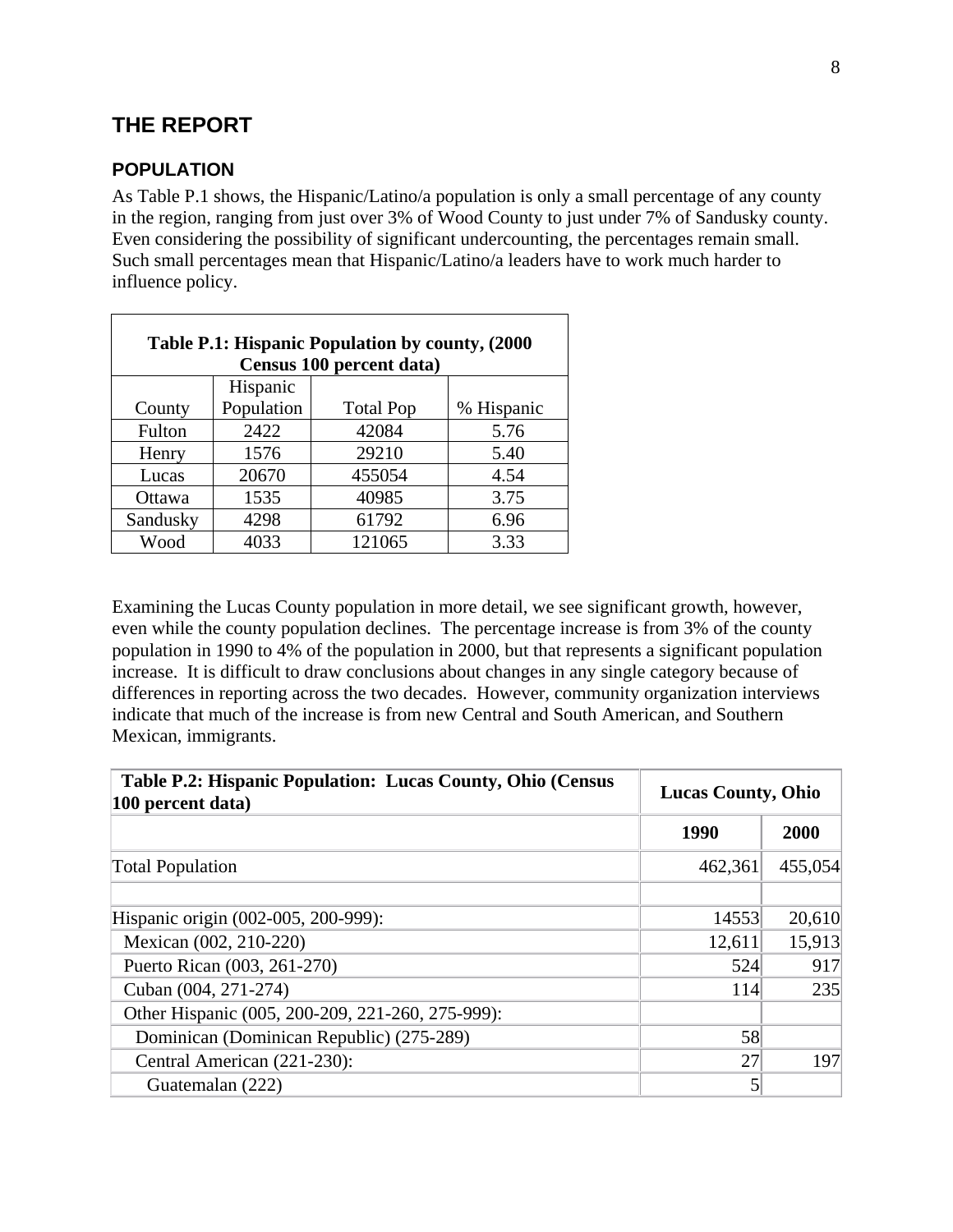| 12  |     |
|-----|-----|
|     |     |
| 10  |     |
|     |     |
|     |     |
| 220 | 286 |
| 45  |     |
| 20  |     |
| 37  |     |
| 118 |     |
| 999 |     |
|     |     |

Table P.3 confirms observations from the community organization interviews that the Hispanic/Latino/a population cannot be characterized as a primarily migrant farmworker population, and that such a characterization is becoming less and less accurate as the population becomes more urbanized and moves into a much wider variety of occupations. Table P.3 shows that the Hispanic/Latino/a population in Lucas County is slightly more likely to be urbanized than the population in general.

| <b>Table P.3: Urban-Rural population (Census 100)</b><br>percent data) Lucas County, Ohio 2000 |         | <b>Total Population</b>           | <b>Total</b><br>Hispanic/Latino |            |  |
|------------------------------------------------------------------------------------------------|---------|-----------------------------------|---------------------------------|------------|--|
| Total:                                                                                         |         | $ 455,054 $ % of total $ 20,670 $ |                                 | % of total |  |
| Urban:                                                                                         | 429,836 | 94.46                             | 20,073                          | 97.11      |  |
| Rural:                                                                                         | 25,218  | 5.54                              | 597                             | 2.89       |  |

Table P.4 shows the age distribution among the Hispanic/Latino/a population in the regional counties. There is not much variation by county in age distributions. In general, nearly 40 percent of the population is under 18, and there is only a small proportion of 65 and over.

| Table P.4: Age by Sex by County, Hispanic Population (Census 100 percent data) |       |            |       |            |       |             |      |  |  |
|--------------------------------------------------------------------------------|-------|------------|-------|------------|-------|-------------|------|--|--|
|                                                                                | Male  | Male Under |       | Male 18 to |       | Male 65 and |      |  |  |
| County                                                                         | Total | 18         | %     | 64         | $\%$  | Over        | %    |  |  |
| Fulton                                                                         | 1250  | 494        | 39.52 | 712        | 56.96 | 44          | 3.52 |  |  |
| Henry                                                                          | 814   | 325        | 39.93 | 449        | 55.16 | 40          | 4.91 |  |  |
| Lucas                                                                          | 10385 | 4439       | 42.74 | 5492       | 52.88 | 454         | 4.37 |  |  |
| <b>Ottawa</b>                                                                  | 761   | 278        | 36.53 | 416        | 54.66 | 67          | 8.80 |  |  |
| Sandusky                                                                       | 2173  | 828        | 38.10 | 1231       | 56.65 | 114         | 5.25 |  |  |
| Wood                                                                           | 1971  | 721        | 36.58 | 1177       | 59.72 | 73          | 3.70 |  |  |
|                                                                                |       |            |       |            |       |             |      |  |  |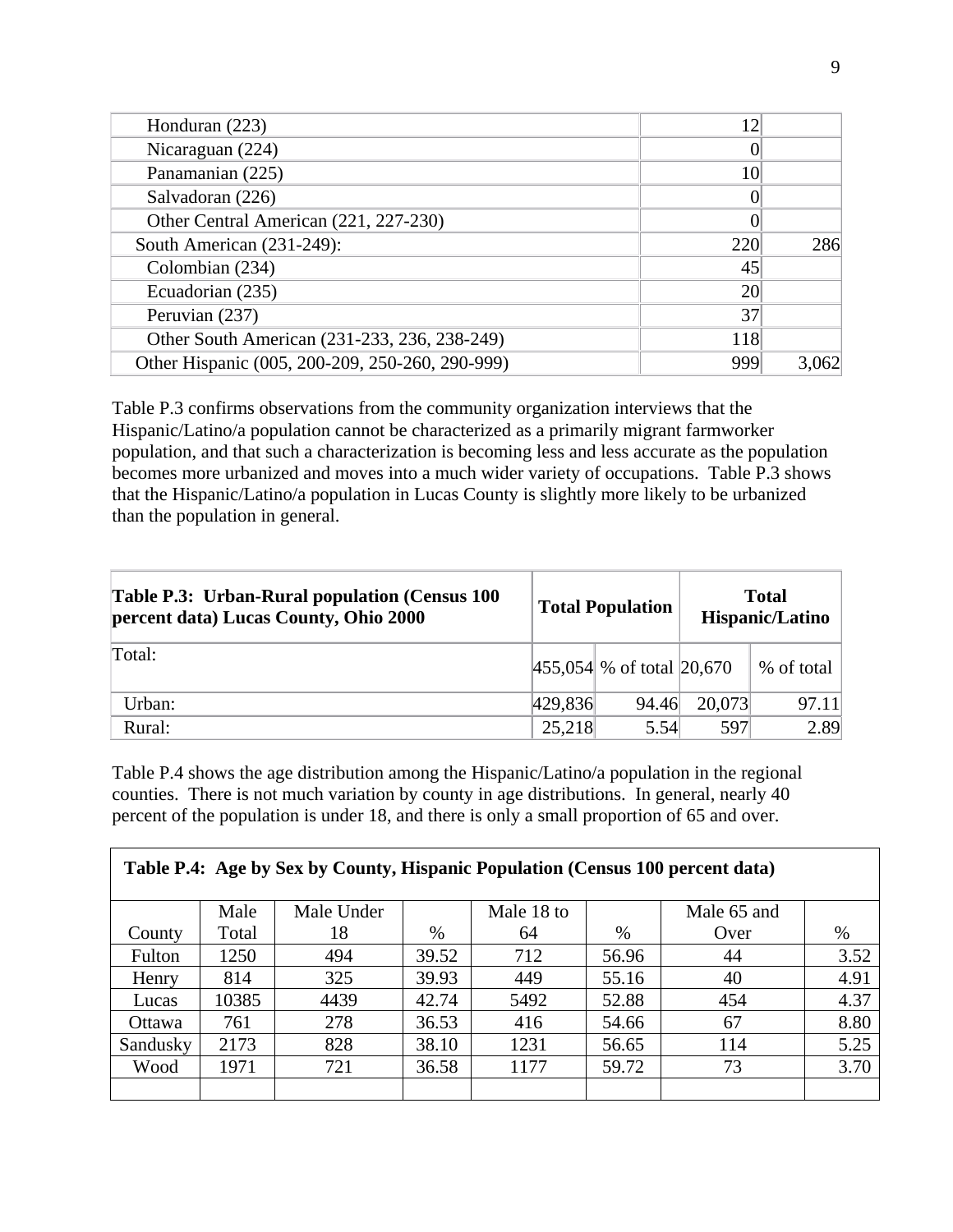|          | Female | Female under |        | Female 18 to |       | Female 65 and |      |
|----------|--------|--------------|--------|--------------|-------|---------------|------|
| County   | Total  | 18           |        | 64           |       | Over          |      |
| Fulton   | 1172   | 466          | 39.76  | 650          | 55.46 | 56            | 4.78 |
| Henry    | 762    | 309          | 40.55  | 409          | 53.67 | 44            | 5.77 |
| Lucas    | 10285  | 4304         | 41.85  | 5472         | 53.20 | 509           | 4.95 |
| Ottawa   | 774    | 1037         | 133.98 | 445          | 57.49 | 66            | 8.53 |
| Sandusky | 2125   | 818          | 38.49  | 1181         | 55.58 | 126           | 5.93 |
| Wood     | 2062   | 796          | 38.60  | 1180         | 57.23 | 86            | 4.17 |

Average family size across the counties ranges from 3.18 in Wood County to 3.66 in Henry County. Looking in more detail at Lucas County, we see that average Hispanic/Latino family size is larger than the general population (Table P.5) and that average age is lower (Table P.6). Youth issues may, consequently, have greater prominence than for some other population groups.

| <b>Table P.5: Average Family Size (Census 100)</b><br>percent data) Lucas County, Ohio 2000 | Total Population | Total<br>Hispanic/Latino |  |  |
|---------------------------------------------------------------------------------------------|------------------|--------------------------|--|--|
| Average family size                                                                         | 3.06             | 3.52                     |  |  |

| <b>Table P. 6: Median Age (Census 100 percent Total Population 1)</b><br>data) Lucas County, Ohio 2000 |      | <b>Total</b><br>Hispanic/Latino |
|--------------------------------------------------------------------------------------------------------|------|---------------------------------|
| Median age                                                                                             | 35.0 | 22.3                            |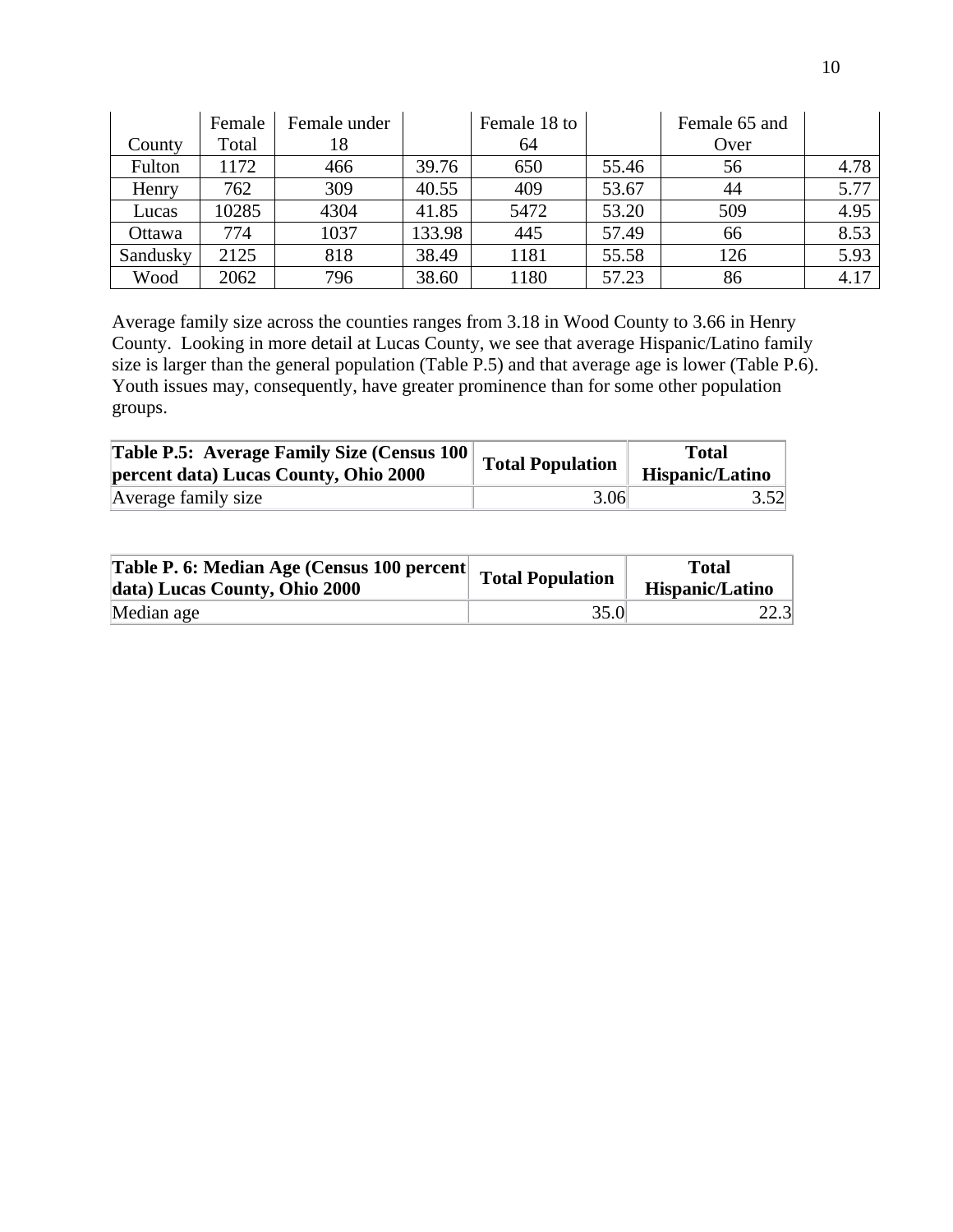### **EDUCATION**

Given the youthfulness of the Hispanic/Latino/a population, one of the concerns is educational attainment. The county by county comparison of educational attainment for the over 25 population shows some variation. Sandusky County has the largest percentage of women and men not completing high school (25%). But Sandusky County's percentage for women is high, while mostly comparable to the other counties for men. Ottawa and Henry Counties have higher percentages of women high school graduates (46% and 47%, respectively), and Henry County has a higher percentage of men with high school degrees. This distinction holds up when adding the 12-Sep high school equivalency figure. In addition, proficiency test scores are also highest for the Napoleon school district, in Henry County, shown in Table E.2. On the other hand, Henry County does not show higher rates of college education in Table E.1 or high graduation rates in Table E.2, though the small numbers of Hispanic/Latino/a students prevent any solid conclusions about overall educational attainment.

| County   | Female | $K-8$ | $\frac{0}{0}$ | $12$ -Sep | $\frac{0}{0}$ | HS Grad | $\%$  | Some<br>College | $\%$  | Associate | $\frac{0}{0}$ | <b>Bachelors</b> | $\frac{0}{0}$ | Graduate       | $\frac{0}{0}$ |
|----------|--------|-------|---------------|-----------|---------------|---------|-------|-----------------|-------|-----------|---------------|------------------|---------------|----------------|---------------|
| Fulton   | 528    | 91    | 17.23         | 134       | 25.38         | 153     | 28.98 | 96              | 18.18 | 37        | 7.01          | 17               | 3.22          | $\overline{0}$ | 0.00          |
| Henry    | 404    | 78    | 19.31         | 68        | 16.83         | 191     | 47.28 | 58              | 14.36 | 7         | 1.73          | $\theta$         | 0.00          | $\overline{2}$ | 0.50          |
| Lucas    | 4652   | 632   | 13.59         | 816       | 17.54         | 1501    | 32.27 | 982             | 21.11 | 268       | 5.76          | 346              | 7.44          | 107            | 2.30          |
| Ottawa   | 469    | 77    | 16.42         | 43        | 9.17          | 217     | 46.27 | 91              | 19.40 | 20        | 4.26          | 8                | 1.71          | 13             | 2.77          |
| Sandusky | 1084   | 271   | 25.00         | 173       | 15.96         | 384     | 35.42 | 158             | 14.58 | 57        | 5.26          | 17               | 1.57          | 24             | 2.21          |
| Wood     | 964    | 111   | 11.51         | 157       | 16.29         | 322     | 33.40 | 191             | 19.81 | 66        | 6.85          | 55               | 5.71          | 62             | 6.43          |
|          |        |       |               |           |               |         |       |                 |       |           |               |                  |               |                |               |
| County   | Male   | K-8   |               | $12$ -Sep |               | HS Grad |       | Some<br>College |       | Associate |               | <b>Bachelors</b> |               | Graduate       |               |
| Fulton   | 631    | 136   | 21.55         | 116       | 18.38         | 231     | 36.61 | 85              | 13.47 | 29        | 4.60          | 27               | 4.28          | 7              | 1.11          |
| Henry    | 390    | 87    | 22.31         | 96        | 24.62         | 166     | 42.56 | 30              | 7.69  | 6         | 1.54          | 3                | 0.77          | 2              | 0.51          |
| Lucas    | 4896   | 906   | 18.50         | 946       | 19.32         | 1452    | 29.66 | 898             | 18.34 | 178       | 3.64          | 311              | 6.35          | 205            | 4.19          |
| Ottawa   | 429    | 104   | 24.24         | 60        | 13.99         | 139     | 32.40 | 68              | 15.85 | 37        | 8.62          | 11               | 2.56          | 10             | 2.33          |
| Sandusky | 991    | 247   | 24.92         | 168       | 16.95         | 339     | 34.21 | 187             | 18.87 | 42        | 4.24          | 5                | 0.50          | 3              | 0.30          |
|          |        |       |               |           |               |         |       |                 |       |           |               |                  |               |                |               |

**Table E.1: Hispanic Educational Attainment, Sex by County, 25 years and Over (2000 census 100 percent data)** 

Table E.2 shows wide variation in graduation rates and test scores, but consistently high attendance rates for Hispanic/Latino/a students. Test scores do not appear to be related to graduation rates, and in fact may be inversely related.

| Table E.2: Hispanic Student Ohio Proficiency Test Scores by Selected School District |                                      |                       |                        |                        |  |  |  |  |  |
|--------------------------------------------------------------------------------------|--------------------------------------|-----------------------|------------------------|------------------------|--|--|--|--|--|
|                                                                                      | Percent Proficient or above, 2003-04 |                       | <b>Attendance Rate</b> | <b>Graduation Rate</b> |  |  |  |  |  |
|                                                                                      |                                      | (all grades combined) | (percent)              | (percent)              |  |  |  |  |  |
| <b>School District</b>                                                               | Reading                              | Math                  |                        |                        |  |  |  |  |  |
| Toledo                                                                               | 57.5                                 | 53.1                  | 93.6                   | 58.0                   |  |  |  |  |  |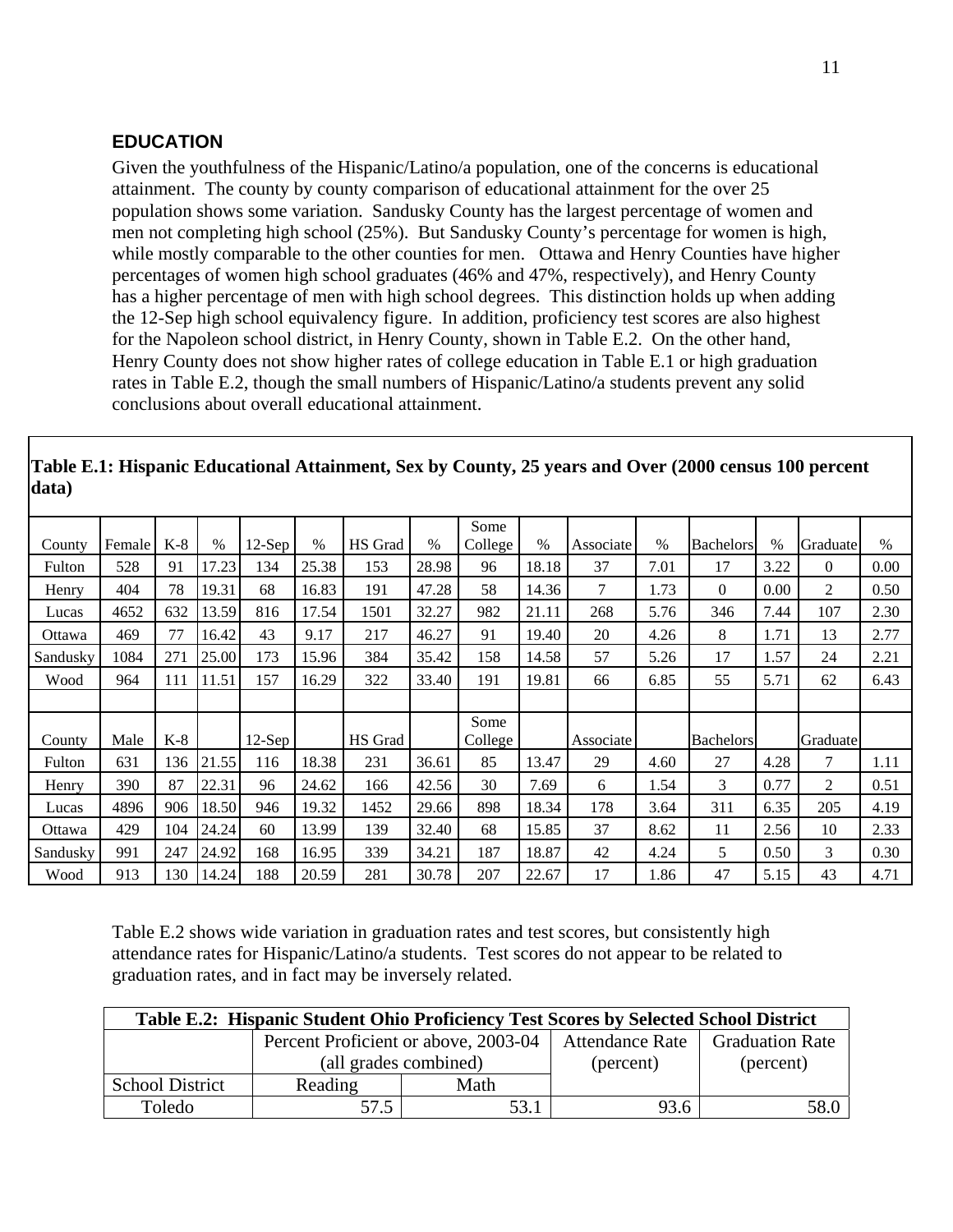| Perrysburg | 54.1 | 58.3 | 94.U       | 90.9        |
|------------|------|------|------------|-------------|
| Napoleon   | 76.9 | 64.1 | 95<br>YJ.O | <b>JU.U</b> |
| Fremont    | 53.0 | 47.6 | 94.7       | 0J.I        |
| Fostoria   | 91.9 | 45.2 | 02<br>99.U | 01.U        |

Data from: Toledo, http://www.ode.state.oh.us/reportcardfiles/2003-2004/DIST/044909.pdf; Perrysburg, http://www.ode.state.oh.us/reportcardfiles/2003-2004/DIST/045583.pdf; Napoleon, http://www.ode.state.oh.us/reportcardfiles/2003-2004/DIST/044438.pdf; Fremont, http://www.ode.state.oh.us/reportcardfiles/2003-2004/DIST/044016.pdf; Fostoria, http://www.ode.state.oh.us/reportcardfiles/2003-2004/DIST/043992.pdf

Looking in more detail at Hispanic/Latino/a students compared to the population in general in Lucas County in Tables E.3 and E.4, the main observation is that educational attainment in the Hispanic/Latino/a population is not as high as in the population in general. The difference is much more pronounced among the 18-24 year old age group than among older adults. In addition, the difference is more pronounced for men than for women. Comparing Toledo Public School proficiency test results across race, we see that Hispanics/Latino/as fare slightly better than African Americans, but well below Anglo students. It is important to note, however, that recent research reports Marshall Elementary and Westfield elementary to have higher fourth grade passing scores, comparable to and exceeding whites in some cases.<sup>2</sup>

| ັ້                                  |              |                 |              |                 |                 |           |          |        |
|-------------------------------------|--------------|-----------------|--------------|-----------------|-----------------|-----------|----------|--------|
|                                     | <b>Total</b> | $%$ of          | <b>Total</b> | $%$ of          | Hispanic        | $%$ of    | Hispanic | $%$ of |
|                                     | male         | age             | female       | age             | male            | age       | female   | age    |
| Total:                              | 178,031      |                 | 157,732      |                 | 5,966           |           | 5,959    |        |
| 18 to 24 years:                     | 22,854       |                 | 21,887       |                 | 1,070           |           | 1,307    |        |
| Less than 9th grade                 | 466          | 2.04            | 396          | 1.81            | 83              | 7.76      | 62       | 4.74   |
| 9th to 12th grade, no diploma       |              | 4,490 19.65     |              | 5,223 23.86     | 447             | 41.78     | 438      | 33.51  |
| High school graduate or equivalency |              | 5,973 26.14     |              | $6,354$   29.03 |                 | 283 26.45 | 385      | 29.46  |
| Some college, no degree             |              | 8,693 38.04     |              | 7,718 35.26     |                 | 214 20.00 | 305      | 23.34  |
| Associate degree                    |              | 860 3.76        |              | 568 2.60        | 23 <sup>1</sup> | 2.15      | 37       | 2.83   |
| Bachelor's degree                   | 2,206        | 9.65            | 1,461        | 6.68            | 20              | 1.87      | 75       | 5.74   |
| Graduate or professional degree     | 166          | 0.73            | 167          | 0.76            | $\Omega$        | 0.00      | 5        | 0.38   |
| 25 to 34 years:                     | 31,757       |                 | 30,476       |                 | 1,501           |           | 1,611    |        |
| Less than 9th grade                 | 407          | 1.28            |              | 290 0.95        | 78              | 5.20      | 64       | 3.97   |
| 9th to 12th grade, no diploma       |              | $3,181$   10.02 |              | 3,378 11.08     |                 | 380 25.32 | 368      | 22.84  |
| High school graduate or equivalency |              | 8,391 26.42     |              | 9,290 30.48     |                 | 566 37.71 | 488      | 30.29  |
| Some college, no degree             |              | 8,529 26.86     |              | 7,819 25.66     |                 | 232 15.46 | 415      | 25.76  |
| Associate degree                    | 3,287        | 10.35           | 2,223 7.29   |                 | 48              | 3.20      | 150      | 9.31   |
| Bachelor's degree                   |              | 6,244 19.66     |              | 5,960 19.56     | 165             | 10.99     | 99       | 6.15   |
| Graduate or professional degree     | 1,718        | 5.41            | 1,516 4.97   |                 | 32              | 2.13      | 27       | 1.68   |
| 35 to 44 years:                     | 36,347       |                 | 34,822       |                 | 1,499           |           | 1,395    |        |
| Less than 9th grade                 | 451          | 1.24            |              | 564 1.62        | 133             | 8.87      | 76       | 5.45   |
| 9th to 12th grade, no diploma       |              | 3,546 9.76      |              | 3,870 11.11     | 265             | 17.68     | 211      | 15.13  |

**Table E.3: Education by Sex and Age for Population over 18 (census sample data), Lucas County, 2000** 

 $\overline{a}$ 

 $^2$  The Education of Hispanic/Latino Students in Toledo. October 14, 2002. Mary Ellen Edwards, Patrick McGuire, and Dagmar Morales. Urban Affairs Center, University of Toledo.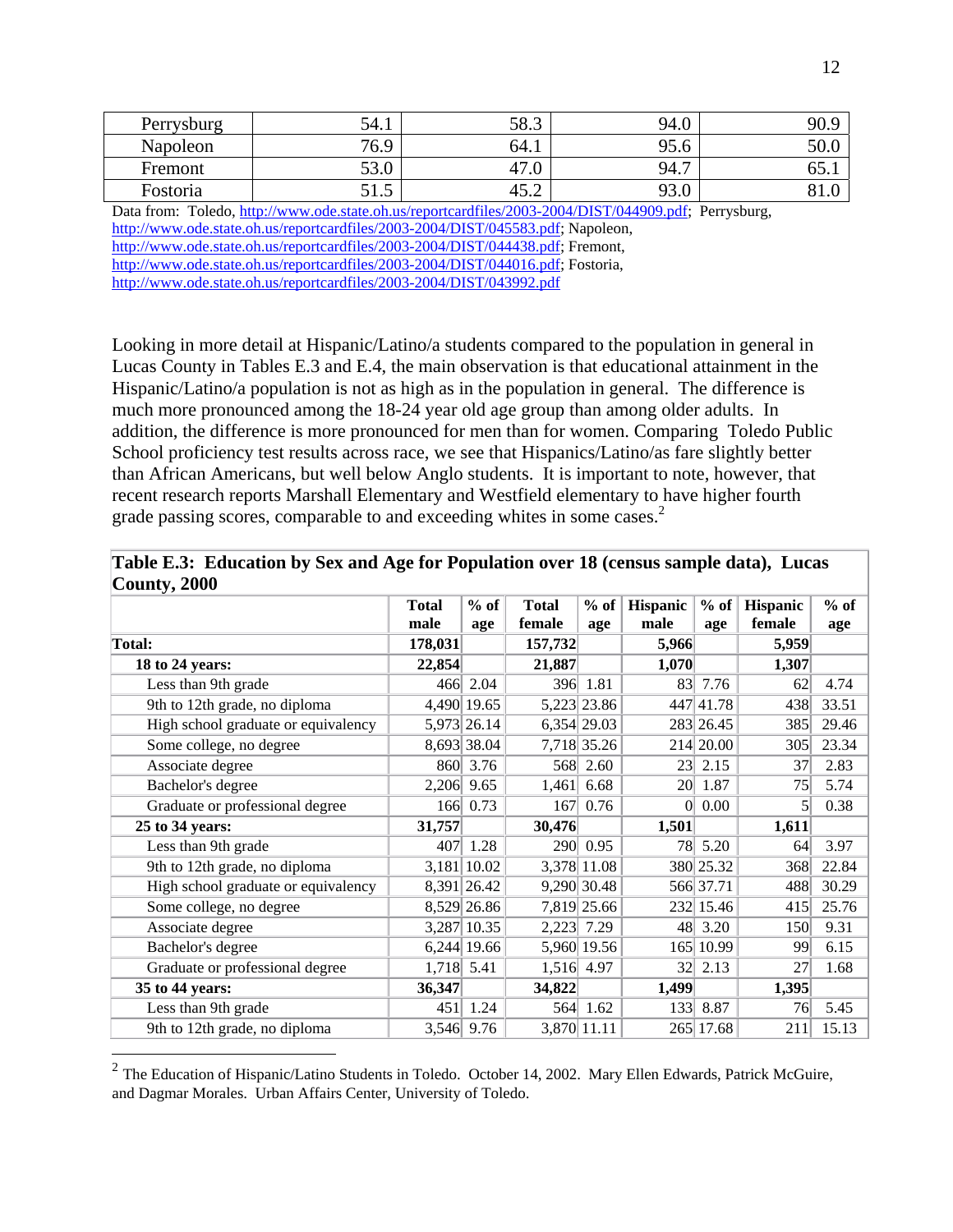| High school graduate or equivalency | 11,152 30.68 |                 | 12,217 35.08 |             |                 | 472 31.49 | 506             | 36.27 |
|-------------------------------------|--------------|-----------------|--------------|-------------|-----------------|-----------|-----------------|-------|
| Some college, no degree             |              | 8,584 23.62     |              | 7,875 22.62 |                 | 360 24.02 | 327             | 23.44 |
| Associate degree                    |              | 5,098 14.03     | 2,709        | 7.78        | 76              | 5.07      | 90              | 6.45  |
| Bachelor's degree                   |              | 5,084 13.99     |              | 4,902 14.08 | 105             | 7.00      | 144             | 10.32 |
| Graduate or professional degree     | 2,432        | 6.69            | 2,685        | 7.71        |                 | 88 5.87   | 41              | 2.94  |
| 45 to 64 years:                     | 50,720       |                 | 47,166       |             | 1,356           |           | 1,144           |       |
| Less than 9th grade                 | 1,335        | 2.63            | 1,627        | 3.45        |                 | 326 24.04 | 205             | 17.92 |
| 9th to 12th grade, no diploma       |              | 5,890 11.61     |              | 5,342 11.33 |                 | 232 17.11 | 147             | 12.85 |
| High school graduate or equivalency | 17,563 34.63 |                 | 14,078 29.85 |             |                 | 370 27.29 | 416             | 36.36 |
| Some college, no degree             | 11,236 22.15 |                 | 10,957 23.23 |             |                 | 263 19.40 | 225             | 19.67 |
| Associate degree                    | 3,700        | 7.29            | 3,102        | 6.58        | 54              | 3.98      | 28              | 2.45  |
| Bachelor's degree                   |              | $6,160$   12.15 |              | 6,964 14.76 | 41              | 3.02      | 97              | 8.48  |
| Graduate or professional degree     | 4,836        | 9.53            |              | 5,096 10.80 | 70              | 5.16      | 26              | 2.27  |
| 65 years and over:                  | 36,353       |                 | 23,381       |             | 540             |           | 502             |       |
| Less than 9th grade                 |              | 4,239 11.66     |              | 2,944 12.59 |                 | 369 68.33 | 287             | 57.17 |
| 9th to 12th grade, no diploma       |              | 7,575 20.84     |              | 5,060 21.64 | 69              | 12.78     | 90 <sup>°</sup> | 17.93 |
| High school graduate or equivalency | 14,410 39.64 |                 |              | 6,907 29.54 | 44              | 8.15      | 91              | 18.13 |
| Some college, no degree             |              | 5,165 14.21     |              | 4,080 17.45 | 43              | 7.96      | 15              | 2.99  |
| Associate degree                    | 778          | 2.14            |              | 303 1.30    | $\overline{0}$  | 0.00      | $\vert 0 \vert$ | 0.00  |
| Bachelor's degree                   | 2,519        | 6.93            |              | 2,410 10.31 | $\Omega$        | 0.00      | 6               | 1.20  |
| Graduate or professional degree     | 1,667        | 4.59            | 1,677        | 7.17        | 15 <sup>2</sup> | 2.78      | 13              | 2.59  |
|                                     |              |                 |              |             |                 |           |                 |       |

| Table E.4: Percentage of TPS students passing proficiency<br>tests |       |          |              |  |  |  |  |
|--------------------------------------------------------------------|-------|----------|--------------|--|--|--|--|
|                                                                    | White | Hispanic | <b>Black</b> |  |  |  |  |
| Fourth grade                                                       | 23%   | 6.2%     | 5.6%         |  |  |  |  |
| Sixth grade                                                        | 30%   | 12%      | 8%           |  |  |  |  |
| Ninth grade                                                        | 50%   | 28%      | 25%          |  |  |  |  |

(The Education of Hispanic/Latino Students in Toledo. October 14, 2002. Mary Ellen Edwards, Patrick McGuire, and Dagmar Morales. Urban Affairs Center, University of Toledo.)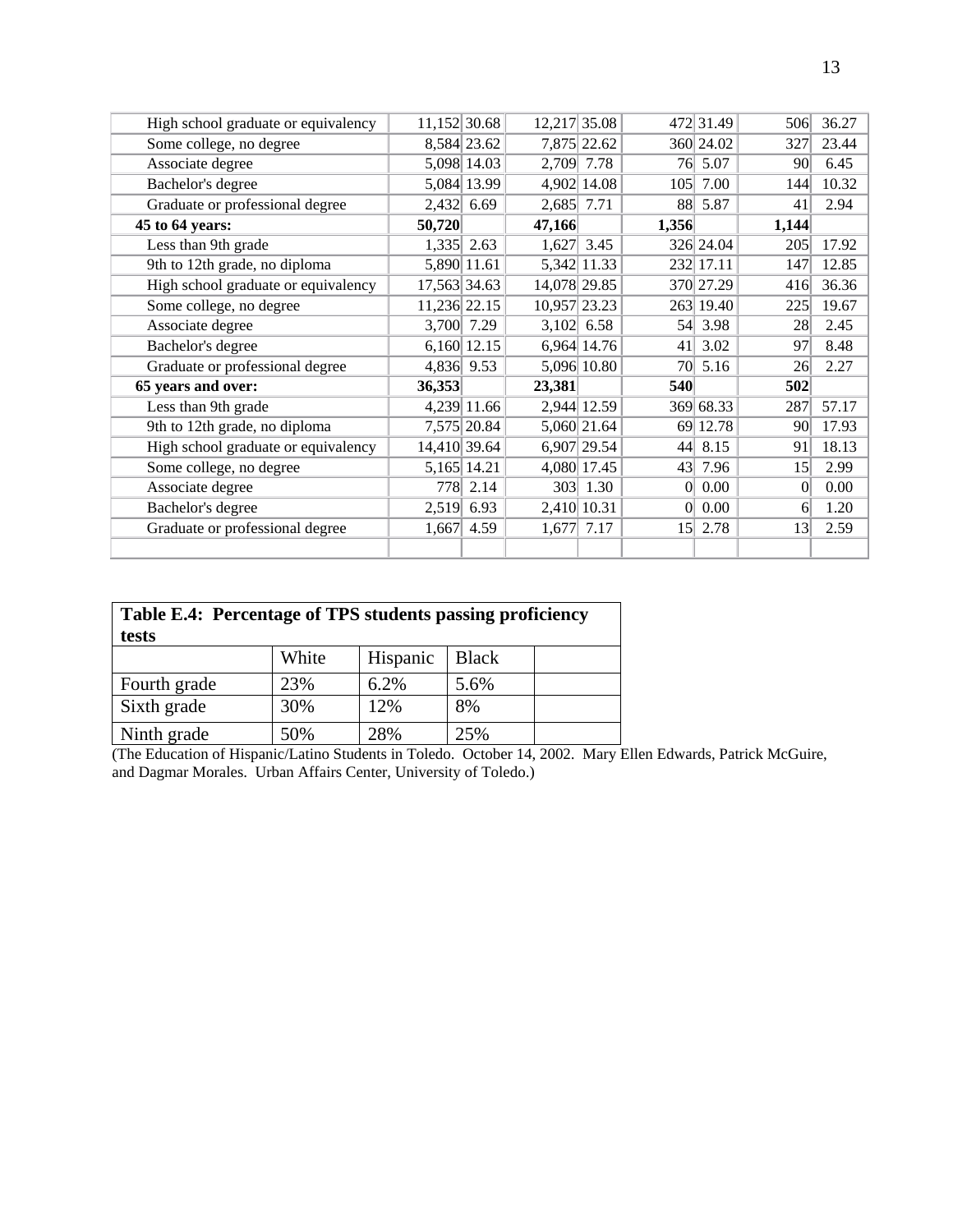### **LANGUAGE**

Language and translation issues were mentioned in a number of the organization interviews. A number of service providers and advocates report seeing an increase in the number of people needing translation services. The need for translation services includes not only interpretation between English and Spanish, but also interpretation for an increasing number of southern Mexican immigrants speaking indigenous languages who may also not be proficient in Spanish. This need has also led to the formation of the Limited English Proficiency Task Force, organized by Patty Hernandez of the Associates for Basic Legal Equality in Toledo.

Table L.1 shows an increasing percentage of Spanish Speakers in Lucas County. It also shows an increasing percentage of adult Spanish speakers who speak English "not well" or "not al all." This is not the case for people 65 years and older who, remember, are a very small proportion of the Hispanic/Latino/a population. The number of young Spanish speakers with limited English proficiency also appears to be declining as a percentage of the population, but undercounts in the census sample data may underestimate the need here.

| Population 5 Years And Over, (census sample data), Lucas County, 2000 |        |          |         |         |  |  |
|-----------------------------------------------------------------------|--------|----------|---------|---------|--|--|
|                                                                       |        | 1990     |         | 2000    |  |  |
|                                                                       |        | $\%$     |         | $\%$    |  |  |
| 5 to 17 years:                                                        | 86029  |          | 88,280  |         |  |  |
| Speak only English                                                    | 82167  |          | 83,225  |         |  |  |
| Speak Spanish:                                                        | 1931   | $2.24*$  | 2,361   | $2.67*$ |  |  |
| Speak English "very well"                                             | 1371   |          | 1,666   |         |  |  |
| Speak English "well"                                                  | 226    |          | 390     |         |  |  |
| Speak English "not well" or "not at all"                              | 334    | $17.3**$ | 305     | 12.92** |  |  |
| 18 to 64 years:                                                       | 275652 |          | 276,029 |         |  |  |
| Speak only English                                                    | 262724 |          | 256,582 |         |  |  |
| Speak Spanish:                                                        | 6464   | $2.34*$  | 8,562   | $3.10*$ |  |  |
| Speak English "very well"                                             | 4580   |          | 5,710   |         |  |  |
| Speak English "well"                                                  | 1245   |          | 1,714   |         |  |  |
| Speak English "not well" or "not at all"                              | 639    | 9.89**   | 1,138   | 13.29*  |  |  |
| 65 years and over:                                                    | 55312  |          | 59,734  |         |  |  |
| Speak only English                                                    | 54018  |          | 55,557  |         |  |  |
| Speak Spanish:                                                        | 647    | $1.17*$  | 1,154   | 1.93*   |  |  |
| Speak English "very well"                                             | 299    |          | 663     |         |  |  |
| Speak English "well"                                                  | 114    |          | 332     |         |  |  |
| Speak English "not well" or "not at all"                              | 234    | 36.17**  | 159     | 13.78** |  |  |

**Table L.1: Age By Language Spoken At Home By Ability To Speak English For The Population 5 Years And Over, (census sample data), Lucas County, 2000** 

\*percent derived as the proportion of age category that speaks Spanish

\*\*percent derived as the proportion of Spanish Speakers who speak English "not well" or "not at all"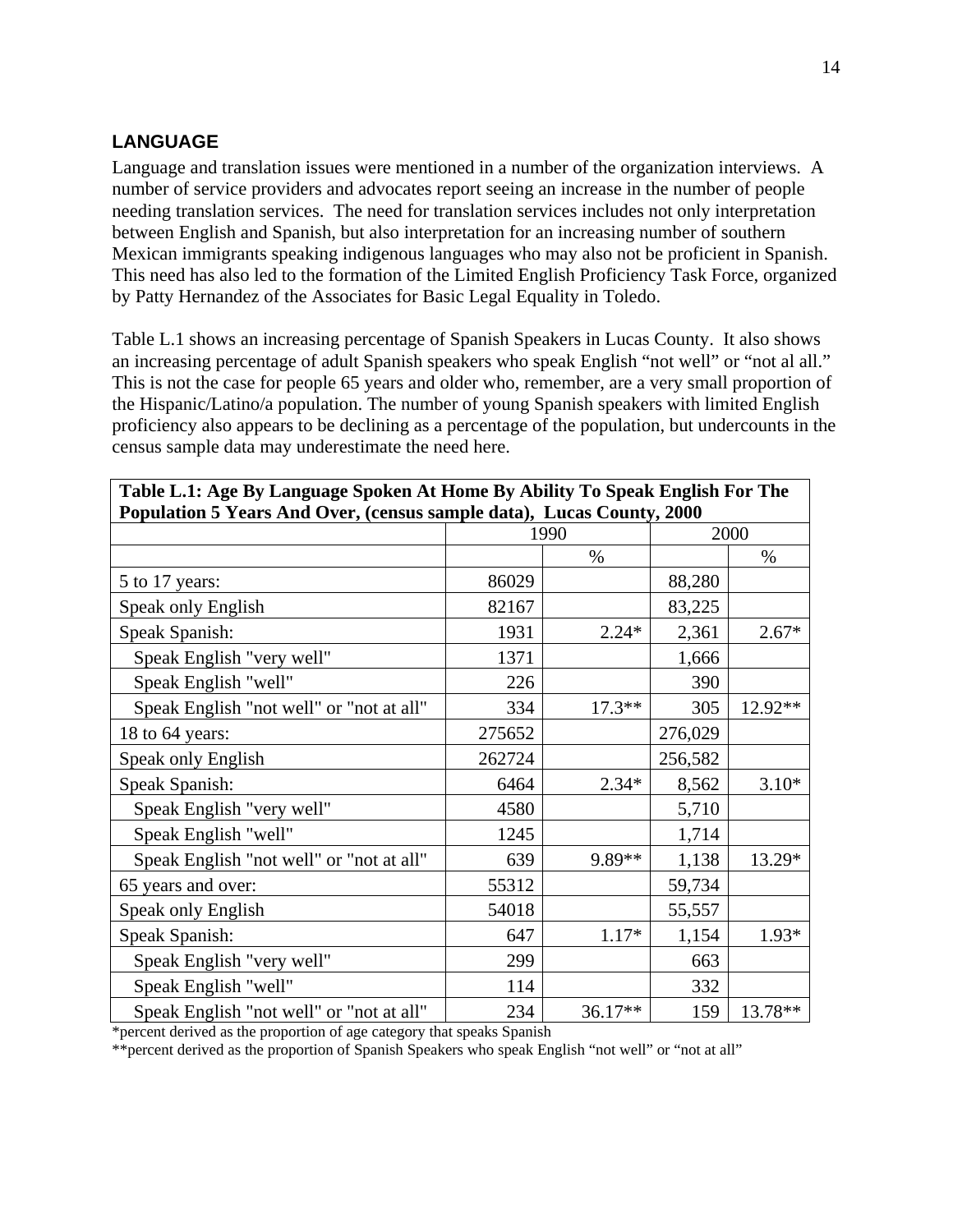### **EMPLOYMENT AND INCOME**

Employment issues were also cited frequently in the organization interviews. For some interview participants, employment issues are fundamental to all other issues. Having fulfilling work at a livable income reduces stress and its related violence to self and others, increases the motivation for educational achievement, and provides related benefits like health insurance. So we will spend some time looking in detail at employment and income data.

Tables EI:1a and b show who is working in the region. It is difficult to judge the actual unemployment rate, since the "not in labor force" category includes discouraged workers who have stopped looking for work as well as people who have chosen to stay out of the labor force or who have been forced out by disabilities. There are no discernible trends, as counties with high unemployment rates for men do not necessarily also have high unemployment rates for women. Fulton County does appear to have higher employment rates for both sexes compared to the other counties.

|          |      | In Labor |          |            | Not In Labor | <b>Total Not</b> | $\frac{0}{0}$ | % Not   |
|----------|------|----------|----------|------------|--------------|------------------|---------------|---------|
| County   | Male | Force    | Employed | Jnemploved | Force        | Working          | Unemployed    | Working |
| Fulton   | 911  | 664      | 621      | 29         | 247          | 276              | 3.18          | 30.3    |
| Henry    | 498  | 319      | 277      | 42         | 179          | 221              | 8.43          | 44.38   |
| Lucas    | 6364 | 4621     | 4104     | 511        | 1743         | 2254             | 8.03          | 35.42   |
| Ottawa   | 536  | 359      | 346      | 13         | 177          | 190              | 2.43          | 35.45   |
| Sandusky | 1362 | 990      | 855      | 135        | 372          | 507              | 9.91          | 37.22   |
| Wood     | 1354 | 1016     | 958      | 58         | 338          | 396              | 4.28          | 29.25   |
|          |      |          |          |            |              |                  |               |         |

#### **Table EI.1a: Sex by Employment Status, 16 years and Over, Male (2000 Census 100 percent Data)**

**Table EI.1b: Sex by Employment Status, 16 years and Over, Female (2000 Census 100 percent Data)** 

|               |        | In Labor |          |            | Not In Labor | <b>Total Not</b> |       |        |
|---------------|--------|----------|----------|------------|--------------|------------------|-------|--------|
| <b>County</b> | Female | Force    | Employed | Unemployed | Force        | Working          |       |        |
| Fulton        | 693    | 430      | 397      | 33         | 263          | 296              | 4.76  | 42.71  |
| Henry         | 532    | 274      | 234      | 40         | 258          | 298              | 7.52  | 56.02  |
| Lucas         | 6340   | 3824     | 3408     | 416        | 2516         | 2932             | 6.56  | 46.25  |
| Ottawa        | 553    | 305      | 283      | 22         | 248          | 270              | 3.98  | 48.82  |
| Sandusky      | 1468   | 1023     | 931      | 92         | 445          | 537              | 6.27  | 36.58  |
| Wood          | 1427   | 1038     | 884      | 154        | 389          | 543              | 10.79 | 38.052 |

Tables EI.2 and EI.3 show that some of the most severe economic difficulties for Hispanics/Latino/as may be in Lucas County. Table EI.2 shows fairly substantial differences in poverty rates, with Lucas and Henry rates being quite high. While the unemployment rates partially correspond to the poverty rates, there are still some exceptions. Again, these differences may be due to the small numbers and inconsistent undercounting. Table EI.3 shows a significantly lower median income for Lucas County compared to all of the others. Whether this is effected by undercounting is unknown.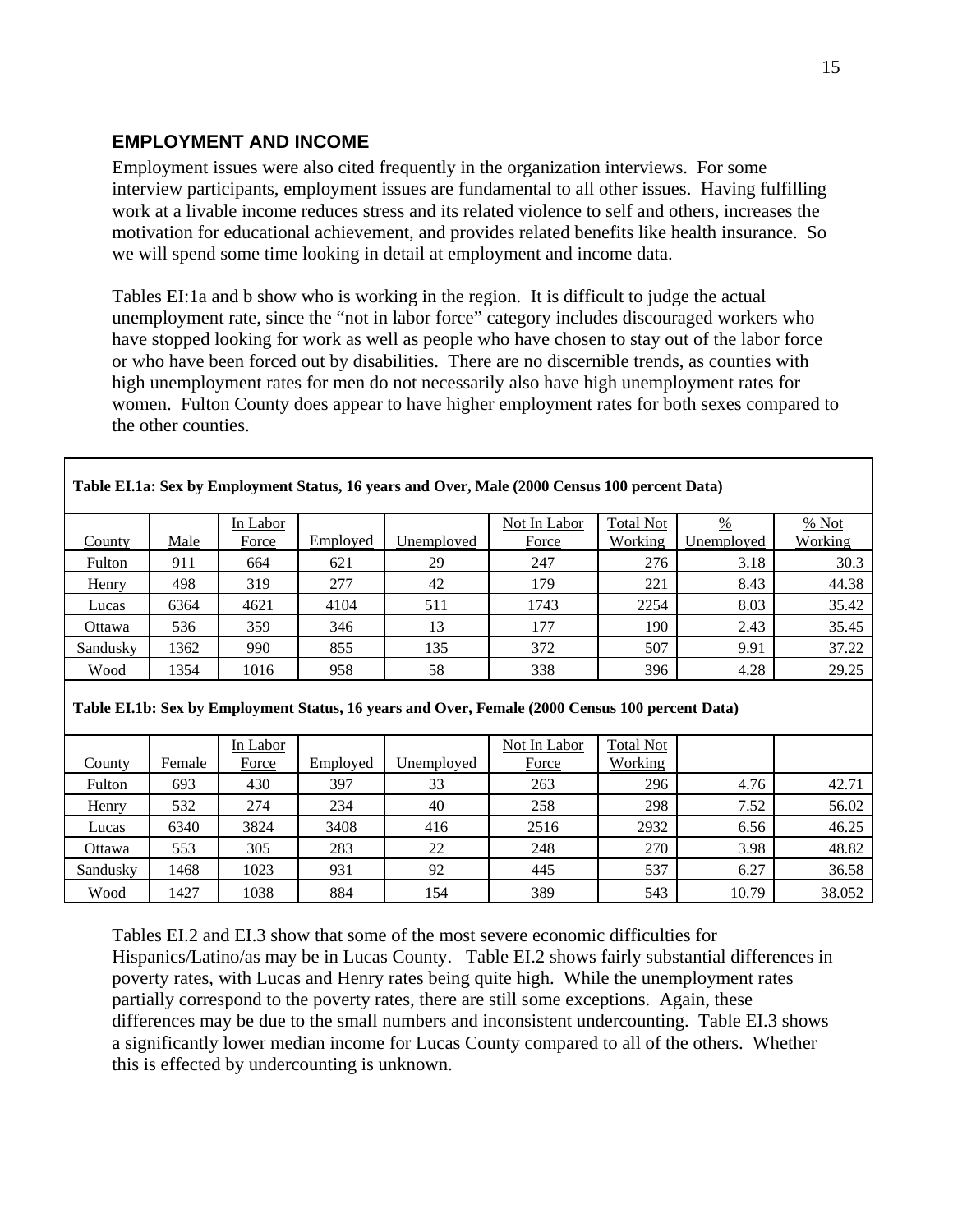| Table EI.2: Poverty Status in 1999 by County |       |              |                     |  |  |  |  |  |
|----------------------------------------------|-------|--------------|---------------------|--|--|--|--|--|
| (2000 Census 100 percent Data)               |       |              |                     |  |  |  |  |  |
| County                                       | Total | <b>Below</b> | <b>Poverty Rate</b> |  |  |  |  |  |
| Fulton                                       | 2391  | 278          | .17                 |  |  |  |  |  |
| Henry                                        | 1600  | 408          | .26                 |  |  |  |  |  |
| Lucas                                        | 20390 | 4842         | .24                 |  |  |  |  |  |
| Ottawa                                       | 1489  | 216          | .15                 |  |  |  |  |  |
| Sandusky                                     | 4169  | 583          | .14                 |  |  |  |  |  |
| Wood                                         | 3799  | 533          | .14                 |  |  |  |  |  |

| Table EI.3: Median Family            |          |  |  |  |  |  |  |
|--------------------------------------|----------|--|--|--|--|--|--|
| <b>Income by County (2000 Census</b> |          |  |  |  |  |  |  |
| 100 percent Data)                    |          |  |  |  |  |  |  |
| County                               | Median   |  |  |  |  |  |  |
| Fulton                               | \$39,752 |  |  |  |  |  |  |
| Henry                                | \$45,625 |  |  |  |  |  |  |
| Lucas                                | \$31,806 |  |  |  |  |  |  |
| Ottawa                               | \$41,667 |  |  |  |  |  |  |
| Sandusky                             | \$44,063 |  |  |  |  |  |  |
| Wood                                 | \$41,736 |  |  |  |  |  |  |

Given the apparent higher level of economic problems in Lucas County, and the lack of consistent detailed Census sample data for the other counties, next we will explore The employment and income scene in Lucas County. First, we will look at income. Tables EI.4 and EI.5 show the distribution of income for Hispanic/Latino/a households and families. In both cases there is clustering in the below \$10,000 category. Table EI.6 adds to this finding, showing the number of people earning income below the poverty line. The poverty income rate for Hispanics/Latino/as is twice the rates for Anglos, but somewhat less than the rate for African Americans. The same is the case for median income, shown in Table EI.7. Hispanics/Latino/as earn only two-thirds of whites, but over 50% more than Blacks.

| Table EI.4: Household Income in 1999 (Census sample data), Lucas County, Ohio 2000 |                         |       |                                          |       |  |  |  |  |
|------------------------------------------------------------------------------------|-------------------------|-------|------------------------------------------|-------|--|--|--|--|
|                                                                                    | <b>Total Population</b> |       | % of total Total Hispanic \% of total \, |       |  |  |  |  |
| Total:                                                                             | 182,868                 |       | 6,011                                    |       |  |  |  |  |
| Less than $$10,000$                                                                | 20,745                  | 11.34 | 942                                      | 15.67 |  |  |  |  |
| \$10,000 to \$14,999                                                               | 13,452                  | 7.36  | 487                                      | 8.10  |  |  |  |  |
| \$15,000 to \$19,999                                                               | 12,976                  | 7.10  | 567                                      | 9.43  |  |  |  |  |
| \$20,000 to \$24,999                                                               | 12,695                  | 6.94  | 319                                      | 5.31  |  |  |  |  |
| \$25,000 to \$29,999                                                               | 12,534                  | 6.85  | 465                                      | 7.74  |  |  |  |  |
| \$30,000 to \$34,999                                                               | 12,387                  | 6.77  | 402                                      | 6.69  |  |  |  |  |
| \$35,000 to \$39,999                                                               | 10,318                  | 5.64  | 359                                      | 5.97  |  |  |  |  |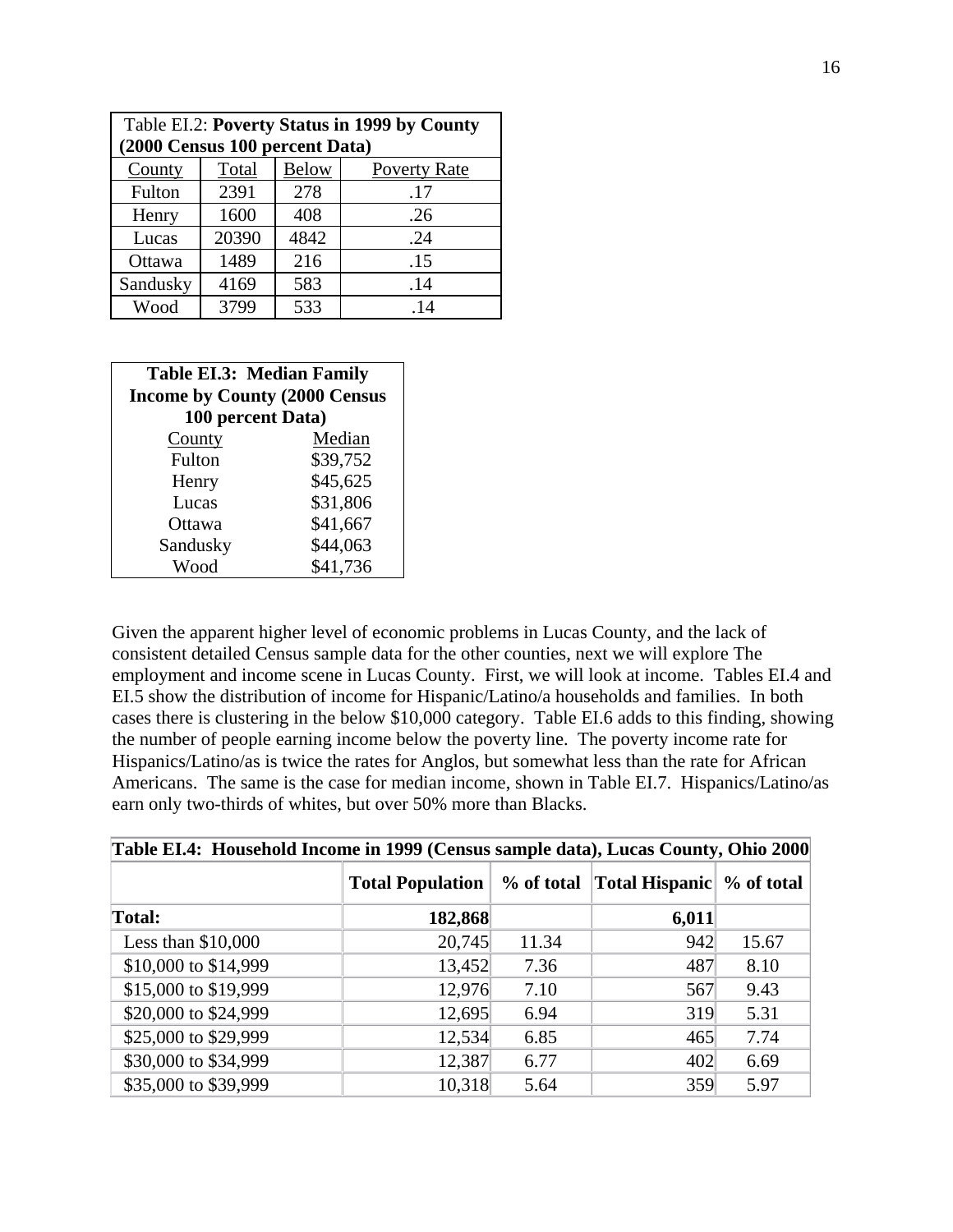| \$40,000 to \$44,999   | 10,062 | 5.50  | 324 | 5.39 |
|------------------------|--------|-------|-----|------|
| \$45,000 to \$49,999   | 8,801  | 4.81  | 285 | 4.74 |
| \$50,000 to \$59,999   | 16,205 | 8.86  | 497 | 8.27 |
| \$60,000 to \$74,999   | 18,496 | 10.11 | 523 | 8.70 |
| \$75,000 to \$99,999   | 17,180 | 9.39  | 490 | 8.15 |
| \$100,000 to \$124,999 | 7,772  | 4.25  | 181 | 3.01 |
| \$125,000 to \$149,999 | 3,399  | 1.86  | 61  | 1.01 |
| \$150,000 to \$199,999 | 2,982  | 1.63  | 58  | 0.96 |
| \$200,000 or more      | 2,864  | 1.57  | 51  | 0.85 |
|                        |        |       |     |      |

| Table EI.5: Family Income in 1999 (Census sample data), Lucas<br>County, Ohio, 2000 |                                   |            |                                 |            |  |  |  |
|-------------------------------------------------------------------------------------|-----------------------------------|------------|---------------------------------|------------|--|--|--|
|                                                                                     | <b>Total</b><br><b>Population</b> |            | <b>Total</b><br><b>Hispanic</b> |            |  |  |  |
| Total:                                                                              | 117,008                           | % of total | 4,410                           | % of total |  |  |  |
| Less than $$10,000$                                                                 | 8,542                             | 7.30       | 659                             | 14.94      |  |  |  |
| \$10,000 to \$14,999                                                                | 5,501                             | 4.70       | 284                             | 6.44       |  |  |  |
| \$15,000 to \$19,999                                                                | 6,210                             | 5.31       | 409                             | 9.27       |  |  |  |
| \$20,000 to \$24,999                                                                | 6,454                             | 5.52       | 227                             | 5.15       |  |  |  |
| \$25,000 to \$29,999                                                                | 7,055                             | 6.03       | 351                             | 7.96       |  |  |  |
| \$30,000 to \$34,999                                                                | 7,278                             | 6.22       | 306                             | 6.94       |  |  |  |
| \$35,000 to \$39,999                                                                | 6,584                             | 5.63       | 222                             | 5.03       |  |  |  |
| \$40,000 to \$44,999                                                                | 6,551                             | 5.60       | 263                             | 5.96       |  |  |  |
| \$45,000 to \$49,999                                                                | 6,361                             | 5.44       | 201                             | 4.56       |  |  |  |
| \$50,000 to \$59,999                                                                | 12,013                            | 10.27      | 416                             | 9.43       |  |  |  |
| \$60,000 to \$74,999                                                                | 14,833                            | 12.68      | 393                             | 8.91       |  |  |  |
| \$75,000 to \$99,999                                                                | 14,640                            | 12.51      | 391                             | 8.87       |  |  |  |
| \$100,000 to \$124,999                                                              | 6,745                             | 5.76       | 129                             | 2.93       |  |  |  |
| \$125,000 to \$149,999                                                              | 3,092                             | 2.64       | 61                              | 1.38       |  |  |  |
| \$150,000 to \$199,999                                                              | 2,679                             | 2.29       | 58                              | 1.32       |  |  |  |
| \$200,000 or more                                                                   | 2,470                             | 2.11       | 40                              | 0.91       |  |  |  |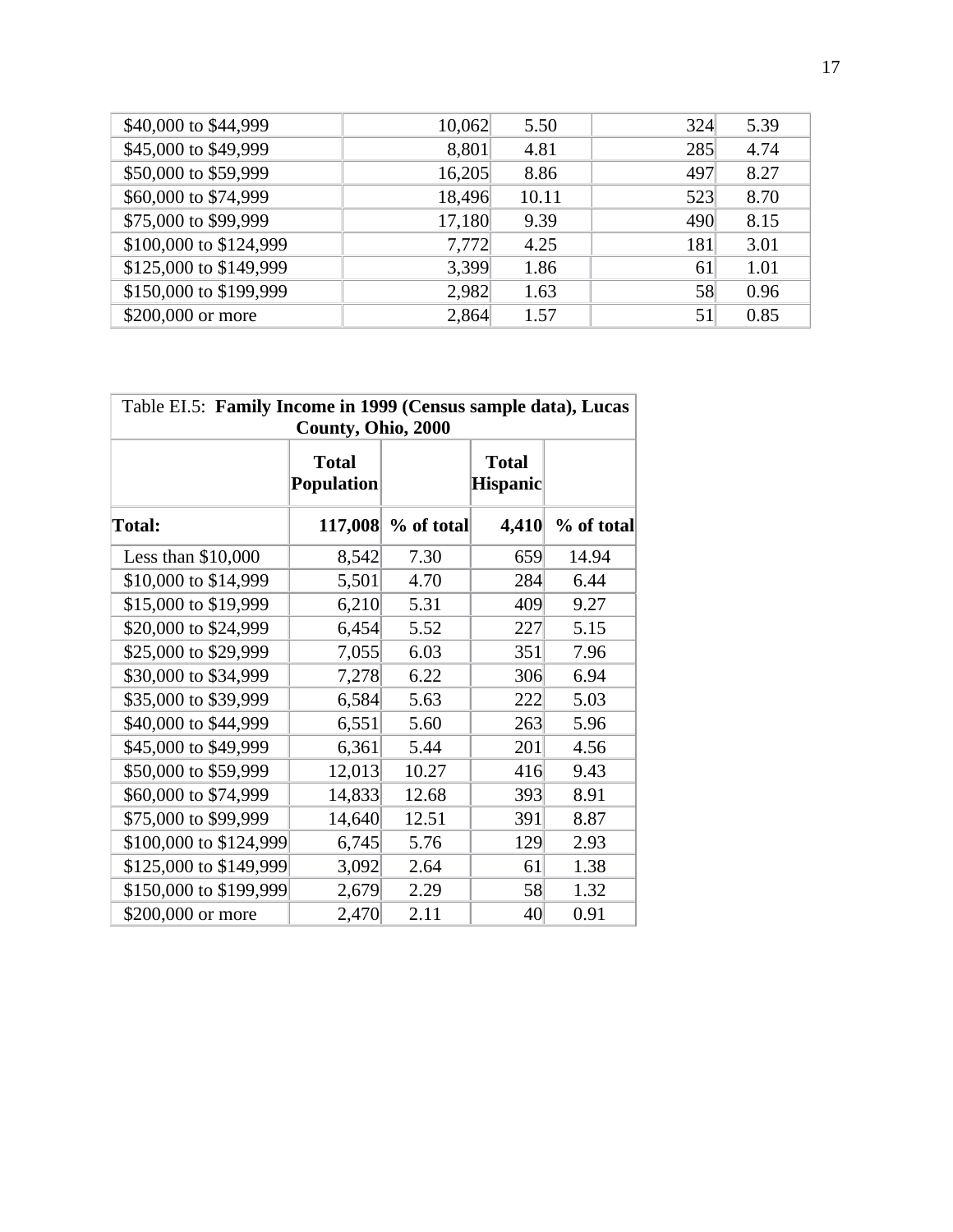| Table EI.6: Individuals with income below the poverty line in 1999<br>(Census sample data), Lucas County, Ohio |                     |                   |                       |  |  |  |  |
|----------------------------------------------------------------------------------------------------------------|---------------------|-------------------|-----------------------|--|--|--|--|
|                                                                                                                | Total<br>Population | Total<br>Hispanic | Total<br><b>Black</b> |  |  |  |  |
| Number of Individuals                                                                                          | 117,008             | 4,410             | 19,031                |  |  |  |  |
| Number of Individuals below poverty line                                                                       | 12,533              | 1,001             | 5,453                 |  |  |  |  |
| Poverty rate                                                                                                   | .107                | .227              | .287                  |  |  |  |  |

| Table EI7: Median Family Income in 1999 (Census sample<br>data), Lucas County, Ohio |             |                   |                       |
|-------------------------------------------------------------------------------------|-------------|-------------------|-----------------------|
|                                                                                     | Total White | Total<br>Hispanic | Total<br><b>Black</b> |
| Median family income in 1999                                                        | \$52,280    |                   | $$34,493$ $$27,213$   |

We can partially test a number of hypotheses about why Hispanics/Latino/as may fare worse than whites. One is the migrant worker hypothesis—that Hispanics/Latino/as work as migrants in such great numbers, and at such low wages. But if we look at Table EI.8, we see that one measure of migrant work, place of work, shows that Hispanics/Latino/as are almost equally likely to work in their state of residence as the population in general. Likewise, Table EI.9 shows a small percentage of Hispanics/Latino/as employed in agriculture. A number of the organization interviews also alerted us to the fact that labor issues are becoming much more diverse, and extending well beyond migrant farmworkers. So the picture is particularly more complex, and we need to more closely explore Hispanic/Latino/a employment to understand the income picture.

| Table EI.8: Place of Work for workers 16<br>years and over (Census sample data) Lucas<br>$\alpha$ County, 2000 | <b>Total Population</b> |                      |       | <b>Total Hispanic</b> |
|----------------------------------------------------------------------------------------------------------------|-------------------------|----------------------|-------|-----------------------|
| Total:                                                                                                         |                         | $207,585$ % of total |       | 7,178 % of total      |
| Worked in state of residence:                                                                                  | 198,336                 | 95.54                | 6,790 | 94.59                 |
| Worked in county of residence                                                                                  | 175,374                 | 84.48                | 5,869 | 81.76                 |
| Worked outside county of residence                                                                             | 22,962                  | 11.06                | 921   | 12.83                 |
| Worked outside state of residence                                                                              | 9,249                   | 4.46                 | 388   | 5.41                  |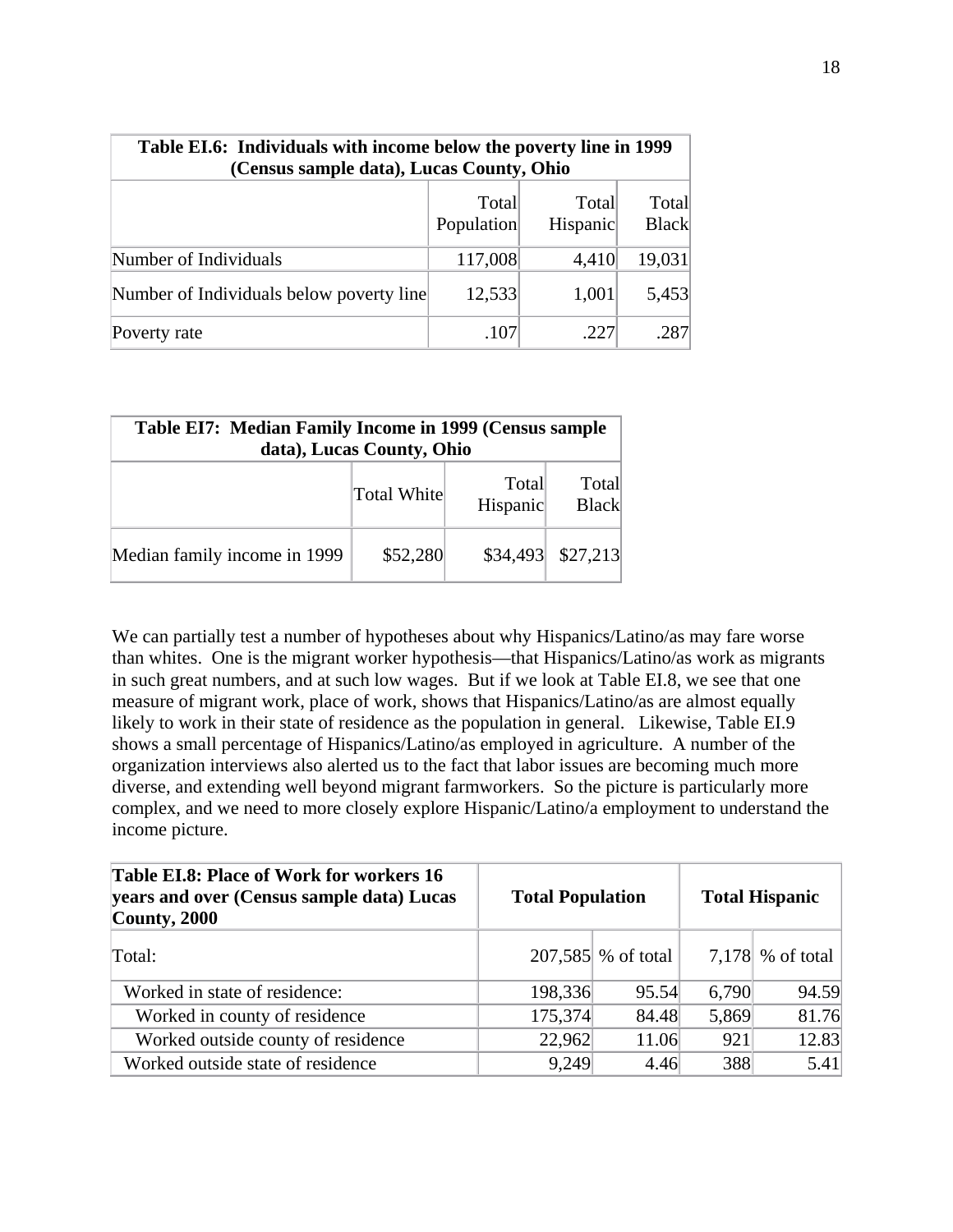Table EI.9 shows that, compared to the population in general, Hispanic/Latino men are overrepresented in manufacturing. They are only slightly over-represented in agriculture and construction. They are under-represented in service industries. As manufacturing continues to decline, the stresses on Hispanic/Latino men are likely to increase, particularly if they have not had the cultural training to work in service industries that are heavily dependent on Anglo culture and English communication. Hispanic/Latina women, on the other hand, are over-represented in manufacturing and hospitality service industries. They are slightly over-represented in the retail and information industries. In some ways, this places women in a better position to adapt to the changing economy, but it is also the case that these women remain under-represented in upperlevel financial and professional services.

Table EI.10 looks at the same labor force by occupation, rather than by industry. Here we see that Hispanic/Latino men are under-represented in management and professional occupations, as well as in sales and office occupations. They are over-represented in lower-level service, construction, and production occupations. This shows that, even in manufacturing, men are not moving into administrative occupations. However, they are not under-represented in supervisory positions in construction and production. Hispanic/Latina women are under-represented in management and professional occupations, and over-represented in lower-level service occupations. Their employment in service industries, then, is in lower-level occupations.

The best explanation for Hispanic/Latino/a poverty, then, is not primarily because of agricultural labor (though we must not forget the extreme poverty conditions of people working in that industry), but because of placement in the lowest-paid positions in a wide variety of industries.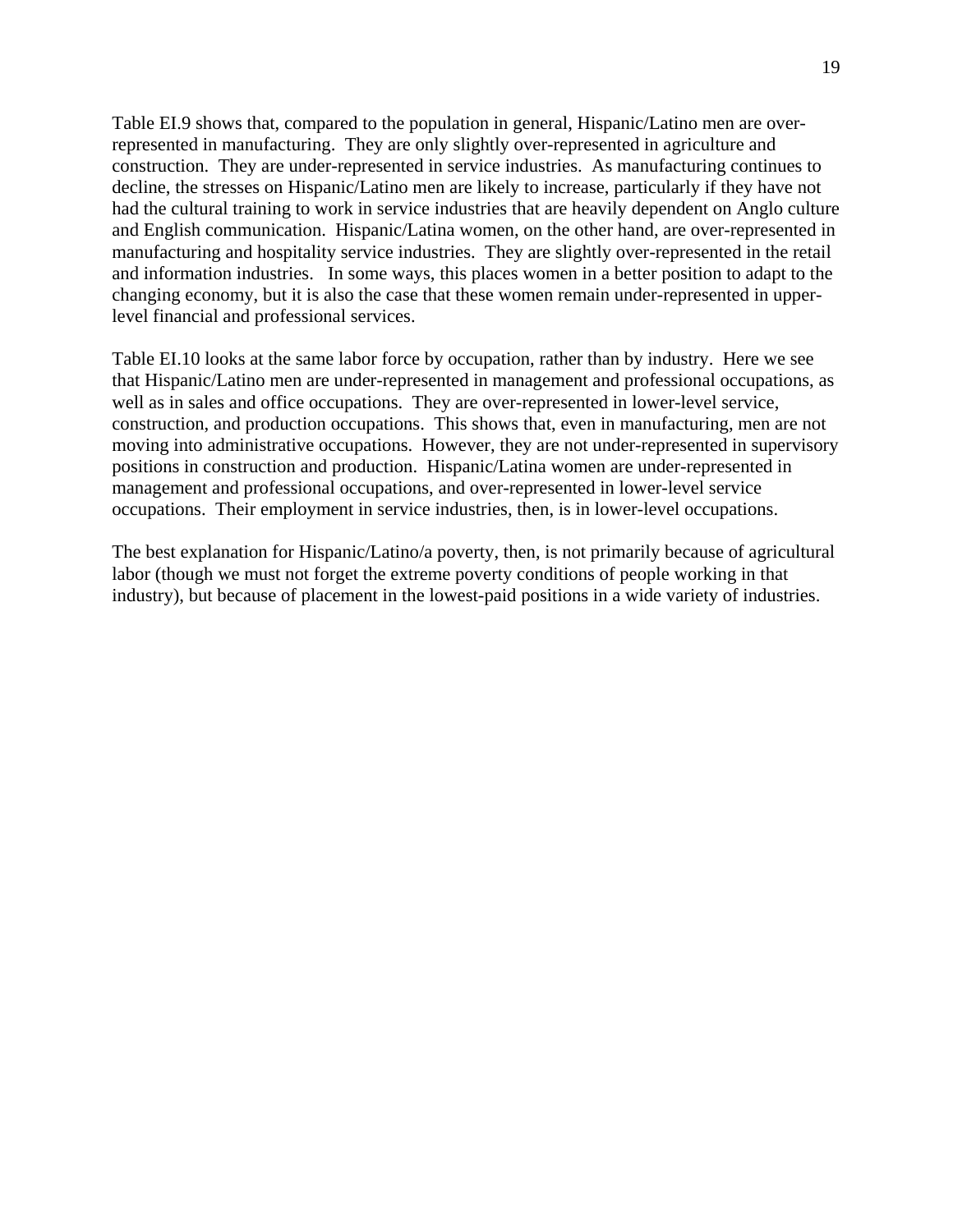| Females (Census sample data) Lucas County, Ohio 2000                 |                                   |          |                                 |                    |  |  |
|----------------------------------------------------------------------|-----------------------------------|----------|---------------------------------|--------------------|--|--|
|                                                                      | <b>Total</b><br><b>Population</b> |          | <b>Hispanic</b><br><b>Total</b> |                    |  |  |
| Total:                                                               | 212,019 % of                      | category | 7,512                           | $%$ of<br>category |  |  |
| <b>Male:</b>                                                         | 109,518                           |          | 4,104                           |                    |  |  |
| Agriculture, forestry, fishing and hunting, and mining:              | 568                               | 0.52     | 74                              | 1.80               |  |  |
| Construction                                                         | 10,806                            | 9.87     | 467                             | 11.38              |  |  |
| Manufacturing:                                                       | 28,719                            | 26.22    | 1,344                           | 32.75              |  |  |
| Wholesale trade:                                                     | 5,887                             | 5.38     | 232                             | 5.65               |  |  |
| Retail trade:                                                        | 12,010                            | 10.97    | 292                             | 7.12               |  |  |
| Transportation and warehousing, and utilities:                       | 8,981                             | 8.20     | 284                             | 6.92               |  |  |
| Information:                                                         | 2,095                             | 1.91     | 31                              | 0.76               |  |  |
| Finance, insurance, real estate and rental and leasing:              | 4,106                             | 3.75     | 98                              | 2.39               |  |  |
| Professional, scientific, management, administrative, and            |                                   | 8.88     |                                 | 8.33               |  |  |
| waste management services:                                           | 9,720                             |          | 342                             |                    |  |  |
| Educational, health, and social services:                            | 10,764                            | 9.83     | 288                             | 7.02               |  |  |
| Arts, entertainment, recreation, accommodation and food<br>services: | 7,254                             | 6.62     | 296                             | 7.21               |  |  |
| Other services (except public administration):                       | 4,976                             | 4.54     | 163                             | 3.97               |  |  |
| Public administration                                                | 3,632                             | 3.32     | 193                             | 4.70               |  |  |
| <b>Female:</b>                                                       | 102,501                           |          | 3,408                           |                    |  |  |
| Agriculture, forestry, fishing and hunting, and mining:              | 298                               | 0.29     | 18                              | 0.53               |  |  |
| Construction                                                         | 1,424                             | 1.39     | 41                              | 1.20               |  |  |
| Manufacturing:                                                       | 10,055                            | 9.81     | 466                             | 13.67              |  |  |
| Wholesale trade:                                                     | 2,524                             | 2.46     | 52                              | 1.53               |  |  |
| Retail trade:                                                        | 13,967                            | 13.63    | 503                             | 14.76              |  |  |
| Transportation and warehousing, and utilities:                       | 2,618                             | 2.55     | 72                              | 2.11               |  |  |
| Information:                                                         | 1,984                             | 1.94     | 117                             | 3.43               |  |  |
| Finance, insurance, real estate and rental and leasing:              | 6,152                             | 6.00     | 167                             | 4.90               |  |  |
| Professional, scientific, management, administrative, and            |                                   |          |                                 |                    |  |  |
| waste management services:                                           | 9,316                             | 9.09     | 243                             | 7.13               |  |  |
| Educational, health, and social services:                            | 35,578                            | 34.71    | 876                             | 25.70              |  |  |
| Arts, entertainment, recreation, accommodation and food              |                                   |          |                                 |                    |  |  |
| services:                                                            | 9,856                             | 9.62     | 507                             | 14.88              |  |  |
| Other services (except public administration):                       | 5,250                             | 5.12     | 202                             | 5.93               |  |  |
| Public administration                                                | 3,479                             | 3.39     | 144                             | 4.23               |  |  |

### **Table EI.9: Industry For The Employed Civilian Population 16 Years And Over, Males And Females (Census sample data) Lucas County, Ohio 2000**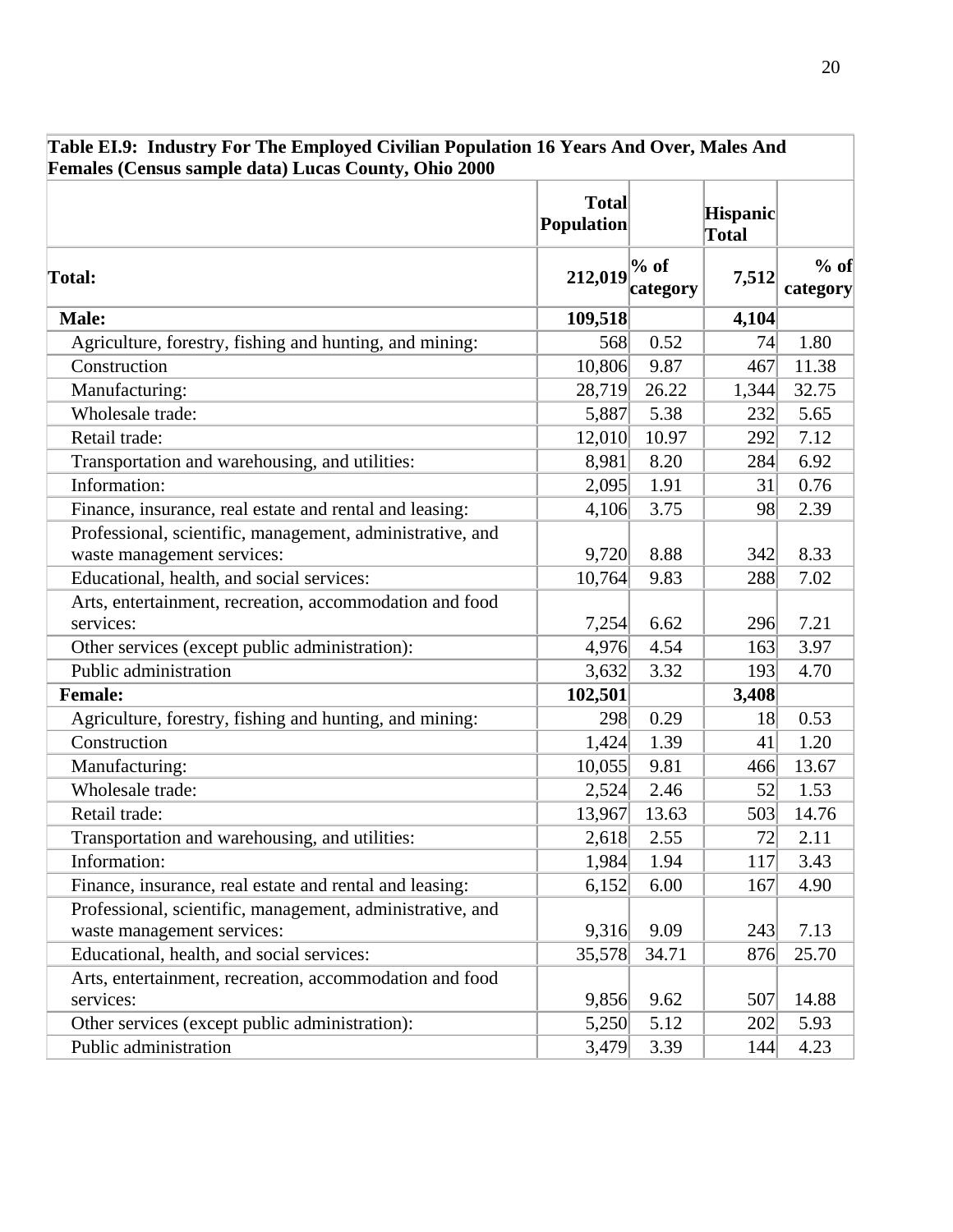|                                                              | <b>Total</b><br>population | $\overline{\%$ of<br>category | <b>Hispanic</b><br>Population | $\overline{\frac{9}{6}}$ of<br>category |
|--------------------------------------------------------------|----------------------------|-------------------------------|-------------------------------|-----------------------------------------|
| Total:                                                       | 212,019                    |                               | 7,512                         |                                         |
| Male:                                                        | 109,518                    |                               | 4,104                         |                                         |
| Management, professional, and related occupations:           | 29,795                     | 27.21                         | 530                           | 12.91                                   |
| Management, business, and financial operations occupations:  | 13,672                     | 12.48                         | 193                           | 4.70                                    |
| Management occupations:                                      | 10,374                     | 9.47                          | 153                           | 3.73                                    |
| Business and financial operations occupations:               | 3,298                      | 3.01                          | 40                            | 0.97                                    |
| Professional and related occupations:                        | 16,123                     | 14.72                         | 337                           | 8.21                                    |
| Computer and mathematical occupations:                       | 1,817                      | 1.66                          | 35                            | 0.85                                    |
| Architecture and engineering occupations:                    | 3,519                      | 3.21                          | 85                            | 2.07                                    |
| Life, physical, and social science occupations:              | 738                        | 0.67                          | $\mathbf{0}$                  | 0.00                                    |
| Community and social services occupations:                   | 1,260                      | 1.15                          | 36                            | 0.88                                    |
| Legal occupations:                                           | 1,256                      | 1.15                          | 17                            | 0.41                                    |
| Legal support workers                                        | 106                        | 0.10                          | $\mathbf{0}$                  | 0.00                                    |
| Education, training, and library occupations:                | 3,014                      | 2.75                          | 38                            | 0.93                                    |
| Arts, design, entertainment, sports, and media occupations:  | 1,421                      | 1.30                          | 53                            | 1.29                                    |
| Healthcare practitioners and technical occupations:          | 3,098                      | 2.83                          | 73                            | 1.78                                    |
| Physicians and surgeons                                      | 944                        | 0.86                          | 53                            | 1.29                                    |
| Service occupations:                                         | 12,922                     | 11.80                         | 609                           | 14.84                                   |
| Healthcare support occupations:                              | 433                        | 0.40                          | 34                            | 0.83                                    |
| Protective service occupations:                              | 3,101                      | 2.83                          | 176                           | 4.29                                    |
| Food preparation and serving related occupations:            | 4,302                      | 3.93                          | 223                           | 5.43                                    |
| Building and grounds cleaning and maintenance occupations    | 4,175                      | 3.81                          | 176                           | 4.29                                    |
| Personal care and service occupations:                       | 911                        | 0.83                          | 0                             | 0.00                                    |
| Sales and office occupations:                                | 18,405                     | 16.81                         | 356                           | 8.67                                    |
| Sales and related occupations:                               | 11,035                     | 10.08                         | 166                           | 4.04                                    |
| Office and administrative support occupations:               | 7,370                      | 6.73                          | 190                           | 4.63                                    |
| Farming, fishing, and forestry occupations:                  | 262                        | 0.24                          | 74                            | 1.80                                    |
| Construction, extraction, and maintenance occupations:       | 16,978                     | 15.50                         | 782                           | 19.05                                   |
| Supervisors, construction and extraction workers             | 966                        | 0.88                          | 45                            | 1.10                                    |
| Production, transportation, and material moving occupations: | 31,156                     | 28.45                         | 1,753                         | 42.71                                   |
| Supervisors, transportation, and material moving workers     | 379                        | 0.35                          | 12                            | 0.29                                    |
| <b>Female:</b>                                               | 102,501                    |                               | 3,408                         |                                         |
| Management, professional, and related occupations:           | 33,906                     | 33.08                         | 715                           | 20.98                                   |
| Management, business, and financial operations occupations:  | 9,797                      | 9.56                          | 264                           | 7.75                                    |
| Management occupations:                                      | 5,778                      | 5.64                          | 146                           | 4.28                                    |
| Business and financial operations occupations:               | 4,019                      | 3.92                          | 118                           | 3.46                                    |
| Professional and related occupations:                        | 24,109                     | 23.52                         | 451                           | 13.23                                   |
| Computer and mathematical occupations:                       | 927                        | 0.90                          | 32                            | 0.94                                    |
| Architecture and engineering occupations:                    | 458                        | 0.45                          | 10 <sup>1</sup>               | 0.29                                    |
| Life, physical, and social science occupations:              | 606                        | 0.59                          | 3                             | 0.09                                    |
| Community and social services occupations:                   | 1,754                      | 1.71                          | 48                            | 1.41                                    |
| Legal occupations:                                           | 901                        | 0.88                          | $\left 4\right $              | 0.12                                    |
| Legal support workers                                        | 557                        | 0.54                          | $\left 4\right $              | 0.12                                    |
| Education, training, and library occupations:                | 8,594                      | 8.38                          | 176                           | 5.16                                    |
| Arts, design, entertainment, sports, and media occupations:  | 1,352                      | 1.32                          | 21                            | 0.62                                    |

**Table EI.10: Sex By Occupation For The Employed Civilian Population 16 Years And Over (Census sample data) Lucas County, Ohio 2000**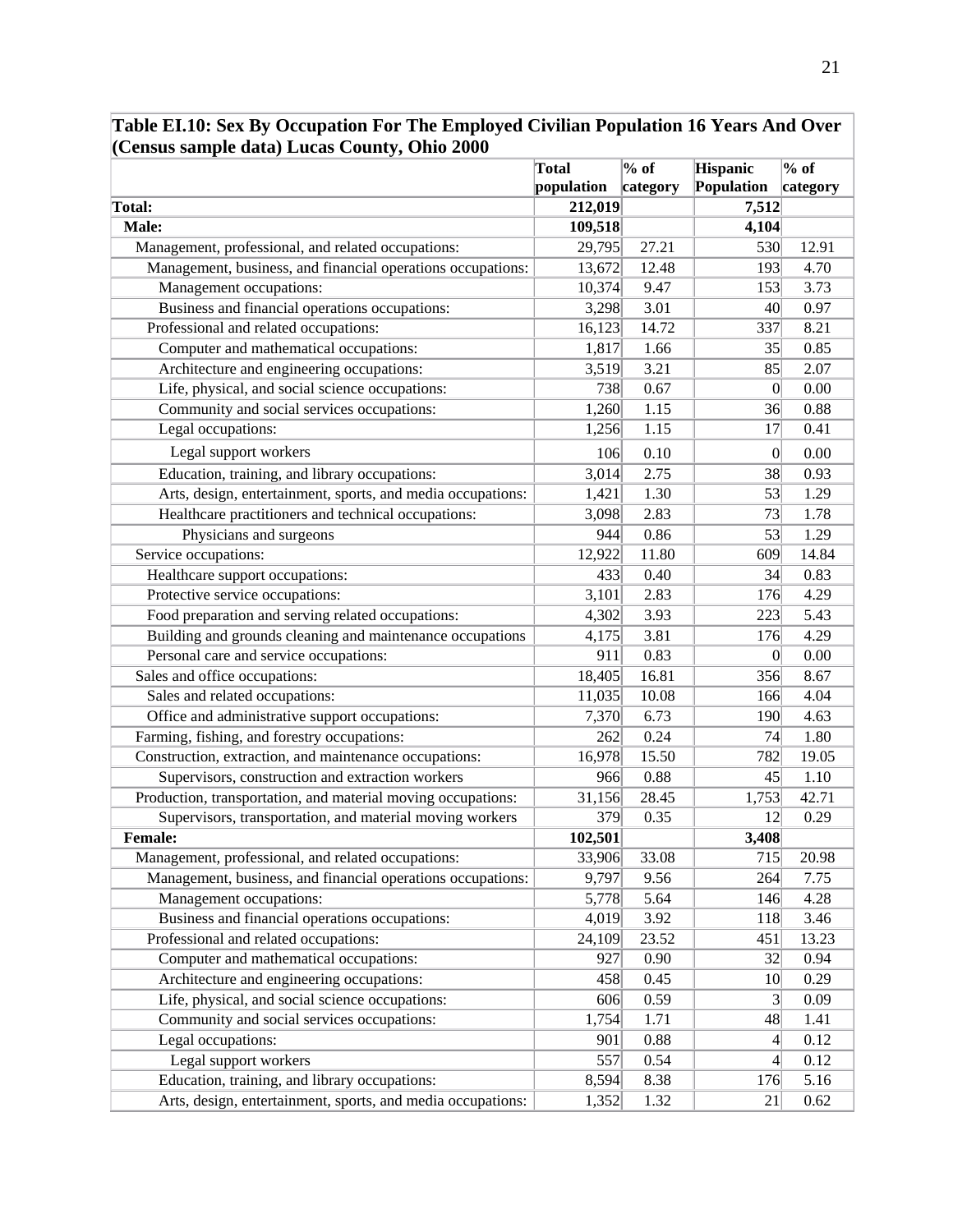| Healthcare practitioners and technical occupations:          | 9,517      | 9.28  | 157   | 4.61  |
|--------------------------------------------------------------|------------|-------|-------|-------|
| Physicians and surgeons                                      | 474        | 0.46  |       | 0.00  |
| Service occupations:                                         | 20,651     | 20.15 | 1,032 | 30.28 |
| Healthcare support occupations:                              | 4,703      | 4.59  | 237   | 6.95  |
| Protective service occupations:                              | 1,012      | 0.99  | 42    | 1.23  |
| Food preparation and serving related occupations:            | 7,829      | 7.64  | 416   | 12.21 |
| Building and grounds cleaning and maintenance occupations    | 2,557      | 2.49  | 176   | 5.16  |
| Personal care and service occupations:                       | 4,550      | 4.44  | 161   | 4.72  |
| Sales and office occupations:                                | 37,529     | 36.61 | 1,092 | 32.04 |
| Sales and related occupations:                               | 12,656     | 12.35 | 399   | 11.71 |
| Office and administrative support occupations:               | 24,873     | 24.27 | 693   | 20.33 |
| Farming, fishing, and forestry occupations:                  | 249        | 0.24  | 22    | 0.65  |
| Construction, extraction, and maintenance occupations:       | 834        | 0.81  | 22    | 0.65  |
| Supervisors, construction and extraction workers             | 24         | 0.02  |       | 0.00  |
| Production, transportation, and material moving occupations: | 9,332      | 9.10  | 525   | 15.40 |
| Supervisors, transportation, and material moving workers     | <b>130</b> | 0.13  |       | 0.00  |

Because Armed Forces employment has been an increasing source of wages for African Americans, we looked at data for Hispanics/Latino/as as well, shown in Table EI.11. We did not find the Armed Forces to be a significant employment source in the 2000 census. Hispanics/Latino/as are less likely to be in the military, or to be military veterans, than the population in general. This fits with national trends, where there has also been underrepresentation of Hispanics/Latino/as in the military (Hispanics in the Military, Marcy 27, 2003, Pew Hispanic Center Fact Sheet, http://www.hispanicbusiness.com/\_client/pdf/hispanicmilitaryfacts.pdf). Whether that is changing, now that the military is having difficulty meeting its recruitment quotas, is unknown.

| <b>Years And Over (Census sample data) Lucas County 2000</b> |         |                    |                   |                    |  |  |
|--------------------------------------------------------------|---------|--------------------|-------------------|--------------------|--|--|
|                                                              | Total   | $%$ of<br>category | Total<br>Hispanic | $%$ of<br>category |  |  |
| <b>Total:</b>                                                | 335,763 |                    | 11,925            |                    |  |  |
| Male:                                                        | 157,732 |                    | 5,966             |                    |  |  |
| 18 to 64 years:                                              | 134,351 |                    | 5,426             |                    |  |  |
| In Armed Forces                                              | 91      | .07                | ი                 | .001               |  |  |
| Civilian:                                                    | 134,260 |                    | 5,420             |                    |  |  |
| Veteran                                                      | 24,709  | 18.40              | 733               | 13.52              |  |  |
| Nonveteran                                                   | 109,551 |                    | 4,687             |                    |  |  |
| 65 years and over:                                           | 23,381  |                    | 540               |                    |  |  |
| In Armed Forces                                              |         |                    |                   |                    |  |  |
| Civilian:                                                    | 23,381  |                    | 540               |                    |  |  |
| Veteran                                                      | 16,076  | 68.76              | 244               | 45.19              |  |  |
| Nonveteran                                                   | 7,305   |                    | 296               |                    |  |  |

### **able EI.11: Armed Forces Status By Veteran Status For The Population 18 Years And Over (Census sample data) Lucas County 2000**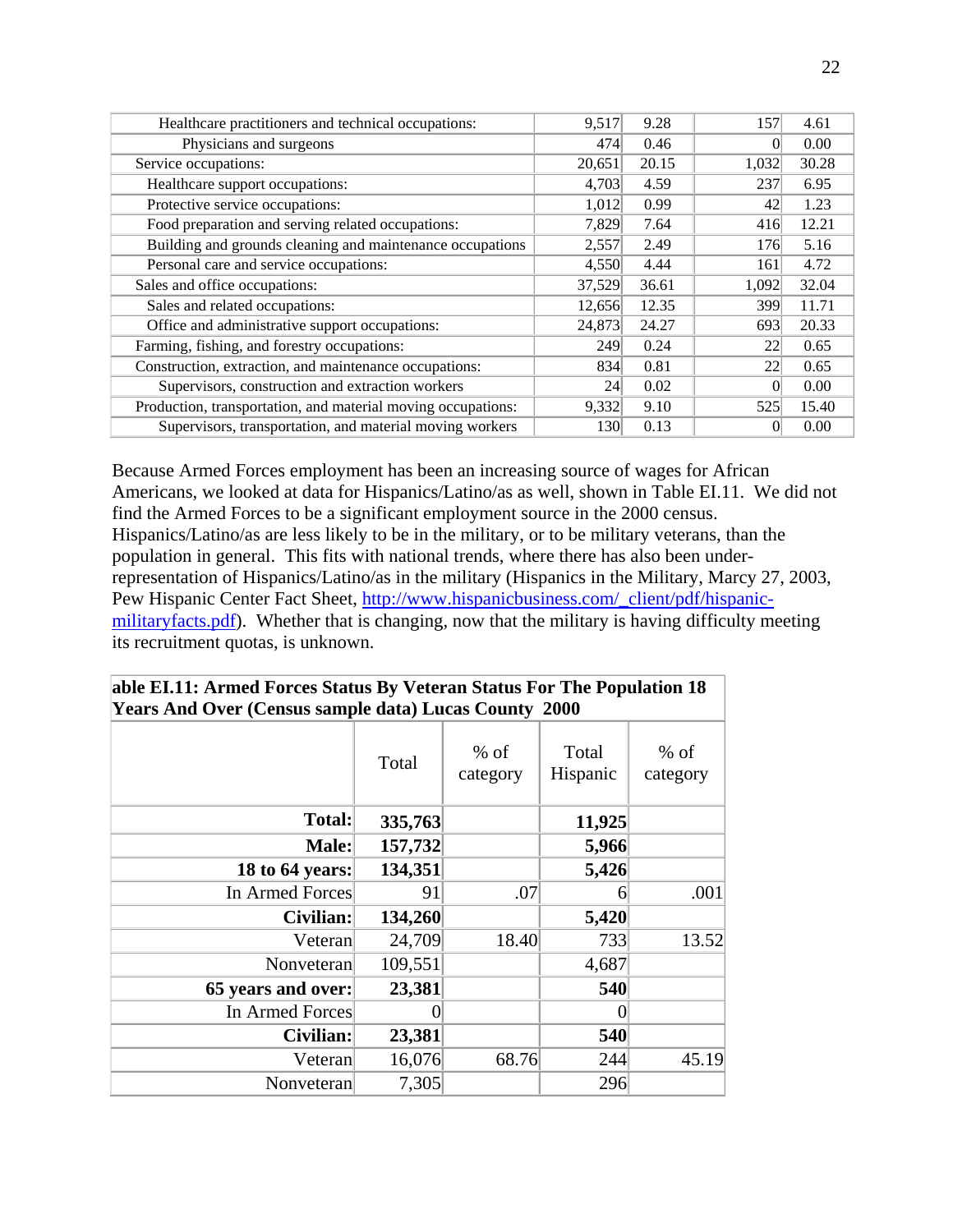| <b>Female:</b>     | 178,031 |      | 5,959 |      |
|--------------------|---------|------|-------|------|
| 18 to 64 years:    | 141,678 |      | 5,457 |      |
| In Armed Forces    | 34      | 0.02 |       | 0.00 |
| Civilian:          | 141,644 |      | 5,457 |      |
| Veteran            | 1,558   |      | 97    |      |
| Nonveteran         | 140,086 |      | 5,360 |      |
| 65 years and over: | 36,353  |      | 502   |      |
| In Armed Forces    |         | 0.00 |       | 0.00 |
| Civilian:          | 36,353  |      | 502   |      |
| Veteran            | 535     | 1.47 |       | 0.00 |
| Nonveteran         | 35,818  |      | 502   |      |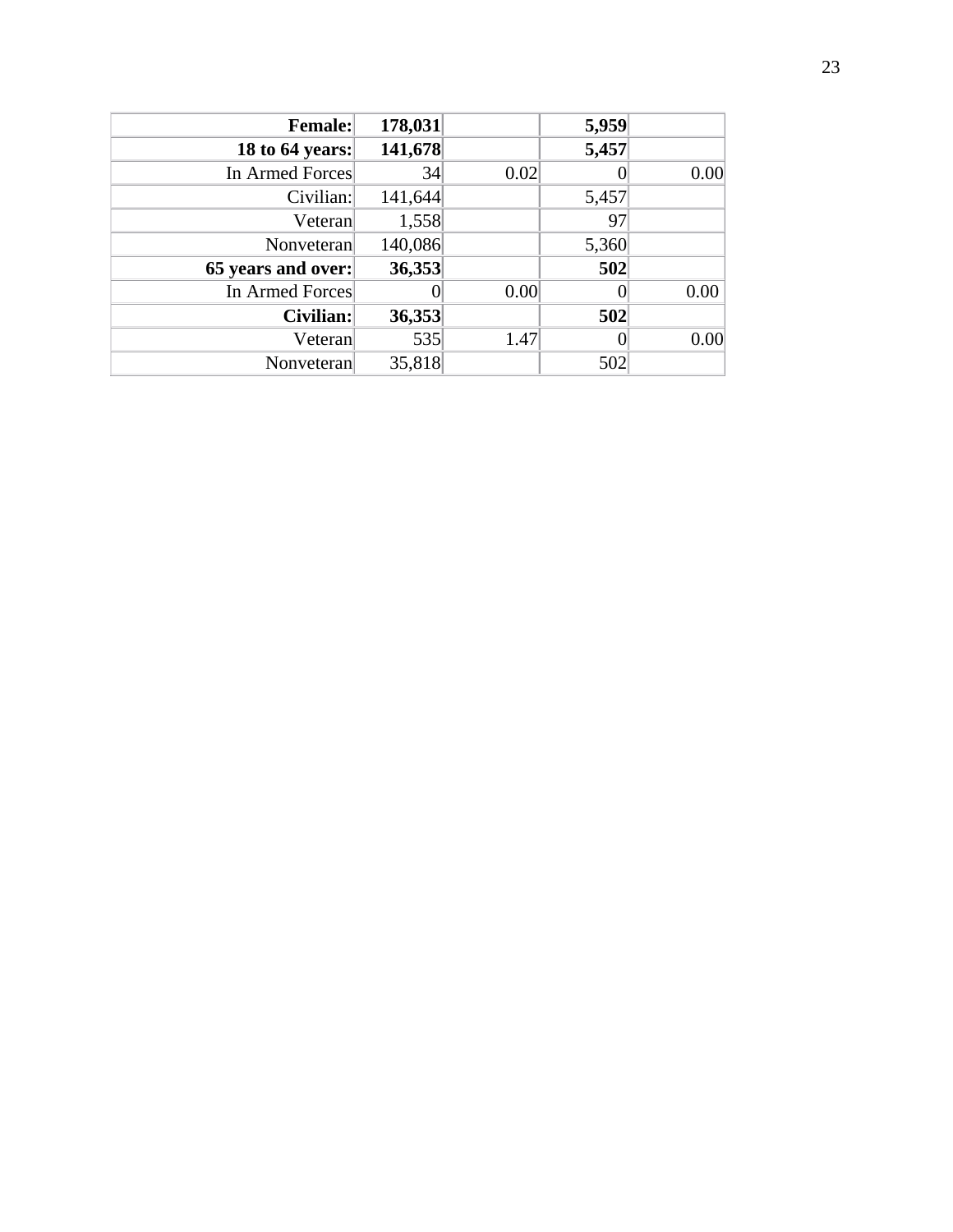### **HOUSING, TRANSPORTATION, QUALITY OF LIFE**

Another measure of a healthy community is in the quality of its housing, transportation, and other quality of life indicators, such as neighborhood satisfaction. The tables below present the available data. Table HTQ.1 shows some variation in median rent and what percent of household income rent eats up. Compared to tighter markets on the coasts, housing appears much more affordable in this region.

Looking in more detail at Lucas County, using the available Census data, we can get a better understanding of home ownership as well. Table HTQ.2 shows that about half of the Hispanic/Latino/a population, compared to nearly two-thirds of the population in general, live in owner-occupied housing. However, the difference may overstate the number of Hispanic/Latino/a homeowners, as family size among this population is larger, and the household income data suggests that more than one family may live in an owner-occupied unit. Those additional families may not identify themselves as renting. Table HTQ.3 shows that Hispanics/Latino/as appear to have somewhat lower monthly housing costs compared to the population in general. It is also possible they have smaller houses, and thus may be paying more per square foot.

| Table HTQ.1: Rent for Hispanics (2000 Census |            |           |  |
|----------------------------------------------|------------|-----------|--|
|                                              | 100% data) |           |  |
|                                              |            | $%$ of    |  |
|                                              |            | Household |  |
| County                                       | Median     | Income    |  |
| Fulton                                       | 442.00     | 17.50     |  |
| Henry                                        | 447.00     | 20.80     |  |
| Lucas                                        | 405.50     | 18.90     |  |
| Ottawa                                       | 483.00     | 14.00     |  |
| Sandusky                                     | 475.00     | 16.95     |  |
| Wood                                         | 462.50     | 17.50     |  |

| Table HTQ.2: Housing status (Census sample data), Lucas<br>County, 2000            |         |     |       |     |  |
|------------------------------------------------------------------------------------|---------|-----|-------|-----|--|
| $%$ of<br>$%$ of<br>Total<br><b>Total Population</b><br>Hispanic<br>total<br>total |         |     |       |     |  |
| Owner occupied                                                                     | 119,487 | 65% | 3,038 | 53% |  |
| Rental                                                                             | 63,360  | 35% | 2743  | 47% |  |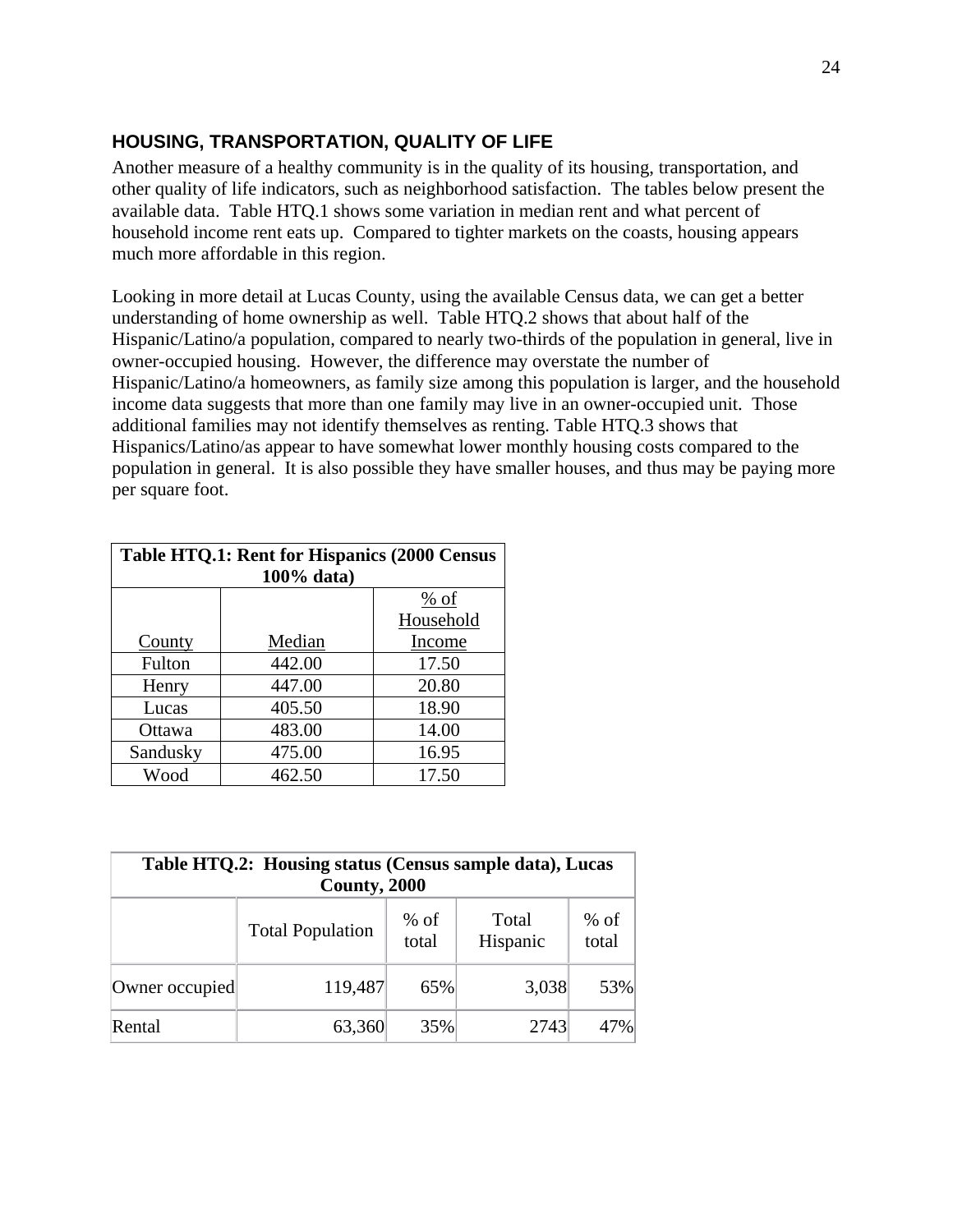| Table HTQ.3: Monthly housing costs (Census sample data) Lucas County, 2000 |          |                    |                 |                    |
|----------------------------------------------------------------------------|----------|--------------------|-----------------|--------------------|
|                                                                            | White    | $%$ of<br>category | <b>Hispanic</b> |                    |
|                                                                            |          |                    |                 | $%$ of<br>category |
| <b>Total:</b>                                                              | 93699.00 |                    | 2748.00         |                    |
| Housing units with a mortgage:                                             | 63658.00 | 67.94              | 2031.00         | 73.91              |
| Less than \$200                                                            | 24.00    | 0.04               | 10.00           | 0.49               |
| \$200 to \$299                                                             | 445.00   | 0.70               | 0.00            | 0.00               |
| \$300 to \$399                                                             | 1352.00  | 2.12               | 69.00           | 3.40               |
| \$400 to \$499                                                             | 3275.00  | 5.14               | 245.00          | 12.06              |
| \$500 to \$599                                                             | 5227.00  | 8.21               | 310.00          | 15.26              |
| \$600 to \$699                                                             | 6633.00  | 10.42              | 264.00          | 13.00              |
| \$700 to \$799                                                             | 7038.00  | 11.06              | 205.00          | 10.09              |
| \$800 to \$899                                                             | 6700.00  | 10.52              | 153.00          | 7.53               |
| \$900 to \$999                                                             | 5911.00  | 9.29               | 209.00          | 10.29              |
| \$1,000 to \$1,249                                                         | 10741.00 | 16.87              | 221.00          | 10.88              |
| \$1,250 to \$1,499                                                         | 6581.00  | 10.34              | 181.00          | 8.91               |
| \$1,500 to \$1,999                                                         | 5774.00  | 9.07               | 115.00          | 5.66               |
| \$2,000 to \$2,499                                                         | 2164.00  | 3.40               | 37.00           | 1.82               |
| \$2,500 to \$2,999                                                         | 944.00   | 1.48               | 12.00           | 0.59               |
| \$3,000 or more                                                            | 849.00   | 1.33               | 0.00            | 0.00               |

In terms of the quality of housing, and its neighborhood context, Hispanics/Latino/as report a similar quality of housing in Table HTQ.4, with the possible exception of rodent problems. However, it is important to note that these reports come from a very small sample of Hispanics, so may not be accurate. Hispanics/Latino/as also rate the safety of their neighborhood as lower in Table HTQ.5, and this figure is well outside of the margin of error, so the difference is likely to be accurate.

| <b>Table HTQ.4: Housing Problems</b> |                         |                 |  |
|--------------------------------------|-------------------------|-----------------|--|
|                                      | <b>Total population</b> | <b>Hispanic</b> |  |
| insects                              | 9%                      | 9%              |  |
| rodents                              | 5%                      | 14%             |  |
| plumbing                             | 3%                      | 2%              |  |

(From 2003 Lucas County Adult Health Assessment, Healthy Lucas County, 2004. Population margin of error +- 3 percentage points. Hispanic margin of error  $+15$  percentage points,  $N = 62$ )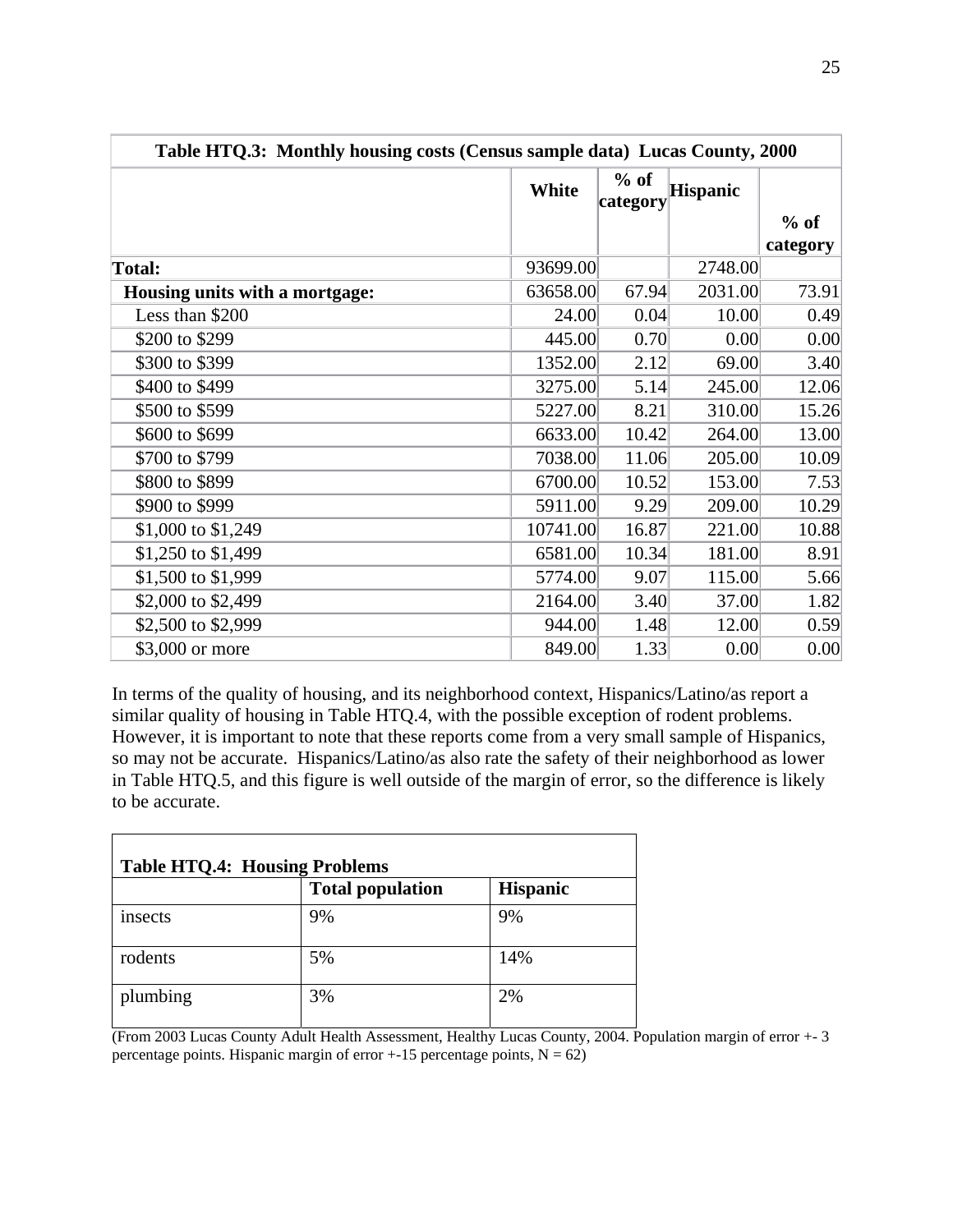| <b>Table HTQ.5: Evaluation of Neighborhood Quality, Lucas</b><br>County |                            |     |                         |  |
|-------------------------------------------------------------------------|----------------------------|-----|-------------------------|--|
|                                                                         | <b>Total</b><br>Population |     | <b>Black   Hispanic</b> |  |
| Slightly safe or not<br>safe                                            | 20%                        | 38% | 43%                     |  |

(From 2003 Lucas County Adult Health Assessment, Healthy Lucas County, 2004. Population margin of error +- 3 percentage points. Hispanic margin of error  $+15$  percentage points,  $N = 62$ )

Getting a decent job is often dependent on having reliable transportation to get to and from that job. So it is also important to assess the transportation resources and needs of the community. Table HTQ. 6 shows that Hispanics/Latino/as are somewhat more likely to walk to work. They are significantly more likely to carpool than the population in general. It is unknown why they are not more likely to take the bus.

| Table HTQ.: Transportation to Work for workers 16<br>years and over (Census sample data) Lucas County, Ohio Total Population Hispanic/Latino<br>2000 |                |       |                | <b>Total</b> |
|------------------------------------------------------------------------------------------------------------------------------------------------------|----------------|-------|----------------|--------------|
|                                                                                                                                                      |                | % of  |                | $%$ of       |
| Total:                                                                                                                                               |                | total |                | total        |
|                                                                                                                                                      | 207,585        |       | 7,178          |              |
| Car, truck, or van:                                                                                                                                  | 194,461        | 93.68 | 6,556          | 91.33        |
| Drove alone                                                                                                                                          | 175,341        | 84.00 | 5,261          | 73.29        |
| Carpooled                                                                                                                                            | 19,120         | 9.00  | 1,295          | 18.04        |
| Public transportation:                                                                                                                               | 3,813          | 1.84  | 207            | 2.88         |
| Bus or trolley bus                                                                                                                                   | 3,429          | 1.65  | 195            | 2.72         |
| Streetcar or trolley car (publico in Puerto Rico)                                                                                                    | 20             | 0.01  | 0              | 0.00         |
| Subway or elevated                                                                                                                                   | 59             | 0.03  | 0              | 0.00         |
| Railroad                                                                                                                                             | 12             | 0.01  | $\overline{0}$ | 0.00         |
| Ferryboat                                                                                                                                            | $\overline{0}$ | 0.00  | $\overline{0}$ | 0.00         |
| Taxicab                                                                                                                                              | 293            | 0.14  | 2              | 0.17         |
| Motorcycle                                                                                                                                           | 104            | 0.05  | 11             | 0.15         |
| <b>Bicycle</b>                                                                                                                                       | 356            | 0.17  | 43             | 0.60         |
| Walked                                                                                                                                               | 3,895          | 1.88  | 247            | 3.44         |
| Other means                                                                                                                                          | 958            | 0.46  | 36             | 0.50         |
| Worked at home                                                                                                                                       | 3,998          | 1.93  | 78             | 1.09         |

One other point of note, in terms of quality of life issues, is that 18% of Hispanic parents reporting leaving children 12-18 home alone for an average of four or more hours per day,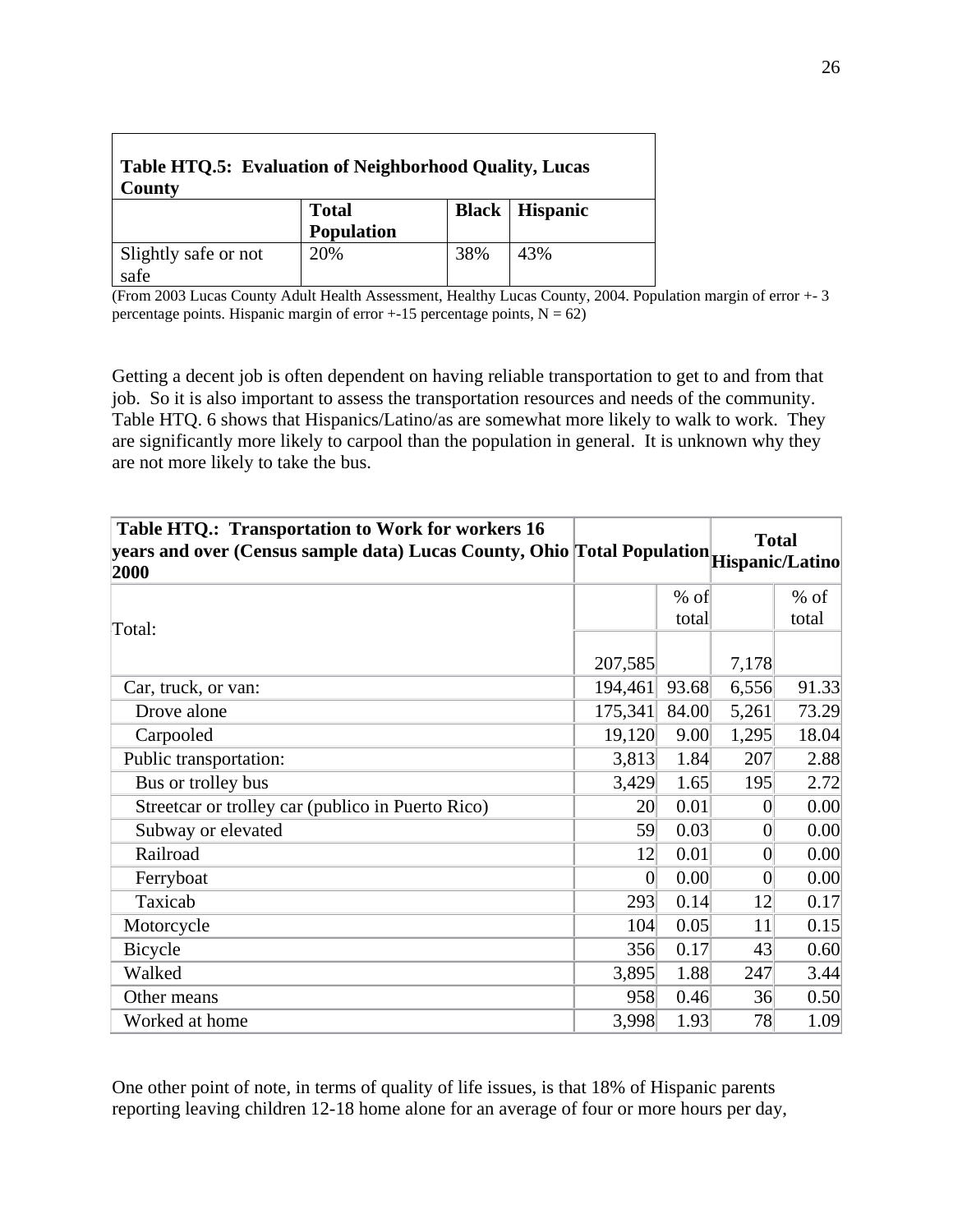compared to 5% of white parents. This difference is still within the wide margin of error for the study from which it is taken, $3$  but is still worth exploring further.

### **CRIME AND SAFETY**

Of course, crime is one of the most important indicators of community health. Table CS.1 shows the crimes listed by the Toledo Police Department as having either a Hispanic victim or suspect. As noted in the Methods section earlier, this data is subject to inaccuracies in reporting by police officers, but is the best information available to date. Using these numbers to calculate an overall crime rate for Hispanics in Toledo, produces a rate of 9,850 per 100,000, above the 8,468 crime rate for the city as a whole in 2002 (the latest year for which summary statistics are available).

The higher rate for Hispanics/Latino/as is made up nearly entirely of assault and aggravated assault. The aggravated assault rate, for example is over 200 points above the 2002 city rate of 505. In general, the rates for other serious crimes are near or below the city rates. The organization interviews also indicated that there is an unrecognized degree of domestic violence among Hispanic/Latino/a families. Some of that domestic violence may be the cause of the high rates of assault.

It is also interesting that 5% of Hispanics report having a firearm in the home, compared to 22% of white parents. This is just within the margin of error for this study, $4$  so is potentially significant.

| <b>Offense Description</b> | <b>Hispanic</b><br><b>Victim</b> | <b>Hispanic</b><br><b>Suspect</b> | Crime rate<br>(based on<br>suspect data |
|----------------------------|----------------------------------|-----------------------------------|-----------------------------------------|
| Murder, aggravated         |                                  |                                   | 4.85                                    |
| Murder                     | $\theta$                         | 3                                 | 14.55                                   |
| Rape, forcible             | 7                                | 9                                 | 43.65                                   |
| Robbery, agg (weapon)      | 24                               | 33                                | 160.05                                  |
| Robbery (without weapon)   | 17                               | 27                                | 130.95                                  |
| Robbery, bank              | $\theta$                         | $\overline{2}$                    | 9.7                                     |
| Assault, aggravated        | 96                               | 159                               | 771.15                                  |
| Burglary, agg (occ res)    | 135                              | 109                               | 528.65                                  |
| Burglary, b&e (unocc)      | 17                               | 10                                | 48.5                                    |
| Burglary/b&e, business     |                                  | 18                                | 87.3                                    |

 $3$  From Section I, p. 14, 2003 Lucas County Adult Health Assessment, Healthy Lucas County, 2004. Population margin of error  $+3$  percentage points. Hispanics  $+15$  percentage points. N = 62

<sup>4</sup> From Section XVII, p. 3, 2003 Lucas County Adult Health Assessment, Healthy Lucas County, 2004. Population margin of error  $+$ - 3 percentage points. Hispanics  $+$ -15 percentage points. N = 62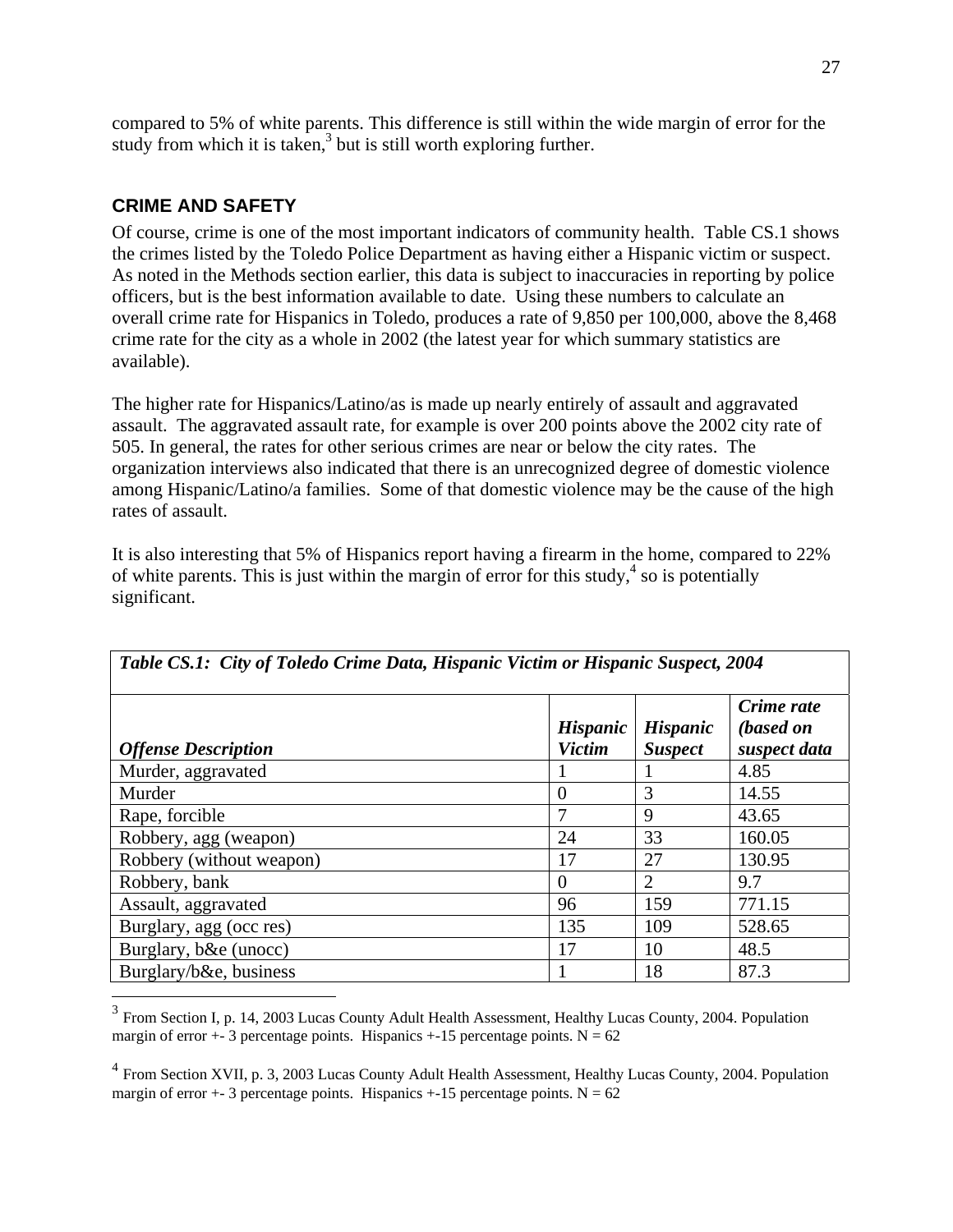| Theft, petit                     | 56               | 63               | 305.55         |
|----------------------------------|------------------|------------------|----------------|
| Theft, pick-pocket               | $\mathbf{1}$     | $\boldsymbol{0}$ | $\overline{0}$ |
| Theft, grand                     | 22               | 54               | 261.9          |
| Theft, from veh (not part)       | 52               | 16               | 77.6           |
| Theft, utilities                 | $\mathbf{1}$     | $\overline{0}$   | $\overline{0}$ |
| Theft, bicycle                   | 6                | 8                | 38.8           |
| Theft, shoplifting               | $\overline{0}$   | 99               | 480.15         |
| Theft, plate/part from veh       | 56               | 33               | 160.05         |
| Theft, coin oper machine         | $\overline{0}$   | $\mathbf{1}$     | 4.85           |
| Theft, from building             | 9                | 9                | 43.65          |
| Auto theft                       | 49               | 26               | 126.1          |
| Motorcycle theft                 | $\overline{2}$   | $\mathbf{1}$     | 4.85           |
| Truck/bus theft                  | 16               | 15               | 72.75          |
| Unauthorized use vehicle         | 25               | 32               | 155.2          |
| Assault, simple                  | 307              | 445              | 2158.25        |
| Assault, negligent               | $\mathbf{1}$     | $\mathbf{1}$     | 4.85           |
| <b>Resisting arrest</b>          | $\overline{0}$   | 34               | 164.9          |
| Menacing, aggravated             | 43               | 83               | 402.55         |
| Menacing                         | 97               | 176              | 853.6          |
| Assault on police officer        | $\overline{2}$   | 10               | 48.5           |
| Safe school assault              | 61               | 89               | 431.65         |
| Child abuse (physical)           | 5                | 10               | 48.5           |
| Menacing by stalking             | 9                | 6                | 29.1           |
| Safe school threats              | 9                | 17               | 82.45          |
| Forgery                          | $\overline{2}$   | 12               | 58.2           |
| Criminal simulation              | $\mathbf{1}$     | $\boldsymbol{0}$ | $\overline{0}$ |
| Defraud livery/inkeep/restaurant | $\boldsymbol{0}$ | $\mathbf{1}$     | 4.85           |
| Passing bad check(s)             | $\overline{0}$   | $\overline{2}$   | 9.7            |
| Deceptive acts and pract         | 20               | 9                | 43.65          |
| Identity fraud                   | $\mathbf{1}$     | $\mathbf{1}$     | 4.85           |
| Unauthorized use plates          | $\mathbf{1}$     | $\overline{2}$   | 9.7            |
| Receiving stolen property        | $\overline{0}$   | 13               | 63.05          |
| Carrying concealed weapon        | $\boldsymbol{0}$ | 11               | 53.35          |
| Dangerous ordinance, poss        | $\boldsymbol{0}$ | $\mathbf{1}$     | 4.85           |
| Handgun id required              | $\boldsymbol{0}$ | $\mathbf{1}$     | 4.85           |
| Discharging firearm              | 1                | 3                | 14.55          |
| Prostitution, soliciting         | $\boldsymbol{0}$ | $\overline{2}$   | 9.7            |
| Corrupt of minor (sexual)        | $\overline{0}$   | 3                | 14.55          |
| Gross sexual imposition          | 3                | 6                | 29.1           |
| Sexual imposition                |                  | $\mathbf{1}$     | 4.85           |
| Public indecency                 | $\overline{0}$   | $\overline{4}$   | 19.4           |
| Sexual battery, incest           |                  | $\mathbf{1}$     | 4.85           |
| Indecent behavior juv present    | $\overline{0}$   | $\mathbf{1}$     | 4.85           |
| Sex battery, vic. Coerced        | 3                | 6                | 29.1           |
| Criminal child enticement        | $\boldsymbol{0}$ | $\mathbf{1}$     | 4.85           |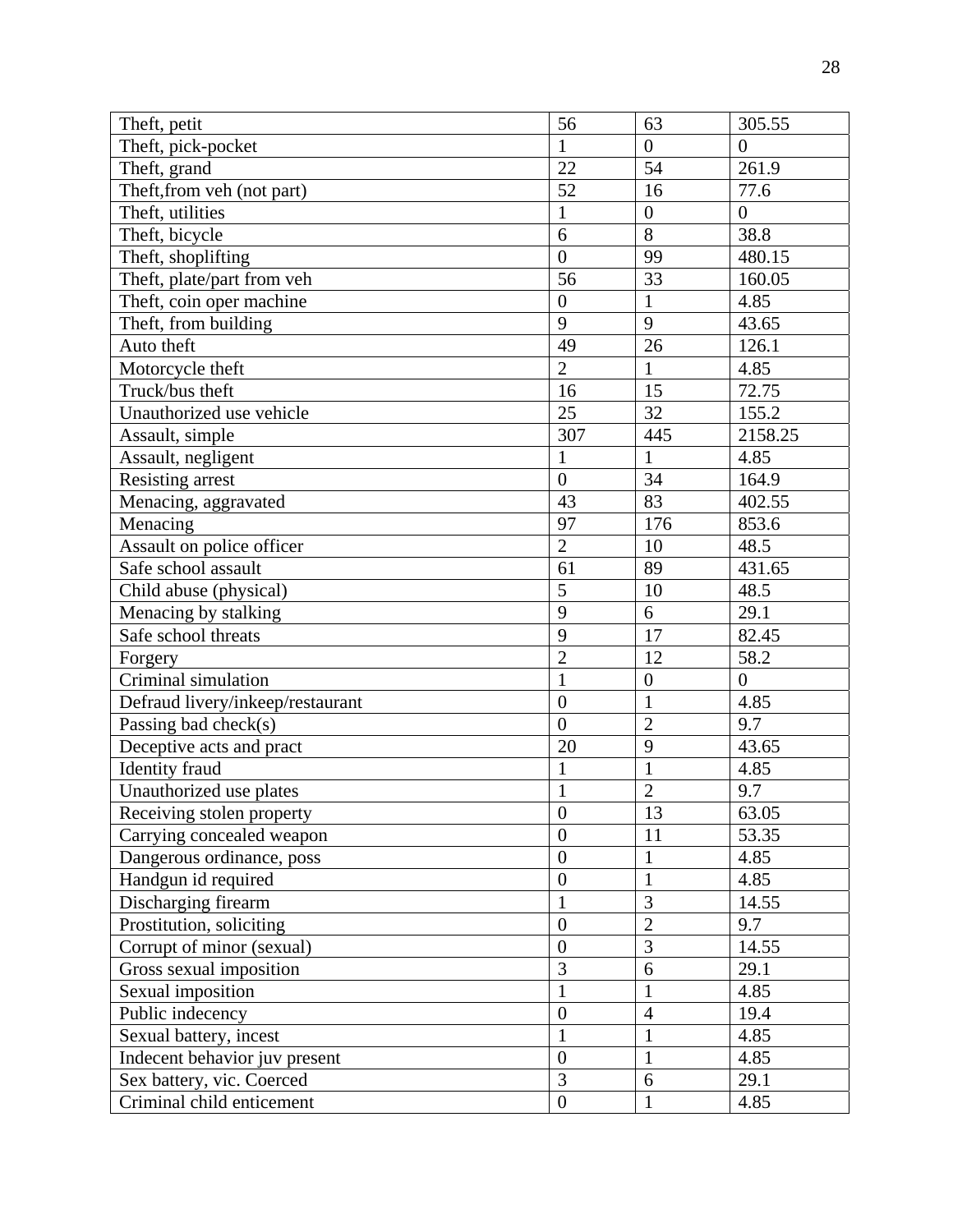| Endanger child/neglect     | 10               | 6              | 29.1           |
|----------------------------|------------------|----------------|----------------|
| Interfering with custody   | 11               | 9              | 43.65          |
| Drugs, corrupting with     | 1                | $\overline{0}$ | $\overline{0}$ |
| Drug abuse, marijuana      | $\overline{0}$   | 19             | 92.15          |
| Drugs (marij), trafficking | $\overline{0}$   | 12             | 58.2           |
| Drug paraphernalia         | $\theta$         | 5              | 24.25          |
| Drug abuse, narcotics      | $\overline{0}$   | 16             | 77.6           |
| Drugs, narcotics traffic   | $\overline{0}$   | $\overline{5}$ | 24.25          |
| Drugs, all else            | $\overline{0}$   | $\overline{4}$ | 19.4           |
| Liquor, cons. In vehicle   | $\overline{0}$   | 3              | 14.55          |
| Disorderly conduct intox   | $\overline{0}$   | 11             | 53.35          |
| Disorderly conduct, dist   | $\overline{0}$   | 6              | 29.1           |
| Loitering/fail to dispers  | $\boldsymbol{0}$ | $\overline{4}$ | 19.4           |
| Safe school, disturbance   | $\overline{2}$   | 8              | 38.8           |
| Riot, inciting             | $\overline{0}$   | $\mathbf{1}$   | 4.85           |
| Telephone harassment       | 12               | 13             | 63.05          |
| Conduct, all else          | 55               | 55             | 266.75         |
| Violation of tpo           | $\overline{c}$   | 3              | 14.55          |
| Dispute (non domestic      | $\overline{2}$   | $\mathbf{1}$   | 4.85           |
| Op mv under influ alcohol  | $\overline{0}$   | $\overline{4}$ | 19.4           |
| Stop sign                  | $\boldsymbol{0}$ | $\mathbf{1}$   | 4.85           |
| Abduction                  | $\mathbf{1}$     | $\overline{2}$ | 9.7            |
| Arson                      | 9                | 3              | 14.55          |
| Criminal damage vehicle    | 20               | 14             | 67.9           |
| Fail to appear/contempt    | $\boldsymbol{0}$ | $\mathbf{1}$   | 4.85           |
| Intimidation               | $\mathbf{1}$     | $\overline{c}$ | 9.7            |
| Kidnapping                 | $\mathbf{1}$     | $\mathbf{1}$   | 4.85           |
| Harassment/nuisance        | $\overline{0}$   | $\mathbf{1}$   | 4.85           |
| Falsification              | $\overline{0}$   | 23             | 111.55         |
| Criminal damage            | 10               | 10             | 48.5           |
| Trespass, criminal         | $\boldsymbol{0}$ | $\overline{4}$ | 19.4           |
| Dog, fail to confine/reg   | $\theta$         | 1              | 4.85           |
| Obstructing official busi  | 5                | 46             | 223.1          |
| Unruly juvenile            | $\boldsymbol{0}$ | 11             | 53.35          |
| Litter/dump on property    | $\overline{0}$   | $\overline{2}$ | 9.7            |
| False arrest               |                  | $\overline{0}$ | $\overline{0}$ |
| Criminal damage public     | 1                | $\overline{2}$ | 9.7            |
| Curfew, juv violation      | $\boldsymbol{0}$ | $\mathbf{1}$   | 4.85           |
| Theft from mailbox         | $\overline{2}$   | $\mathbf{1}$   | 4.85           |
| Fugitive, local county     | $\boldsymbol{0}$ | 5              | 24.25          |
| Fugitive, outside county   | $\boldsymbol{0}$ | $\mathbf{1}$   | 4.85           |
| Parole/prob, elsewhere     | $\overline{0}$   | $\mathbf{1}$   | 4.85           |
| Safekeeping mental         | $\boldsymbol{0}$ | $\mathbf{1}$   | 4.85           |
| Safekeeping property       | $\overline{2}$   | 15             | 72.75          |
| Vehicle stl out/rec local  | 3                | $\mathbf{1}$   | 4.85           |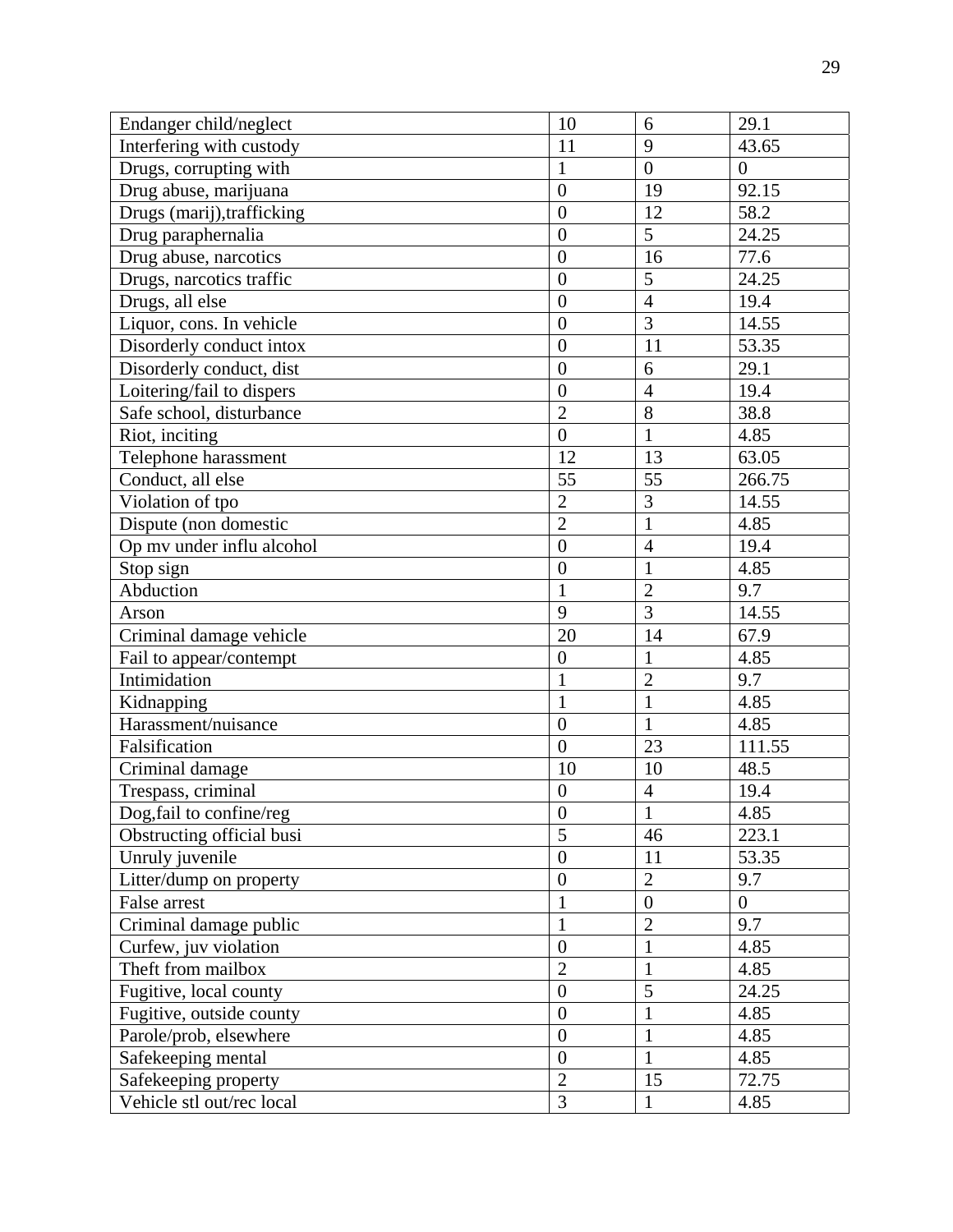| Lost property                             | 13 |   |       |
|-------------------------------------------|----|---|-------|
| Found property                            | 4  | 5 | 24.25 |
| Injury acc non-traffic                    |    |   |       |
| Deaths accidental/natural deceased person | 8  |   |       |
| Investigations                            | 3  | ി | 9.7   |
| Suicide attempt                           |    | റ | 9.7   |
| Accidental overdose                       |    |   | 4.85  |
| Non-offense incidents                     |    |   | 4.85  |
| Dog bite/non-criminal                     |    |   |       |
| Missing/runaway juvenile                  |    | 5 | 24.25 |
|                                           |    |   |       |

Data courtesy of the City of Toledo Police Department and NORIS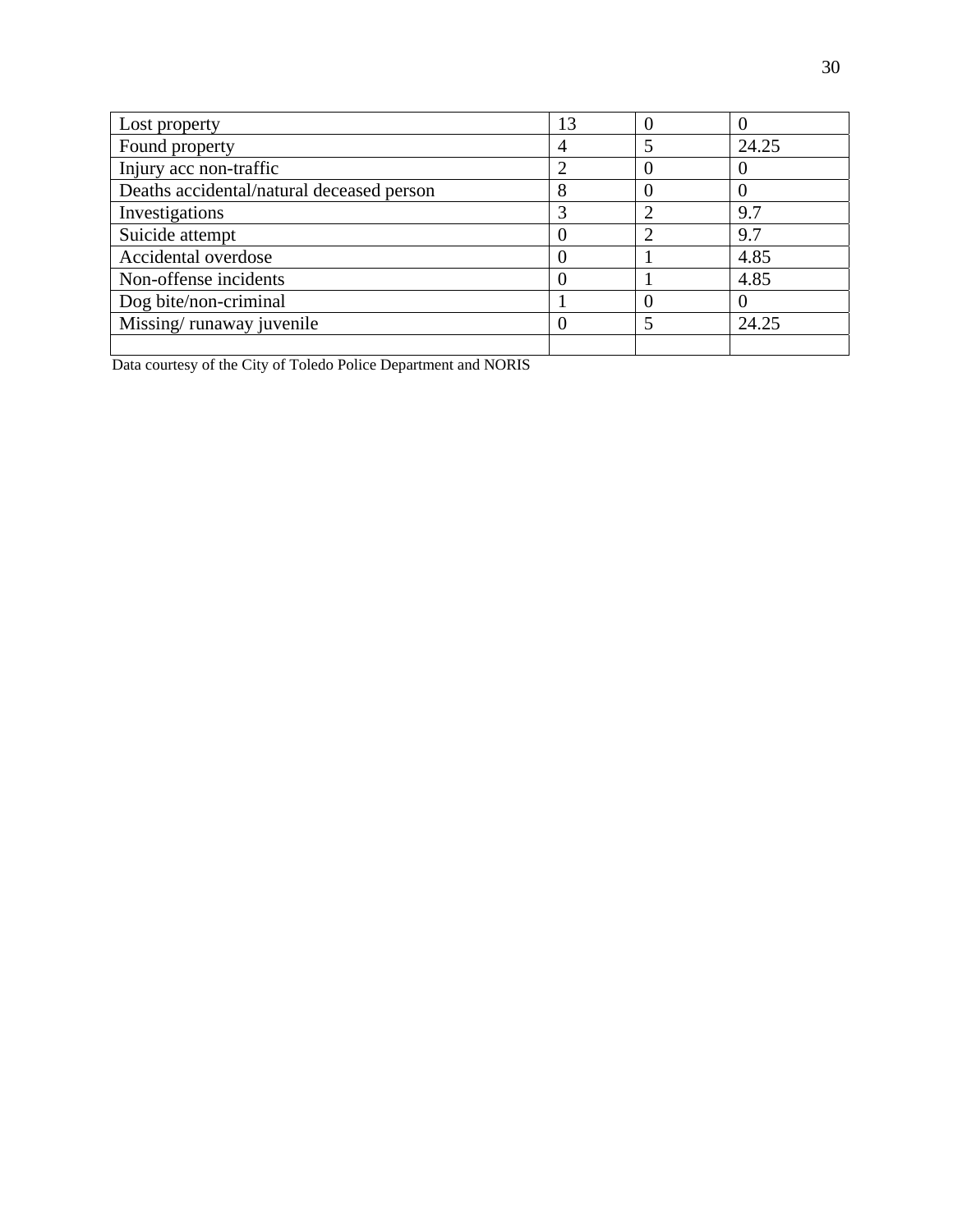#### **HEALTH AND ILLNESS**

It is difficult to make any strong observations based on Hispanic/Latino Health data. There are three sources used in this report. Data from the Lucas County Adult Health Assessment had such a small sample that the results must be interpreted very cautiously. Data from the Ohio Latino/Hispanic Health Coalition report<sup>5</sup> was reported only for the state as a whole, and it is unknown how different Northwest Ohio may be from other regions of the state, given that the state straddles the rustbelt and Appalachia. We used other State of Ohio data, where possible, in an attempt to verify the information from these other two sources. In addition, because of the difficulty in getting data across counties, data is reported in this section only for Lucas County.

We begin by looking at health conditions and diagnoses. Table HI.1 reports the age-adjusted mortality rates for a variety of conditions. Of note is the finding that Hispanics/Latino/as have lower mortality rates for all serious conditions with the exception of diabetes. It is also important to remember, however, that heart disease is still a much more common cause of death than diabetes. This is consistent with the low incidence of cardiovascular health problems reported in Table HI.2, and lends confidence to the findings in the 2003 Lucas County Adult Health Assessment data. The Ohio Latino/Hispanic Health Coalition report also showed approximately the same hypertension rate as the Lucas County study. Hispanic women have lower age-adjusted heart disease, stroke, and lung cancer mortality rates than whites or African Americans in Lucas County. 6

In general, Tables HI.3 and HI.4 show that the Hispanic/Latino/a population does not appear to suffer disproportionately from diseases or conditions except for diabetes, though it is important to note that this is also the population that may be least likely to report health problems, so under-reporting may be an issue. The state mortality data, however, is likely to be the most accurate, and lends support to the notion of a relatively healthy Hispanic/Latino/a population. Indeed, the low incidence of diabetes reported in Table HI.3 is likely one of the errors introduced by the small sample in that study. The Ohio Latino/Hispanic Health Coalition report showed double the diabetes rate (16.9%) as the Lucas County study. Indeed, Table HI.5 shows a higher incidence of obesity, well outside of the margin of error, among Hispanics/Latino/as. Obesity is often associated with Diabetes.

It is interesting to consider Table HI.6, however, which shows lower self-perceptions of health for Hispanics/Latino/as. This difference is just within the margin of error, so may not be a real difference, but is still worth considering. In addition, over 1 in 5, 21%, of Hispanics reporting "feeling so sad or helpless almost every day for two weeks or more in a row during the past 12 months that they stopped doing some usual activities."<sup>7</sup> This, again, is reported from a small sample, and is not supported by the Ohio Latino/Hispanic Health Coalition report, where only 5.7% of respondents reported mental health conditions, but is still worth consideration. Another

 5 Ohio Latino/Hispanic Health Coalition. Statewide Latino Health Needs Survey Project, 2004.

<sup>&</sup>lt;sup>6</sup> from Ohio Department of Health, reported in 2003 Lucas County Adult Health Assessment, Healthy Lucas County, 2004.

<sup>7</sup> From Section I, p. 12, 2003 Lucas County Adult Health Assessment, Healthy Lucas County, 2004. Population margin of error  $+$ - 3 percentage points. Hispanics  $+$ -15 percentage points. N = 62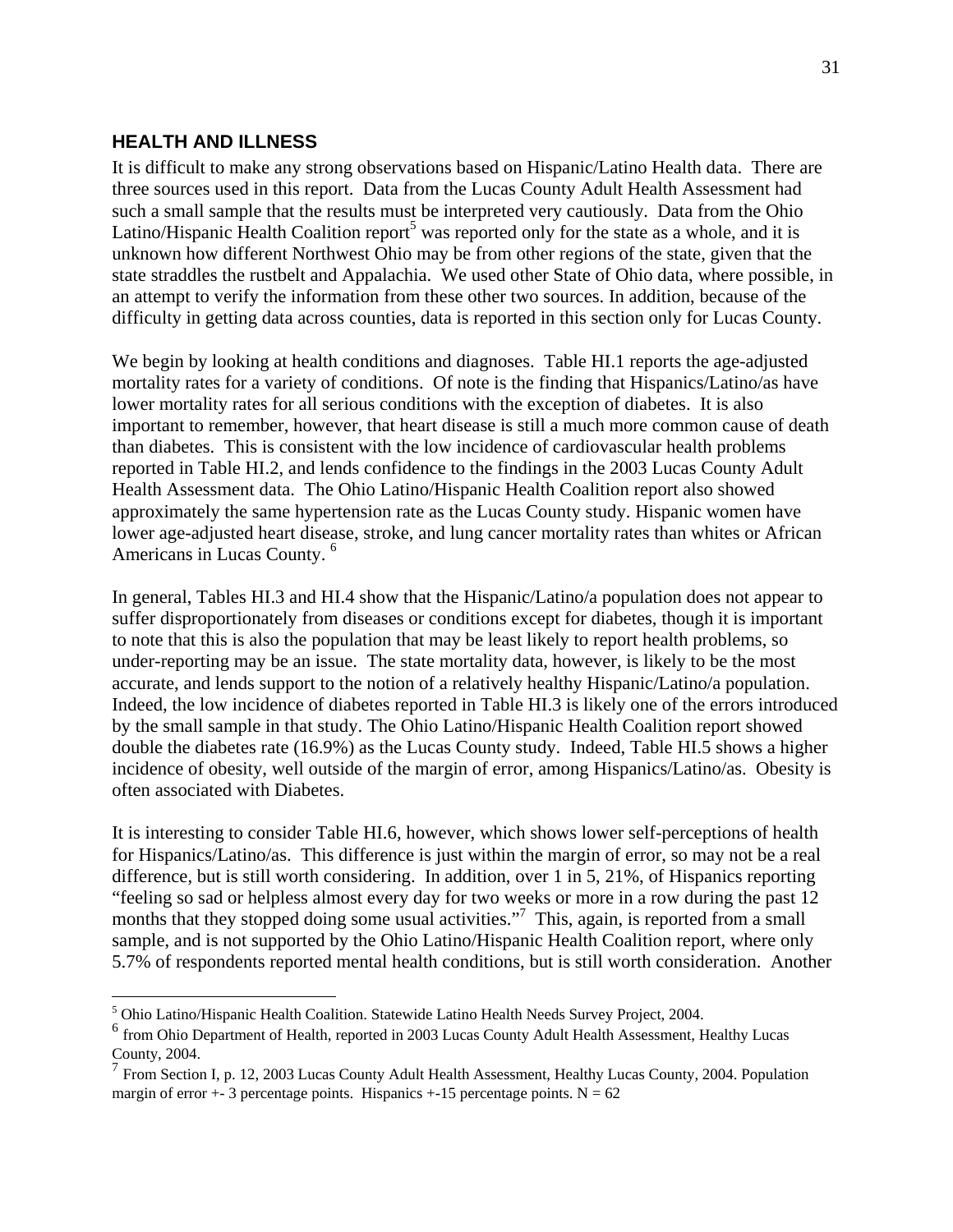study reported that Hispanics had one of the lowest age-adjusted suicide rates in Lucas County, less than half that of whites  $(5.8 \text{ compared to } 13.1)^8$ .

|                                             | <b>White</b> | <b>Hispanic</b> |
|---------------------------------------------|--------------|-----------------|
| Heart disease                               | 335          | 191             |
| Diabetes                                    | 32           | 54              |
| Stroke                                      | 63           | 47              |
| Trachea, Bronchus,<br>Lung Cancers          | 66           | 19              |
| Chronic Lower<br><b>Respiratory Disease</b> | 59           | 26              |
| Cancer                                      | 219          | 148             |
| Accidents                                   | 27           | 39              |
| Suicide (1999-2001)                         | 13           | 5.9             |

(from Ohio Department of Health, reported in 2003 Lucas County Adult Health Assessment, Healthy Lucas County, 2004)

|                                            | <b>HI.2: Cardiovascular Health</b><br><b>Total population</b> | <b>Hispanic</b> |
|--------------------------------------------|---------------------------------------------------------------|-----------------|
| Angina or Coronary<br><b>Heart Disease</b> | 9%                                                            | 6%              |
| <b>High Blood Pressure</b>                 | 26%                                                           | 17%             |
| <b>High Cholesterol</b>                    | 25%                                                           | 17%             |

(From 2003 Lucas County Adult Health Assessment, Healthy Lucas County, 2004. Population margin of error +- 3 percentage points. Hispanic margin of error  $+15$  percentage points,  $N = 62$ )

| HI.3: Other diagnoses |                         |                 |  |
|-----------------------|-------------------------|-----------------|--|
|                       | <b>Total population</b> | <b>Hispanic</b> |  |
| Arthritis             | 26%                     | 15%             |  |
| Asthma                | 13%                     | 6%              |  |
| <b>Diabetes</b>       | 9%                      | 8%              |  |

(From 2003 Lucas County Adult Health Assessment, Healthy Lucas County, 2004. Population margin of error +- 3 percentage points. Hispanic margin of error  $+15$  percentage points,  $N = 62$ )

<sup>&</sup>lt;sup>8</sup> Family Research Council. The Status of Children and Families in Lucas County. http://www.co.lucas.oh.us/familycouncil/Status\_of\_Children\_&\_Families.pdf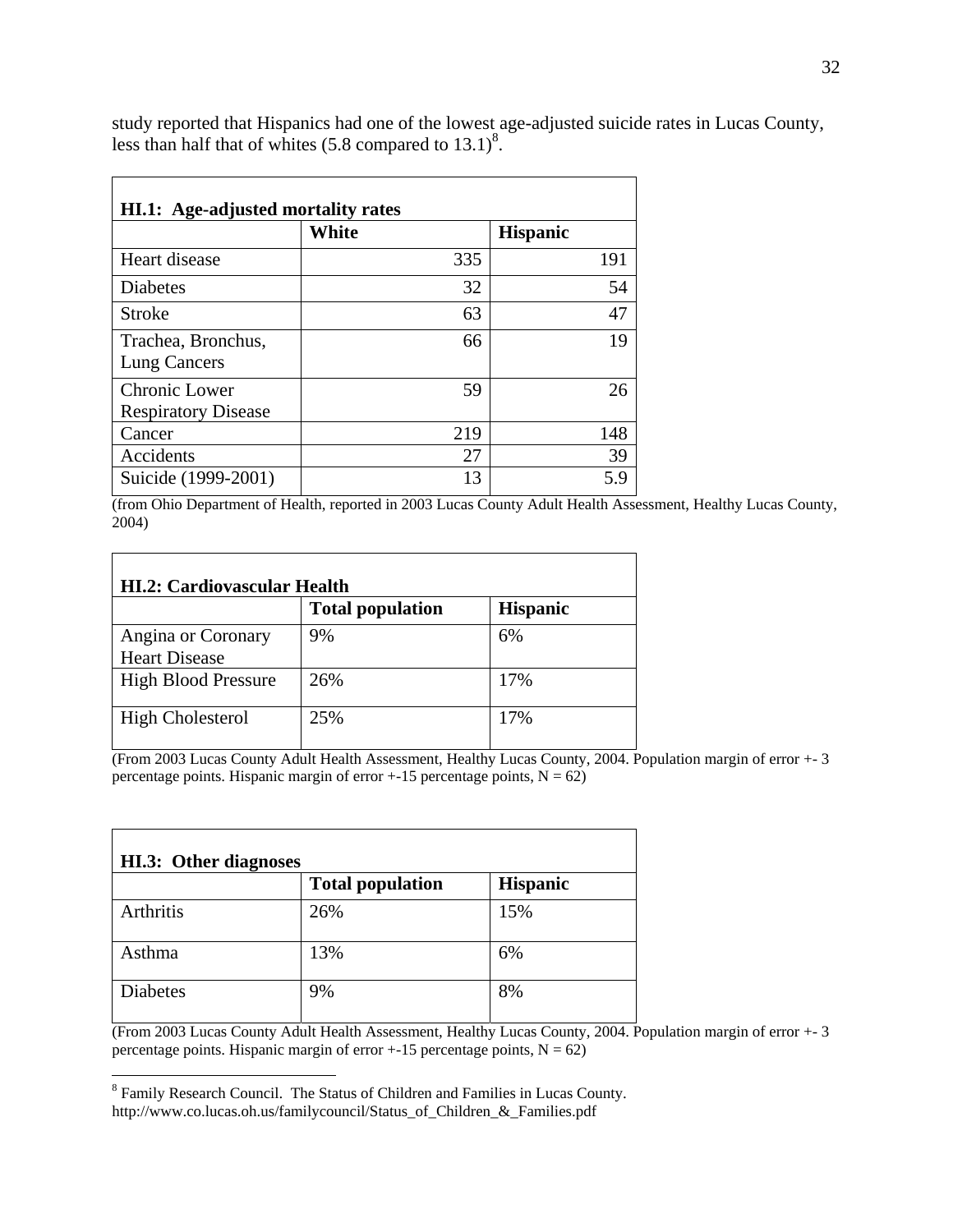| HI.4: HIV/AIDS diagnosis, 2004 |               |                        |       |  |  |
|--------------------------------|---------------|------------------------|-------|--|--|
|                                | <b>Number</b> | $%$ of<br><b>Total</b> | Rate  |  |  |
| White                          | 394           | 51%                    | 113.4 |  |  |
| African American               | 321           | 42%                    | 403.6 |  |  |
| Hispanic                       | 38            | 5%                     | 183.8 |  |  |
| Other/Unknown                  | 17            | 3%                     | N/A   |  |  |

(From Toledo-Lucas County Health Department,

http://www2.odh.ohio.gov/Data/Inf\_Dis/HIVann/Hiv03/cntyfiles/Luca.pdf)

| <b>HI.5: Weight Classification</b> |                         |                 |  |
|------------------------------------|-------------------------|-----------------|--|
|                                    | <b>Total population</b> | <b>Hispanic</b> |  |
| Normal                             | 32%                     | 24%             |  |
| Overweight                         | 33%                     | 21%             |  |
| Obese                              | 27%                     | 47%             |  |

(From 2003 Lucas County Adult Health Assessment, Healthy Lucas County, 2004. Population margin of error +- 3 percentage points. Hispanic margin of error  $+15$  percentage points,  $N = 62$ )

| <b>HI.6:</b> Self perception of health |                         |                 |  |
|----------------------------------------|-------------------------|-----------------|--|
|                                        | <b>Total population</b> | <b>Hispanic</b> |  |
| Excellent health                       | 57%                     | 38%             |  |
| Good health                            | 29%                     | 36%             |  |
| Poor health                            | 15%                     | 28%             |  |

(From 2003 Lucas County Adult Health Assessment, Healthy Lucas County, 2004. Population margin of error +- 3 percentage points. Hispanic margin of error  $+15$  percentage points,  $N = 62$ )

Looking at health-related behaviors of Hispanics/Latino/as, there are some potential areas of intervention. Table HI.7 reports sexually transmitted disease rates, which are far lower than for African Americans, but above those reported for whites. The lack of difference between the general population and Hispanics/Latino/as in numbers of sexual partners reported in Table HI.8 may be the result of small sample error in the Lucas County Adult Health Assessment, or it may be a result of a lack of health care.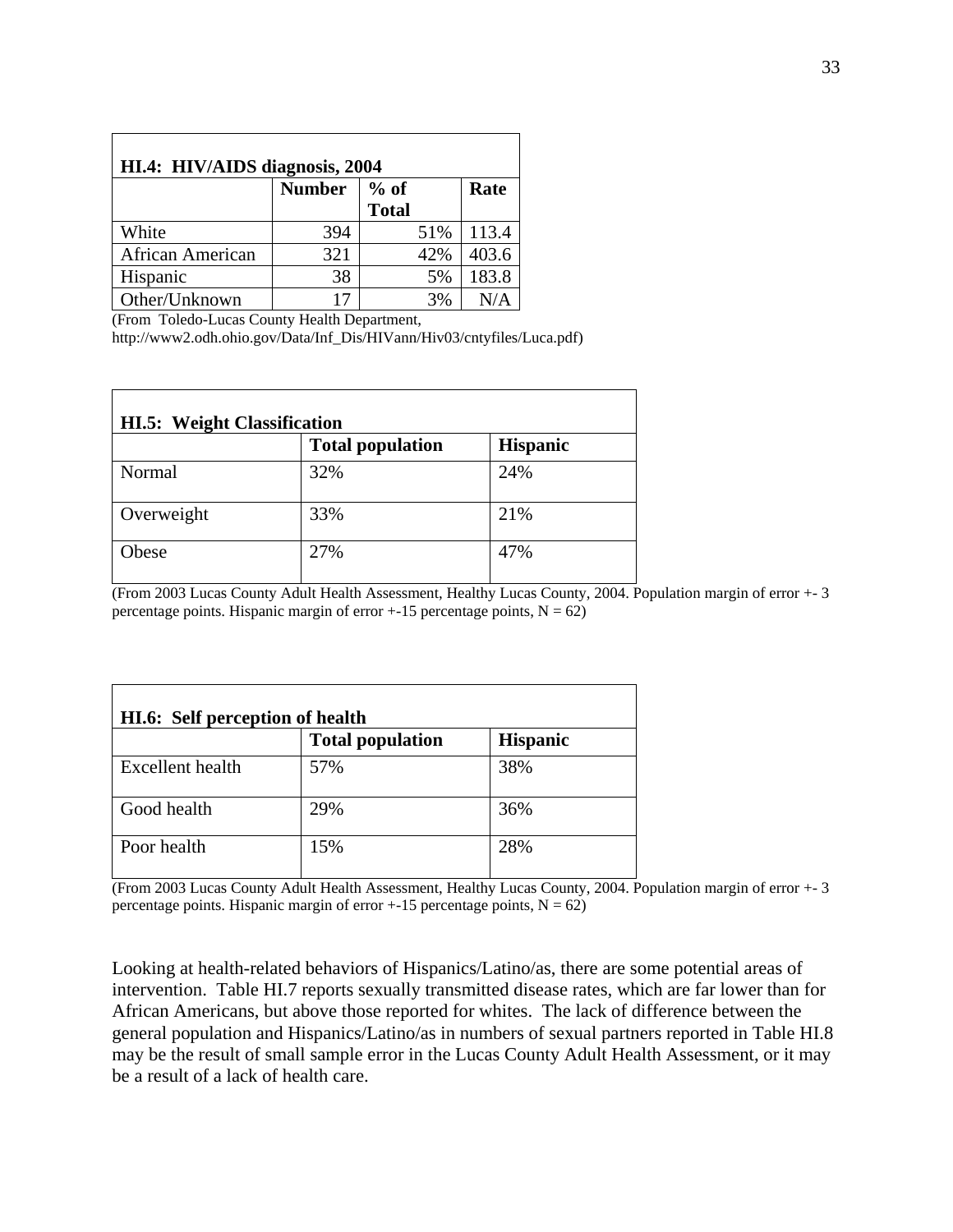There are few other significant differences to report in comparing Hispanics/Latino/as to the general population. There may be a slightly less healthy diet, seen in Table HI.9, though the difference is within the margin of error for the sample. The Ohio Latino/Hispanic Health Coalition report shows much healthier eating habits, asking a slightly different question about eating "healthy" foods" so we do not know how much the differences in questions, or the statewide sample, may not be applicable here. There may also be a greater tendency for heavy drinking, reported in Table HI.11, though again the difference is well within the margin of error. The difference reported for summer exercise, in Table HI.10, is just within the margin of error, so is worth considering as a real difference. There may be some relationship between diabetes, obesity, and lack of exercise among Hispanics/Latino/as.

| <b>HI.7:</b> Sexually transmitted disease rates 2002 |       |              |                 |
|------------------------------------------------------|-------|--------------|-----------------|
|                                                      | White | <b>Black</b> | <b>Hispanic</b> |
| Chlamydia                                            | 115   | 1,366        | 276             |
| Gonorrhea                                            | 39    | 1,081        | 179             |

(from Ohio Department of Health, reported in 2003 Lucas County Adult Health Assessment, Healthy Lucas County, 2004)

| Table HI.8: Number of sexual intercourse partners in past<br>vear |                         |                 |
|-------------------------------------------------------------------|-------------------------|-----------------|
|                                                                   | <b>Total population</b> | <b>Hispanic</b> |
| none                                                              | 28%                     | 26%             |
| one                                                               | 54%                     | 62%             |
| More than one                                                     | 11%                     | 10%             |

(From 2003 Lucas County Adult Health Assessment, Healthy Lucas County, 2004. Population margin of error +- 3 percentage points. Hispanic margin of error  $+15$  percentage points,  $N = 62$ )

|          |                         | HI.9: Percent eating fruits and vegetables at least once a day |  |
|----------|-------------------------|----------------------------------------------------------------|--|
|          | <b>Total population</b> | <b>Hispanic</b>                                                |  |
| fruit    | 38%                     | 25%                                                            |  |
| salad    | 16%                     | 14%                                                            |  |
| potatoes | 11%                     | 10%                                                            |  |
| carrots  | 9%                      | 8%                                                             |  |

(From 2003 Lucas County Adult Health Assessment, Healthy Lucas County, 2004. Population margin of error +- 3 percentage points. Hispanic margin of error  $+15$  percentage points,  $N = 62$ )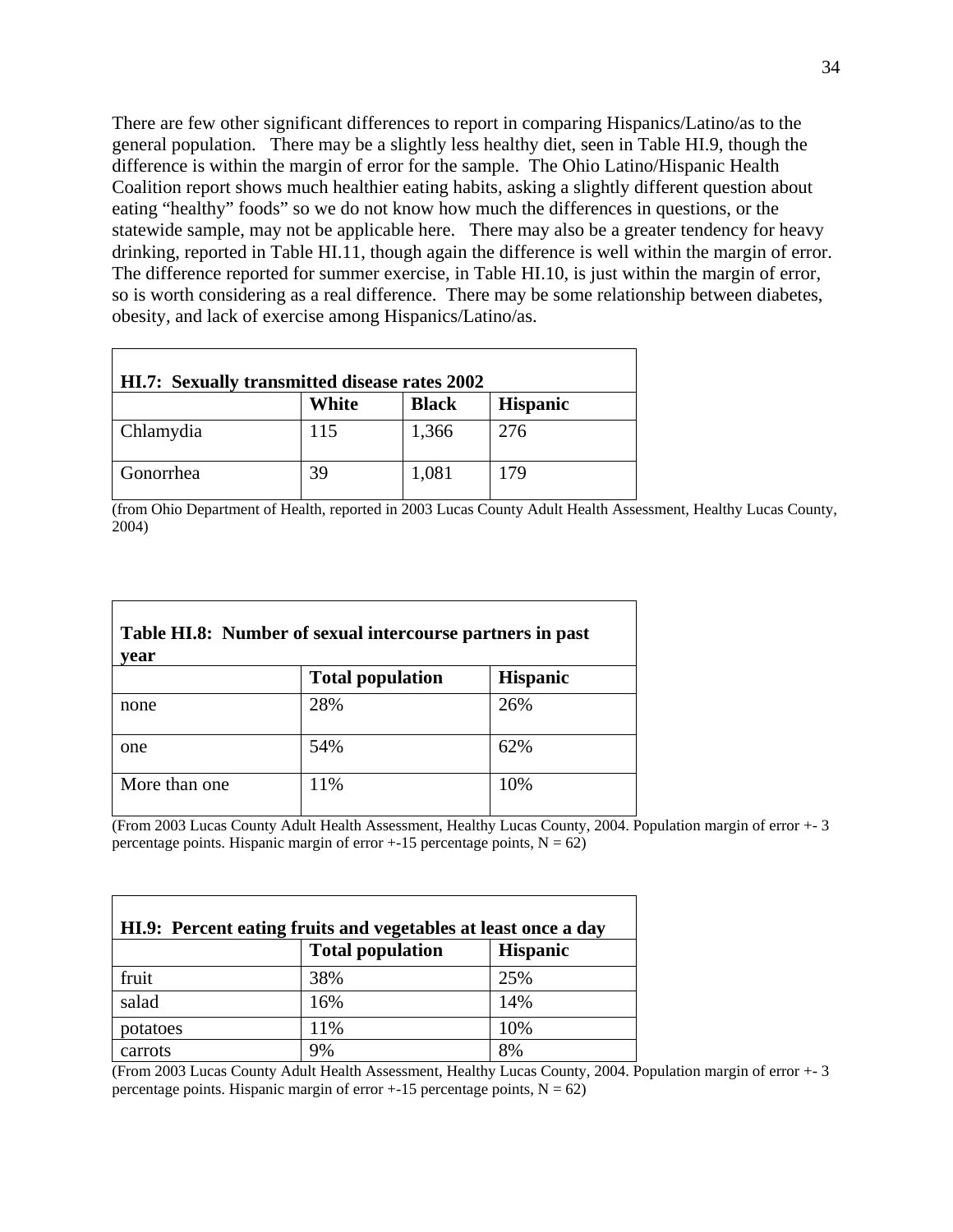| HI.10: Percent meeting or exceeding weekly exercise<br>recommendations |                         |                 |
|------------------------------------------------------------------------|-------------------------|-----------------|
|                                                                        | <b>Total population</b> | <b>Hispanic</b> |
| summer                                                                 | 48%                     | 33%             |
| winter                                                                 | 37%                     | 27%             |

(From 2003 Lucas County Adult Health Assessment, Healthy Lucas County, 2004. Population margin of error +- 3 percentage points. Hispanic margin of error +-15 percentage points,  $N = 57$ )

|                                                              | <b>Total population</b> | <b>Hispanic</b> |
|--------------------------------------------------------------|-------------------------|-----------------|
| Frequent drinking<br>(drink 3 or more times)<br>per week)    | 16%                     | 14%             |
| Heavy drinking<br>(consume 6 or more<br>drinks per occasion) | 6%                      | 18%             |

(From 2003 Lucas County Adult Health Assessment, Healthy Lucas County, 2004. Population margin of error +- 3 percentage points. Hispanic margin of error  $+15$  percentage points,  $N = 57$ )

| HI.12: Adult tobacco use |                         |                 |
|--------------------------|-------------------------|-----------------|
|                          | <b>Total population</b> | <b>Hispanic</b> |
| Current smoker           | 29%                     | 32%             |
| Former smoker            | 20%                     | 17%             |
| Never smoked             | 49%                     | 47%             |

(From 2003 Lucas County Adult Health Assessment, Healthy Lucas County, 2004. Population margin of error +- 3 percentage points. Hispanic margin of error  $+15$  percentage points,  $N = 62$ )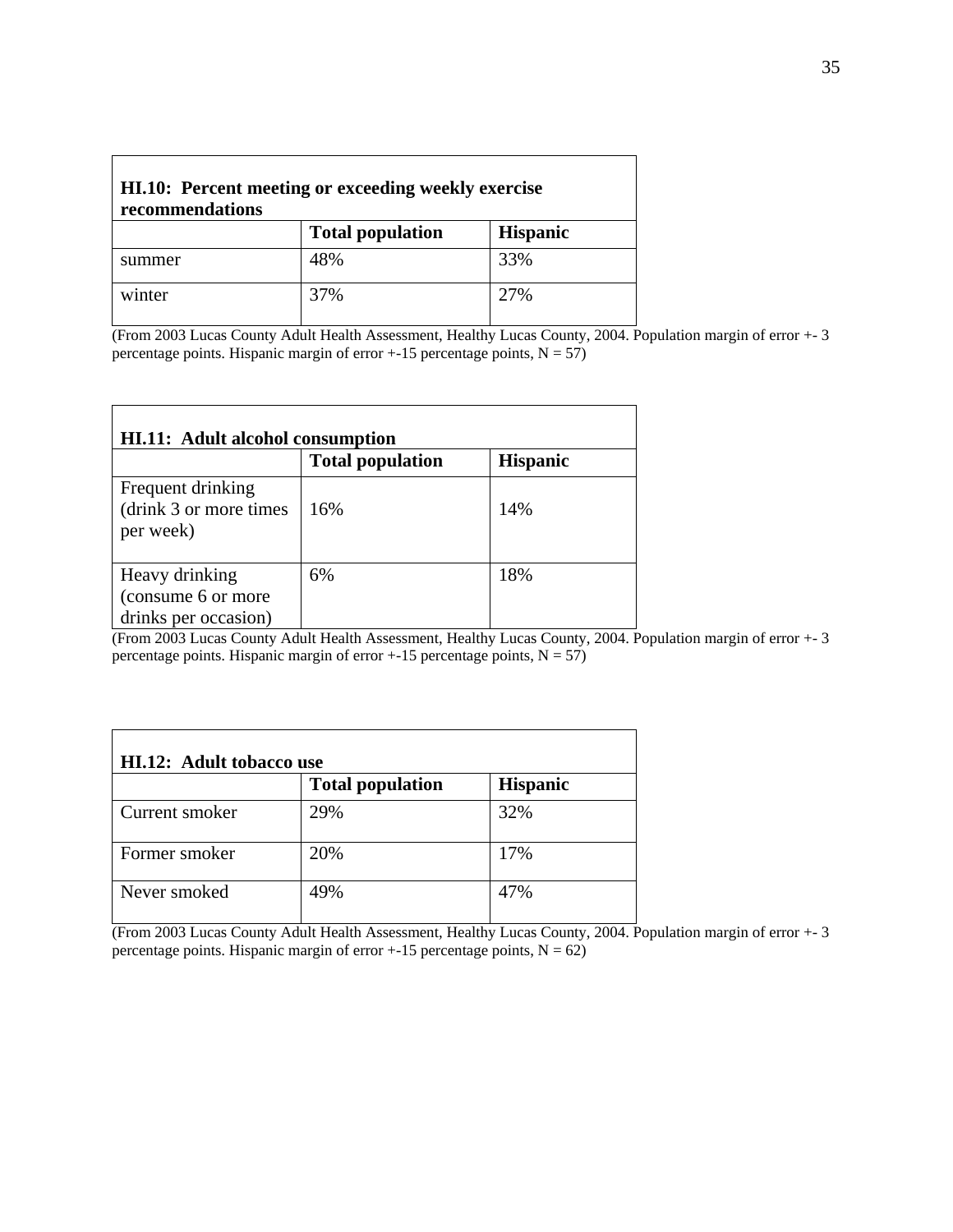| HI.13: Adult drug use                                    |                         |                 |
|----------------------------------------------------------|-------------------------|-----------------|
|                                                          | <b>Total population</b> | <b>Hispanic</b> |
| Used drugs during<br>past four months                    | 16%                     | 22%             |
| Used marijuana during<br>past four months                | 9%                      | 13%             |
| Misused prescription<br>drugs during past four<br>months | 6%                      | 1%              |

(From 2003 Lucas County Adult Health Assessment, Healthy Lucas County, 2004. Population margin of error +- 3 percentage points. Hispanic margin of error  $+15$  percentage points,  $N = 57$ )

Looking at health care access, we do not see any statistically significant differences in satisfaction with health care. The difference in percent of uninsured adults, reported in Table HI.15, is also within the margin of error, but is the same percentage reported by the Ohio Latino/Hispanic Health Coalition. It is also possible that people with higher incomes and better jobs were more likely to participate in the Lucas County Adult Health Assessment, and thus this difference is real and perhaps even underreported. Two differences that are statistically significant are that Hispanics/Latino/as are less likely to receive cholesterol screening (Table HI.17) and Hispanics/Latinas are less likely to receive mammograms (Table HI.18). the finding for mammograms is the same as that reported by the Ohio Latino/Hispanic Health Coalition.

| <b>HI.14: Satisfaction with Health Care</b> |                         |                 |
|---------------------------------------------|-------------------------|-----------------|
|                                             | <b>Total population</b> | <b>Hispanic</b> |
| Excellent/very good                         | 52%                     | 46%             |
| Good                                        | 28%                     | 34%             |
| Poor                                        | 52%                     | 46%             |

(From 2003 Lucas County Adult Health Assessment, Healthy Lucas County, 2004. Population margin of error +- 3 percentage points. Hispanic margin of error+-15 percentage points,  $N = 62$ )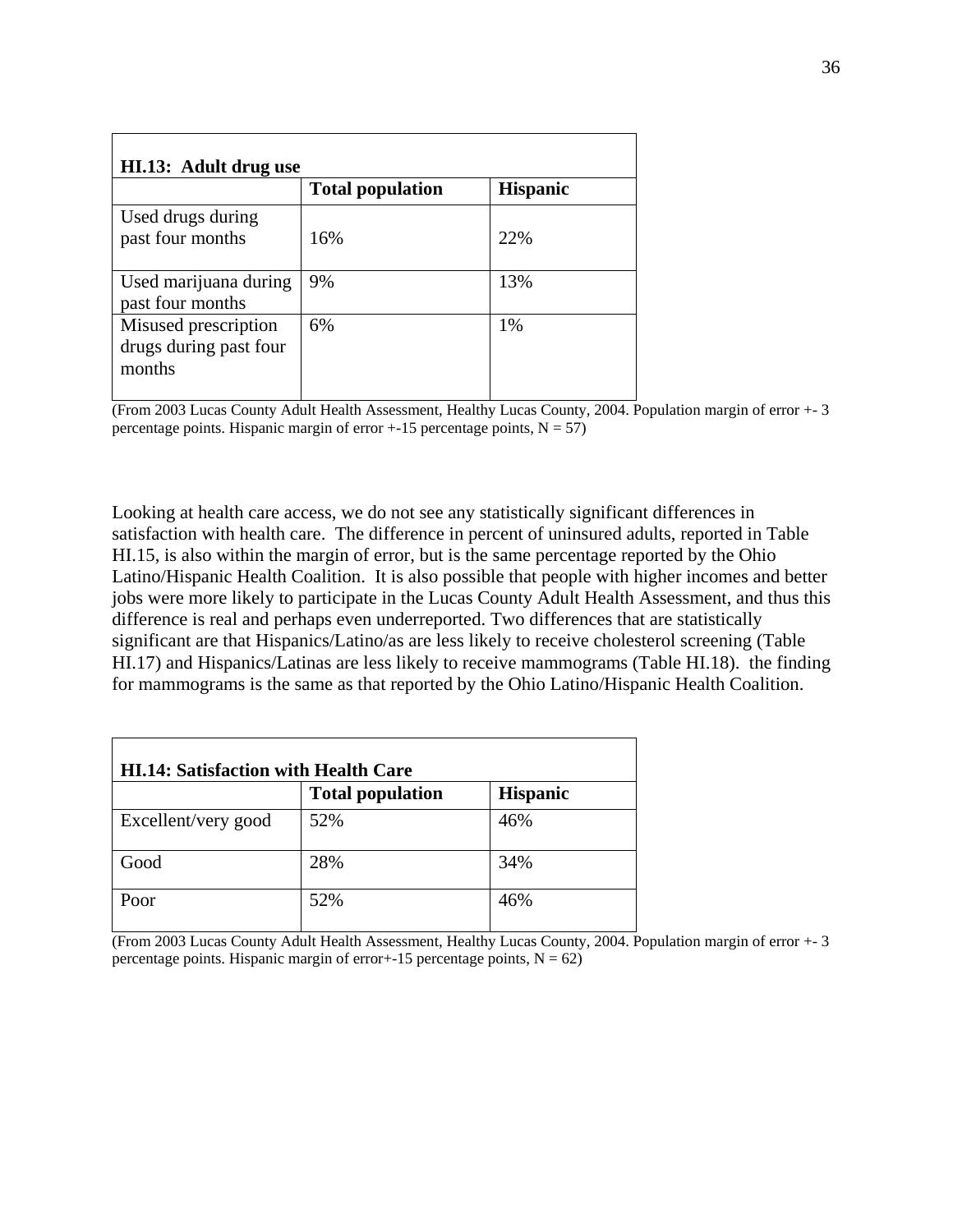|                   | <b>HI.15: Percent of uninsured adults</b> |                 |
|-------------------|-------------------------------------------|-----------------|
|                   | <b>Total population</b>                   | <b>Hispanic</b> |
| Percent uninsured | 17%                                       | 30%             |

(From 2003 Lucas County Adult Health Assessment, Healthy Lucas County, 2004. Population margin of error +- 3 percentage points. Hispanic margin of error  $+15$  percentage points,  $N = 57$ )

| HI.16: Most recent dental visit |                         |                 |
|---------------------------------|-------------------------|-----------------|
|                                 | <b>Total population</b> | <b>Hispanic</b> |
| Within last year                | 66%                     | 57%             |
| 1-2 years ago                   | 13%                     | 13%             |
| 2 or more years ago             | 16%                     | 21%             |

(From 2003 Lucas County Adult Health Assessment, Healthy Lucas County, 2004. Population margin of error +- 3 percentage points. Hispanic margin of error  $+15$  percentage points,  $N = 62$ )

|                       | HI.17: Blood Pressure and Cholesterol screening in Past Year |                 |
|-----------------------|--------------------------------------------------------------|-----------------|
|                       | <b>Total population</b>                                      | <b>Hispanic</b> |
| <b>Blood Pressure</b> | 87%                                                          | 79%             |
| Cholesterol           | 50%                                                          | 23%             |

(From 2003 Lucas County Adult Health Assessment, Healthy Lucas County, 2004. Population margin of error +- 3 percentage points. Hispanic margin of error  $+15$  percentage points,  $N = 62$ )

|                            | <b>Total population</b> | <b>Hispanic</b> |
|----------------------------|-------------------------|-----------------|
| In past two years          |                         |                 |
|                            | 52%                     | 24%             |
| More than two years<br>ago | 11%                     | 8%              |
| Never                      | 33%                     | 58%             |

(From 2003 Lucas County Adult Health Assessment, Healthy Lucas County, 2004. Population margin of error +- 3 percentage points. Hispanic margin of error at least  $+15$  percentage points, N = unknown)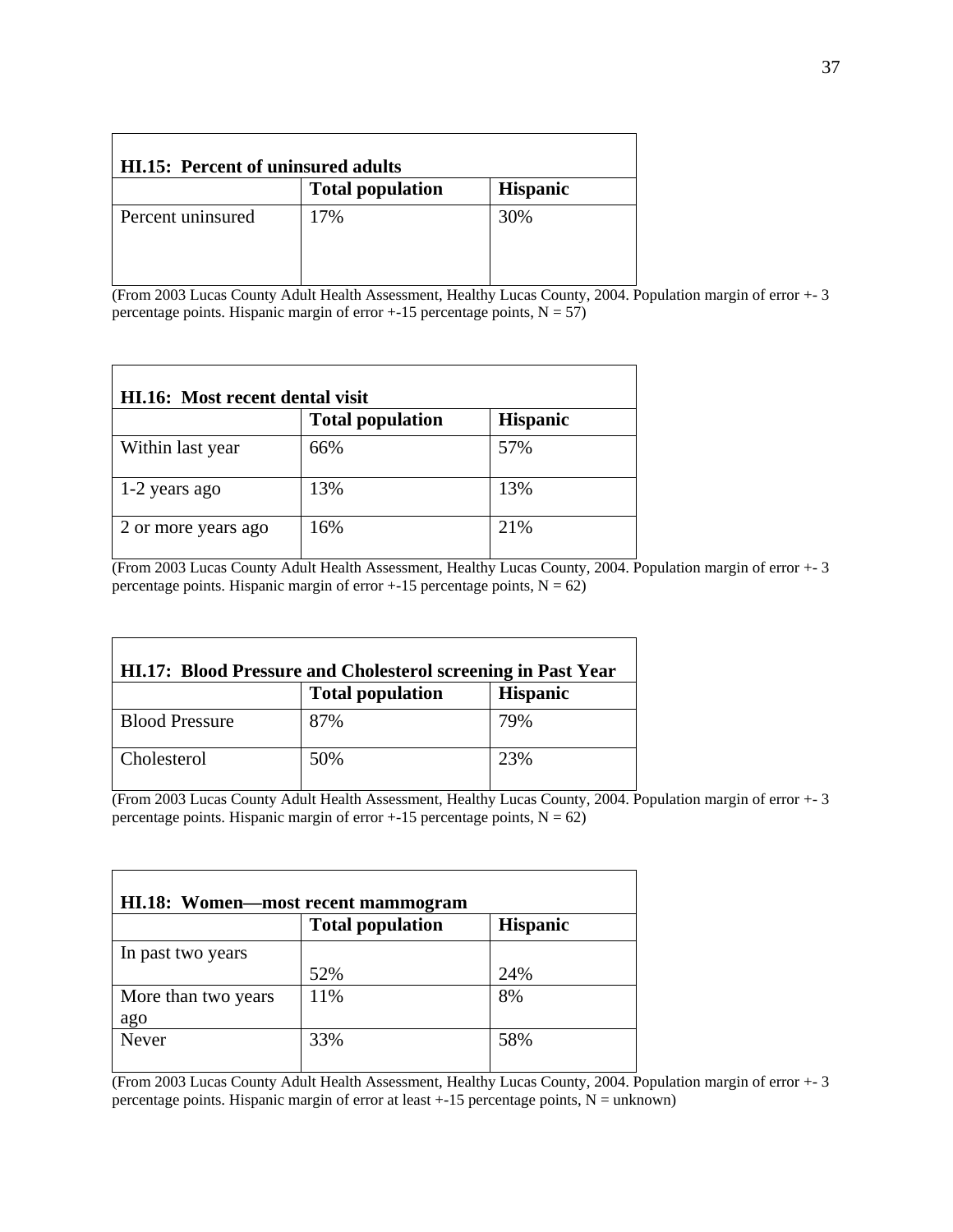#### **IDENTIFIED ISSUES**

In 2001 Laura Michelle Duffy, a Master's degree student in Sociology at the university of Toledo, interviewed 31 Latino leaders of all ages, from among a list of 53 local leaders identified through network sampling. Her resulting thesis *Civic Participation, Involvement, and Leadership: Toledo's Latino Community*, was one of the first views of issues in the areas Hispanic/Latino communities.

Leaders interviewed by Duffy identified the top human capital issues as youth and education. The top social capital issues all focused on community networking and unification. Particularly important to this group of leaders was overcoming intra-community divisions created by class and national/ethnic origin. They saw a strong need for networking among themselves—a need which is being met by a number of new networks being formed, including the Strategic Alliance and the Limited English Proficency Task Force. These leaders also agreed that family networks are strong in the community and provide a base for organizational and economic activities.

The current research asked 17 organization and agency staff and directors to identify what they saw as the most pressing issues facing Hispanic/Latino communities. There were eight themes that emerged: education, jobs, health care, power organizing, translation, immigration services, domestic violence, and housing.

#### **Education**

Given the youthfulness of the Hispanic/Latino/a population, the high dropout rate in so many school districts, and the perceived associated youth problems of teen pregnancy and drug use, it can be expected that youth education would rank highly. Indeed, 10 of the 17 interview participants mentioned it as a crucial issue. Two organizations have even seen their mission change as more and more youth problems became apparent in the populations they served. Many interview participants believed much of the problem was due to the lack of sensitivity by school administrations to cultural and language issues that made schools seem unwelcoming to Hispanic/Latino/a students. This was also an issue voiced in relation to the University of Toledo, which was compared unfavorably to Bowling Green State University because of its inability to provide appropriate culturally sensitive services to Hispanic/Latino/a students. For others, however, the problem of youth education was connected to the lack of good jobs available to Hispanic/Latino/a adults, making education seem less important and leading us to the second mostidentified issue.

#### Jobs

The jobs issue is complex and multi-faceted. Nine of the 17 interview participants mentioned some facet of this issue. For some interview participants the problem was the lack of good jobs, or the reliance among Hispanics/Latino/as on disappearing blue collar jobs. For others, the issue was about providing appropriate job training and retraining so that those currently stuck in low-end or disappearing jobs could improve their chances at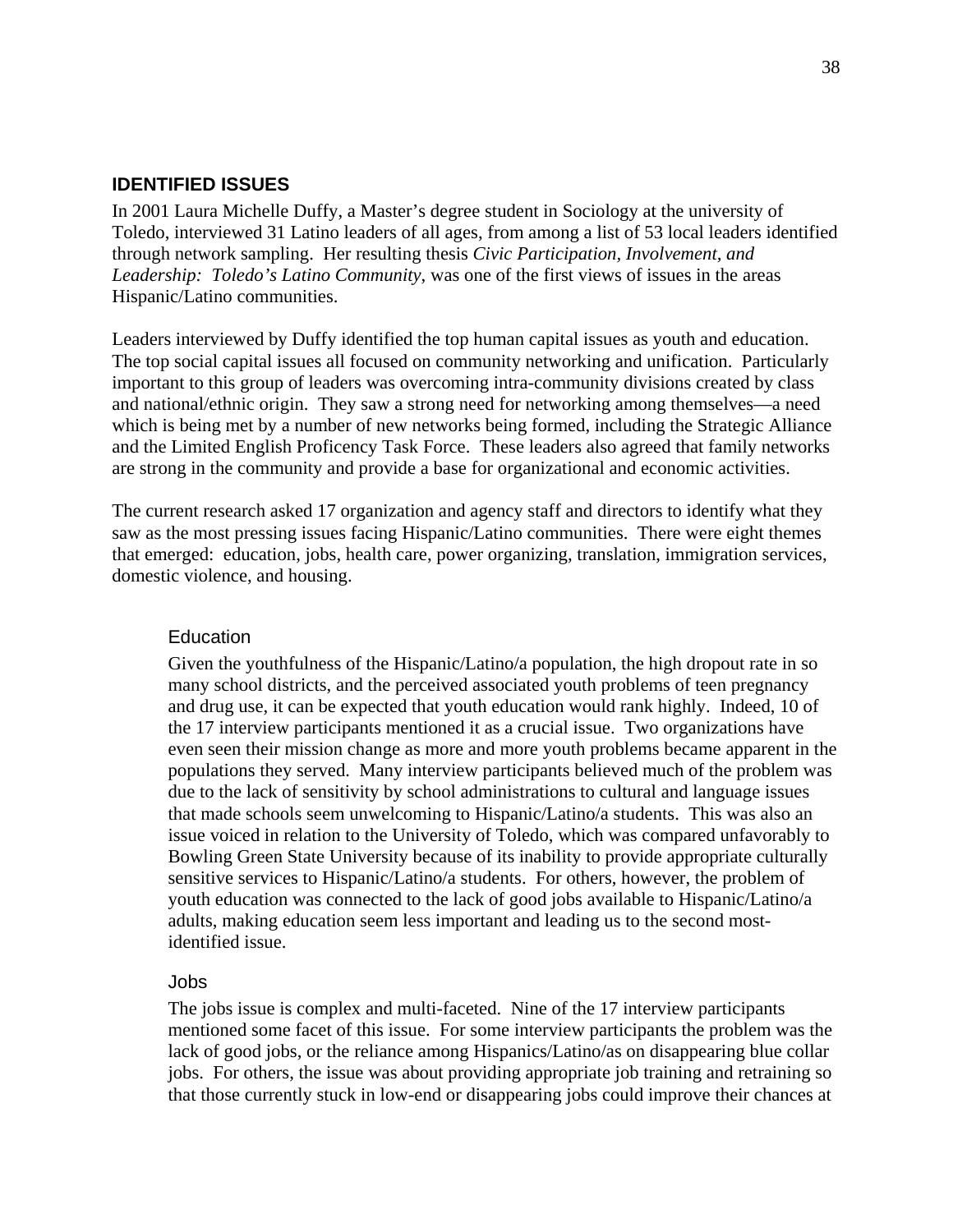moving into expanding and higher paying job markets. For a third group, the issue was one of how to organize and protect the labor rights of workers. Importantly, however, all three groups saw the situation becoming more and more complex as Hispanics/Latino/as have been moving into more diverse kinds of employment—hospitals, construction, hotels, restaurants, landscaping, amusement parks, and a variety of other industries. A number of interview participants have seen an increase in the number of undocumented workers, which creates even more difficulties in establishing labor rights. For at least one interview participant, the jobs question is the most fundamental issue, from which all other social problems can be traced. Thus, providing paths for effective labor organizing and retraining could help solve problems related to education, health care, and many other related issues.

#### Health Care and Insurance

Seven interview participants mentioned a lack of health care as an important issue. The problem seems particularly important for migrant workers, where government service restrictions often force them to travel an hour or more for even basic medical services. Consequently, many people put off seeking medical care until their conditions become incapacitating or an emergency, leading to more costly care than would otherwise be necessary. The lack of mental health care, and its continuing stigma, is even more serious. Among the interview participants who cited a lack of health insurance as an important issue, some mentioned Netcare as helping to fill the gap,

#### Power Organizing

Slightly different from Laura Duffy's findings of a need for networking for Hispanics/Latino/as, the interview participants in this research framed the issue as more of a need for community organizing. Three participants mentioned the need to amplify the voice of the community by bringing grass-roots Hispanics/Latino/as together to advocate on issues. Three others mentioned the need to elect more Hispanics/Latino/as to office, and keep them in public office, as a way to amplify the community voice. Two others talked about the need to overcome past conflicts between leaders and intergenerational rivalries to focus on targets outside of the community, particularly in educating the white majority about Hispanic/Latino/a issues and educating employers. But all mentioned the need for greater community power, implying a need for a poweroriented community organizing approach.

#### Translation Services

Six interview participants mentioned the need for increased translation and interpretation services, and for translated printed materials. As the demographic numbers have shown, the number of adult Spanish speakers with limited English proficiency is growing. One agency saw an increase from 52 to 288 families needing translation in just a few years. As a number of organizations compared notes, they found a need for translation services in courts, police, mental health, social service, health care, schools, and numerous other settings, and ended up forming the Limited English Proficiency, or LEP Task Force, led by Patricia Hernandez of ABLE in Toledo.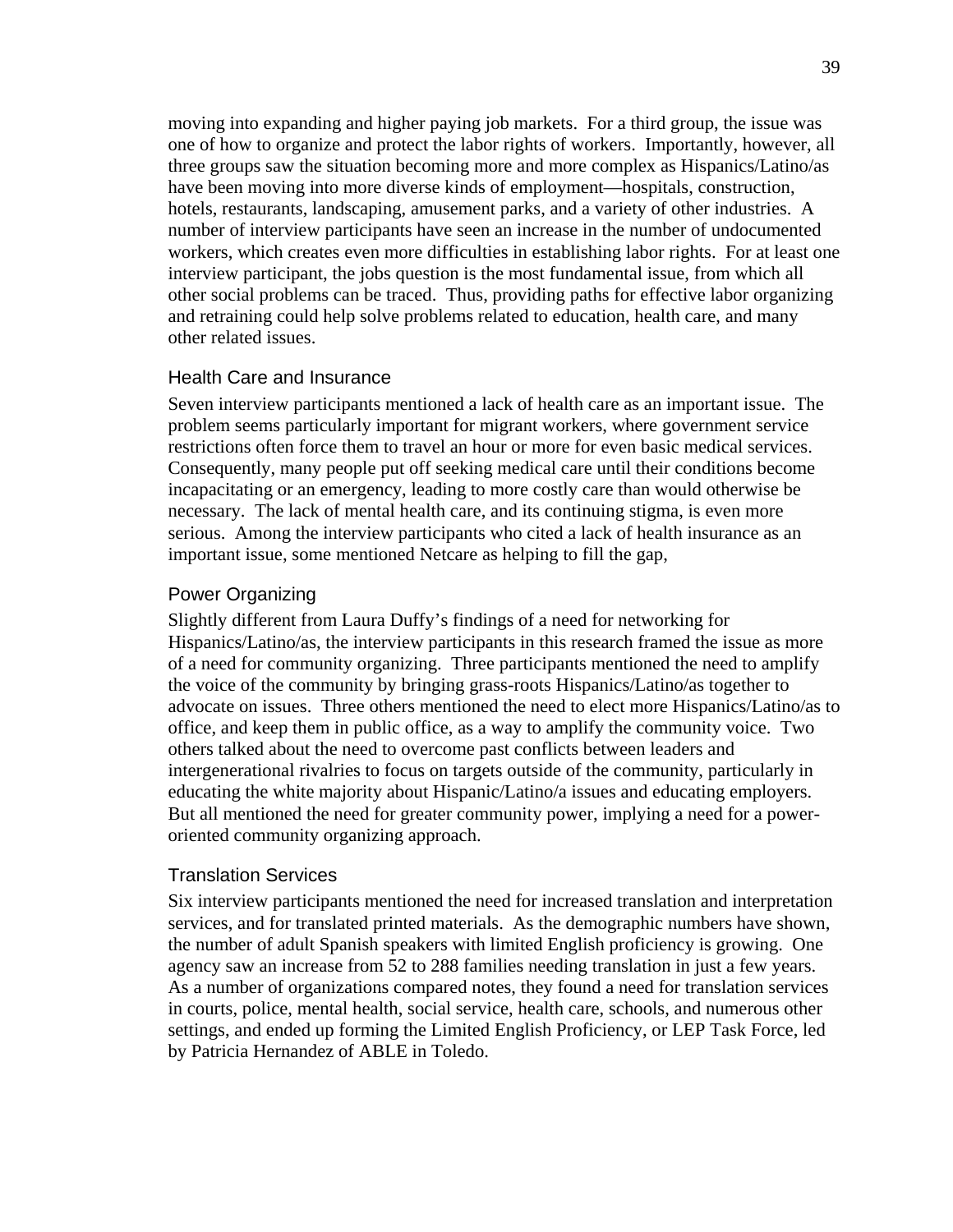#### Immigration Services and Support

Connected to the need for translation services, and mentioned by three interview participants, is the need for immigration services and support. In many cases, immigrants arrive without anyone to guide them through the maze of government requirements, school system policies, and even basic things like establishing phone and other utility services. Many immigrants are also confronted with the xenophobic U.S. culture created by the Office of Homeland Security, making it difficult to feel safe even asking for assistance.

#### Domestic Violence

Three interview participants mentioned domestic violence as an important, and hidden, issue affecting Hispanic/Latino communities. Because of the centrality of the family in this culture, domestic violence is even less easily reported than in Anglo contexts. At least two organizations have also seen their work change over the last few years as they have done community education around domestic violence and have been invited to churches, community meetings, and other venues to talk about the issue. In relation to new immigrants with limited English Proficiency and a fear of protection services in the climate created by Homeland Security, domestic violence is particularly difficult to report.

#### Housing

Three interview participants mentioned housing as an issue—two focusing on affordability and one focusing on quality. Two of the interview participants mentioning this issue also worked in rural areas, for which we have inadequate data. Thus, it is unclear what the dynamics of this issue are.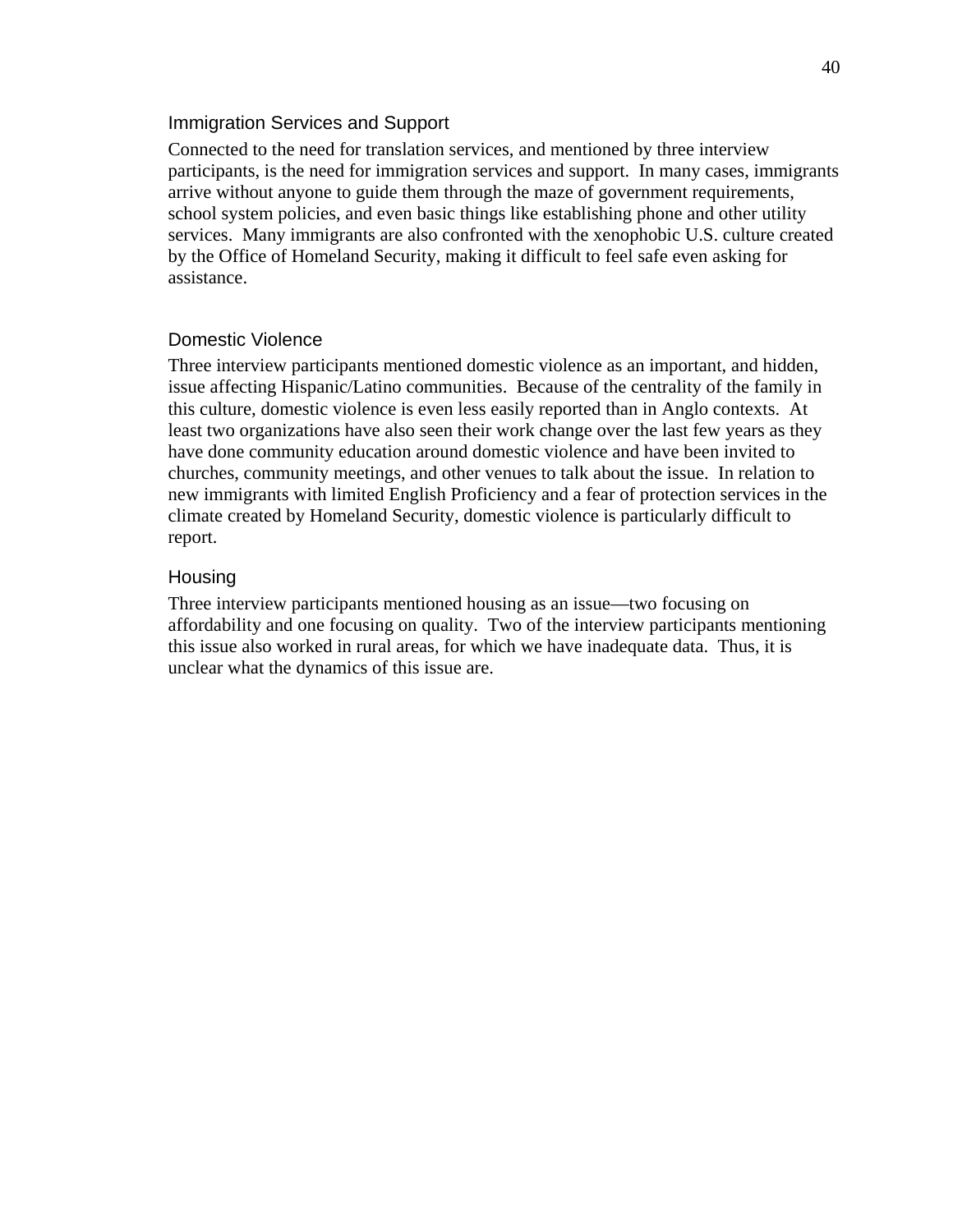#### **REGIONAL ORGANIZATIONAL BASE AND NETWORKS**

All 17 interview participants were asked to list other organizations they shared services, resources, or programs with. Chart 1 depicts the local and regional relationships only. Organizations listing no local or regional partnerships are not listed here. Since not all organizations listed were interviewed, there may be other relationships not pictured here.